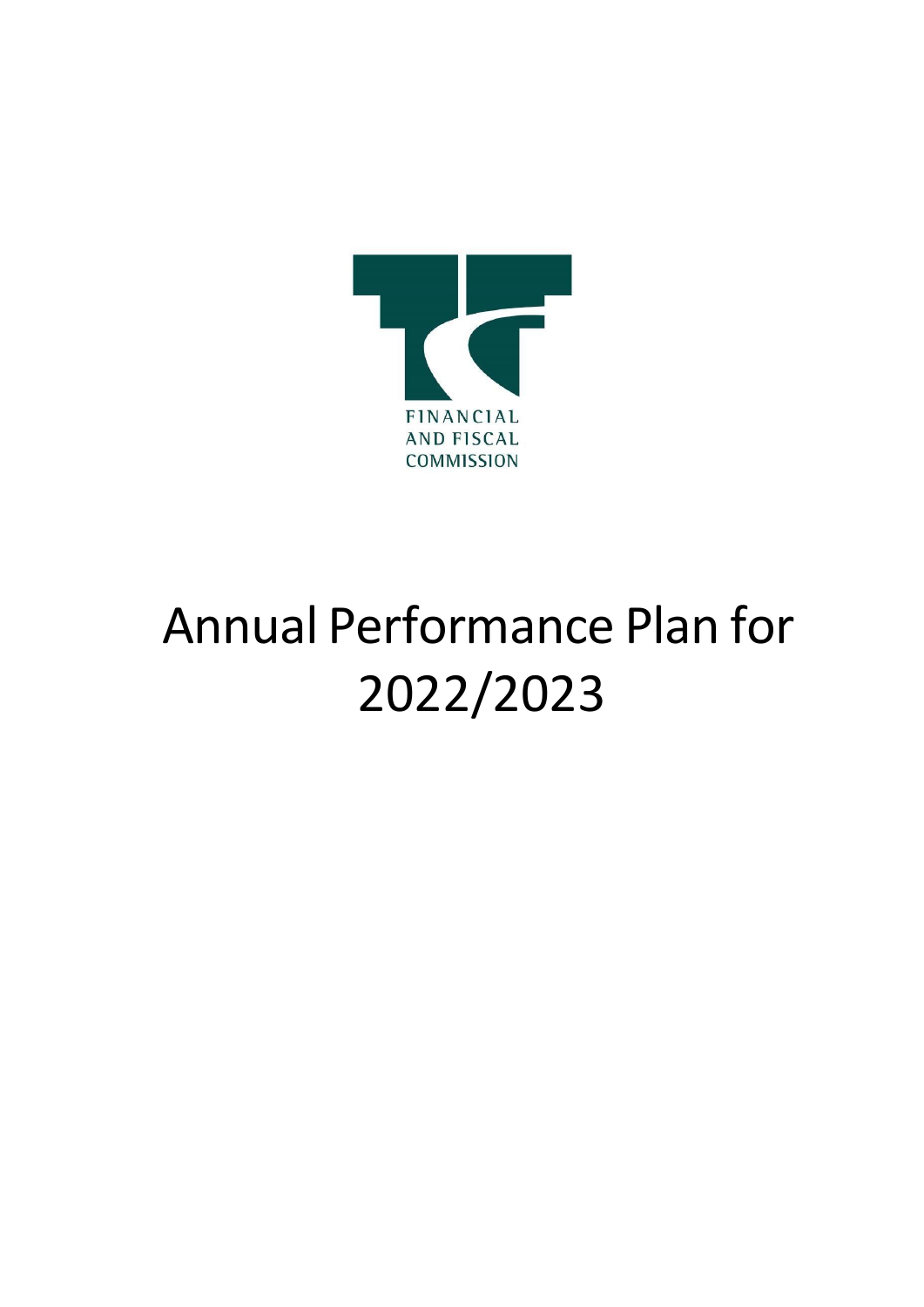## ABBREVIATIONS AND ACRONYMS

| <b>ACRONYM</b> | <b>DESCRIPTION</b>                               |
|----------------|--------------------------------------------------|
| AG             | <b>Auditor General</b>                           |
| <b>APP</b>     | <b>Annual Performance Plan</b>                   |
| <b>CEO</b>     | <b>Chief Executive Officer</b>                   |
| Commission     | <b>Financial and Fiscal Commission</b>           |
| <b>DOR</b>     | Division of Revenue                              |
| <b>DPME</b>    | Department of Planning Monitoring and Evaluation |
| <b>ENE</b>     | <b>Estimates of National Expenditure</b>         |
| <b>FFC</b>     | <b>Financial and Fiscal Commission</b>           |
| ICT            | Information and Communications Technology        |
| <b>IGFR</b>    | <b>Intergovernmental Fiscal Relations</b>        |
| <b>MTBPS</b>   | Medium Term Budget Policy Statement              |
| <b>MTEF</b>    | Medium Term Expenditure Framework                |
| <b>MTSF</b>    | Medium Term Strategic Framework                  |
| <b>NDP</b>     | National Development Plan                        |
| <b>NPC</b>     | <b>National Planning Commission</b>              |
| NT             | <b>National Treasury</b>                         |
| PFMA           | <b>Public Finance Management Act</b>             |
| <b>RP</b>      | Research Programme                               |
| SALGA          | South African Local Government Association       |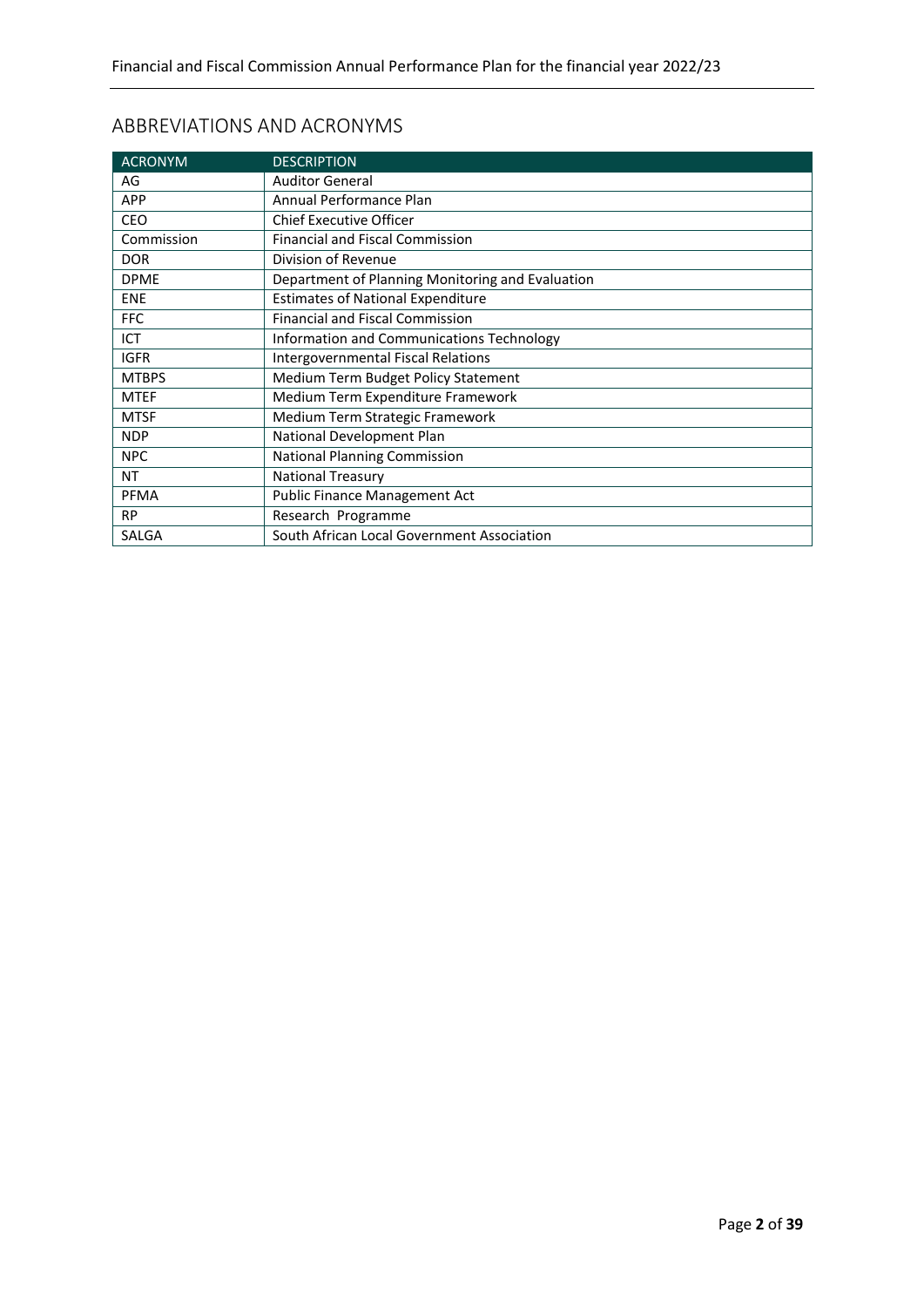## EXECUTIVE AUTHORITY STATEMENT – COMMISSION CHAIRPERSON



The 2022/2023 Annual Performance Plan of the Financial and Fiscal Commission is guided by its Five Year Corporate Strategic Plan, which was formulated in July 2020. The Strategic Plan and the Commission's 2022/2023 Annual Performance Plan take into account the Government's Medium-Term Strategic Framework (MTSF) that reflects on the outcomes priorities. It also takes into account the prevailing economic climate, particularly in light of the COVID 19 pandemic and current Government priorities.

The Commission sees its primary organisational objective for 2022/2023 Financial Year as generating and disseminating influential policy advice on using the intergovernmental system to realise the policy impacts necessary for national development and the progressive realisation of the constitutional vision and the National Development Plan adopted by Cabinet as a blueprint for all government operations.

Performance targets for 2022/2023 were developed by the Commission and are presented in this Annual Performance Plan. These performance targets will be monitored quarterly to reflect the Commission's continued progress and effort toward meeting its long-term performance goals and objectives. It is our hope that this performance framework will help society understand the importance of the Commission's work and the contributions that the Commission is making toward advancing a sustainable and equitable intergovernmental fiscal relations system to realise the values of the Constitution of the Republic of South Africa.

The Commission has endorsed the Annual Performance Plan and is committed to ensuring that it is implemented.

Dr Patience Nombeko Mbava Chairperson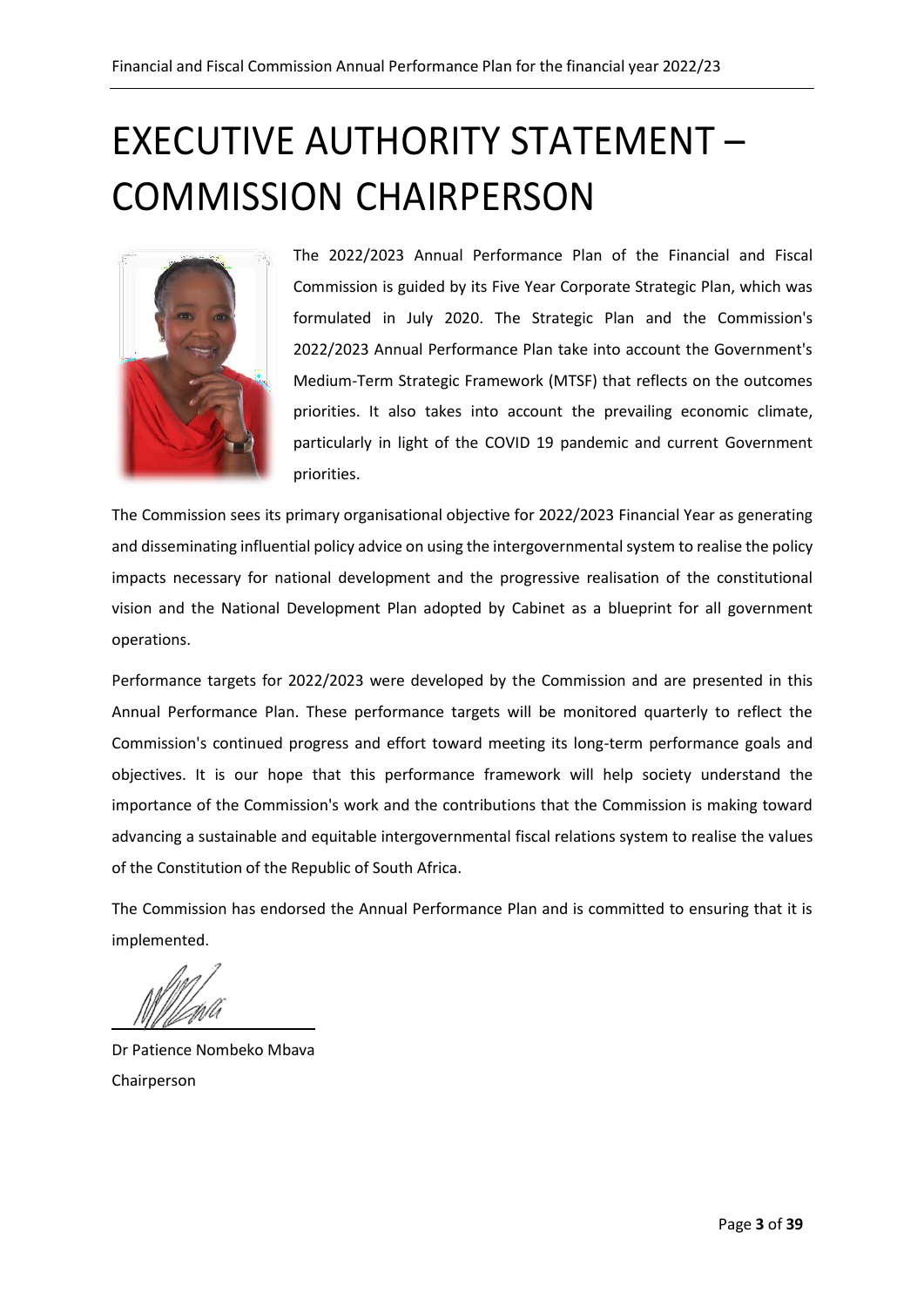## ACCOUNTING OFFICER STATEMENT

Given the current South African fiscal challenges, the demand for our evidence-based policymaking advice is ever increasing. We must also lead by example and live true to the advice we give to other public sector institutions, whether financial discipline, institutional capability, or productivity. Thanks to the decisive leadership provided by the Commission and the newly appointed full-time Chairperson, our journey to turn around the institution had begun. We, the staff of the Commission, must commit ourselves to the transformation, to take the Commission forward and to the next level.

The Commission Annual Performance Plan 2022/23 sets an ambitious agenda for an organisational renewal requiring all of us to be galvanised and harness our commitment and capacity to meet these expectations with outputs and actions. Key to this is our collective effort to rebuild the working environment and expeditiously reform the organisational structure and processes to be more logical, practical and fit-for-purpose in 2022/23. More specifically, the 2022/23 APP focuses the efforts to the:

- Leading by example following the advice we give to public sector institutions regarding spending efficacy, operational functionality and institutional efficiency.
- Refocusing its available resources to build research capacity, capability and productivity as its core mandate.
- Improving the fiscal system of South Africa through research and evidence-based policymaking recommendations.

• Monitoring and analysing the fiscal environment to inform the policymakers and the public.

As we prepare for the 2022/23 financial year, guided by the APP, I would like to acknowledge and appreciate the entire staff of the Commission for their patience, solidarity and service through their actions. Collectively, our efforts to change will prevail.

Mr Chen Tseng Acting Chief Executive Officer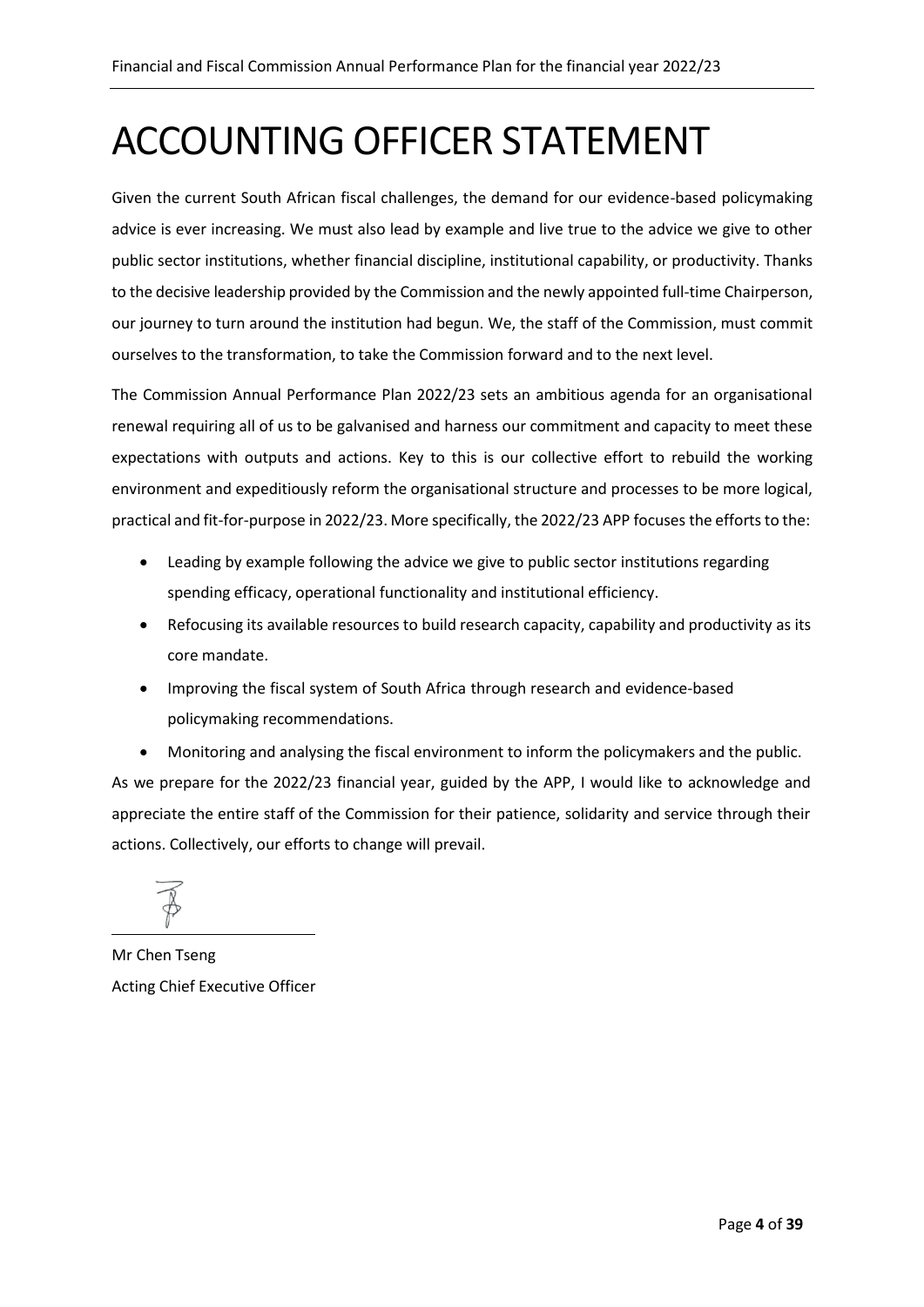## OFFICIAL SIGN-OFF

It is hereby certified that the attached Performance Plan:

- Was developed by the Financial and Fiscal Commission under the guidance of the Chairperson of the Commission, Dr Patience Nombeko Mbava.
- Takes into account all the relevant policies, legislation and other mandates for which the Financial and Fiscal Commission is responsible; and
- Accurately reflects the annual targeted performance and budgets and is based on the outcomes and outputs that the Financial and Fiscal Commission will endeavour to achieve given the resources that have been allocated to it in the budget for the 2022/ 2023 financial year.

Signature:

Date: 02 February 2022 Kwandiwe Mviko Chief Financial Officer

Signature: Date: 02/02/2022

Rethabiseng Mokebe Head: Corporate Services

Signature:

Date: 2 February 2022

Chen Tseng

Accounting Officer: Financial and Fiscal Commission

Approved by:

Signature:

Date: 2 February 2022 Dr Patience Nombeko Mbava Chairperson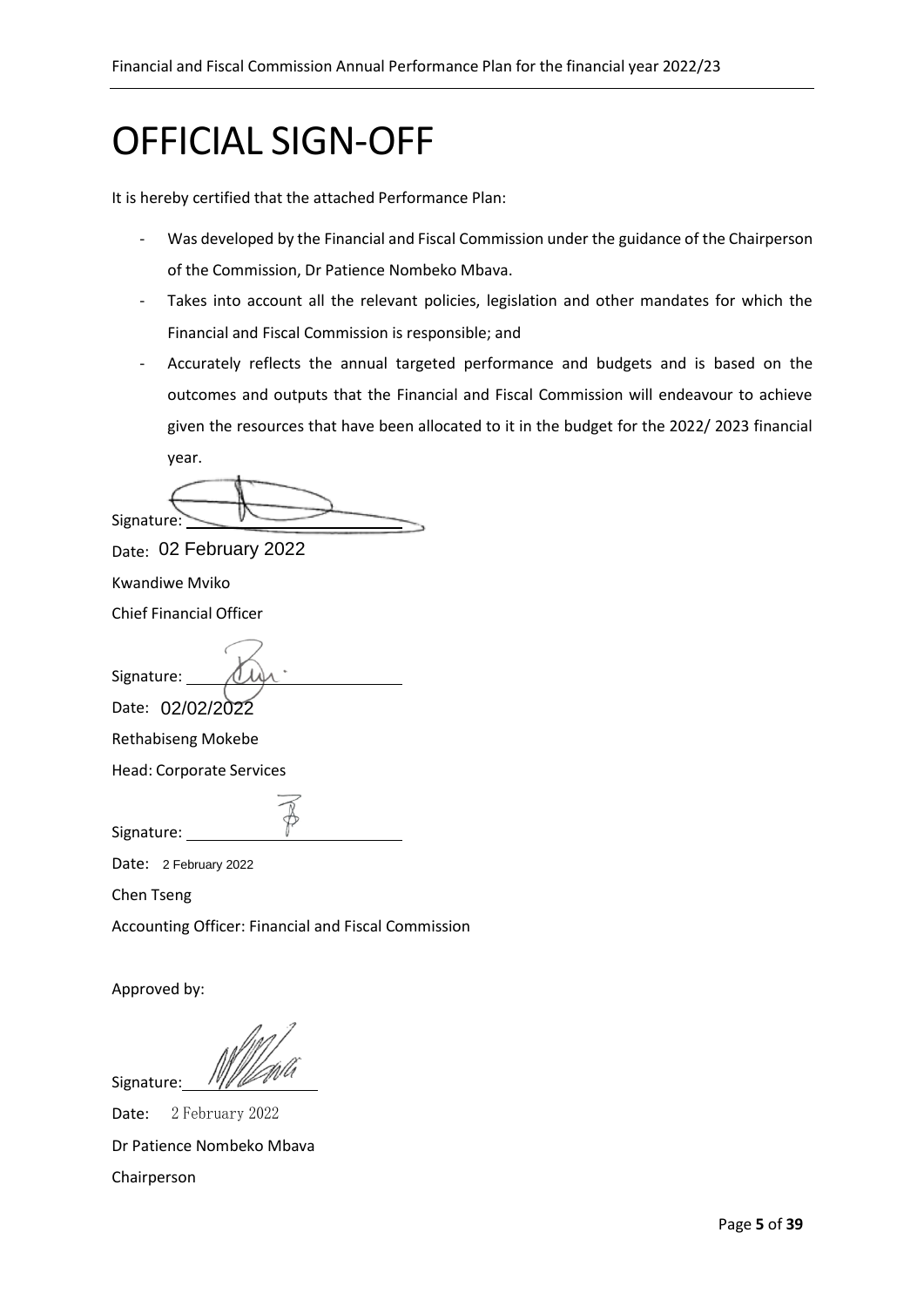## PART A: OUR MANDATE

## **1. CONSTITUTIONAL MANDATE**

The Commission is established in terms of Section 220 of the Constitution of the Republic of South Africa Act, 1996 as amended. The Constitution provides among others, that the Commission is an independent and impartial advisory institution to Parliament, provincial legislatures, organised local government and other organs of state on the division of revenue among the three spheres of government and any other financial and fiscal matters.

## **2. RELEVANT LEGISLATIVE AND POLICY MANDATES**

The Financial and Fiscal Commission Act, 1997 as amended is the enabling legislation that gives effect to the constitutional requirements. The Commission must perform its functions as envisaged in the Constitution or as required by national legislation and may perform those functions on its own initiative; or on request of an organ of the state. The Commission must submit for tabling copies of all its recommendations made in terms of a provision of the Constitution to both Houses of Parliament and to the provincial legislatures.

An organ of state in one sphere of Government which seeks to assign a power or function to an organ of state in another sphere of Government in terms of law must notify the Commission of the fiscal and financial implications of such assignment and request the recommendation of the Commission on the future division of revenue raised nationally between the spheres of Government as required by the Constitution; the fiscal power, fiscal capacity and efficiency of the relevant province or municipality in the case of an assignment to them; and any transfer of employees, assets and liabilities. An assignment contemplated has no legal force unless the organ of state making such assignment has requested and considered the recommendation of the Commission.

In addition to the Constitution, 1996 and the Financial and Fiscal Commission Act, the Commission operates in terms of the undermentioned regulatory prescripts:

**Borrowing Powers of Provincial Governments Act, 1996 (Act No 48 of 1996)** established a Loan Coordinating Committee (Committee) to coordinate the borrowing requirements of provincial governments, which must report to the Commission so as to allow the Commission to effectively fulfil its functions as contemplated in the Constitution.

**Intergovernmental Fiscal Relations Act, 1997 (Act No 97 of 1997)** allows for the Commission Chairperson or a delegation of the Commission designated by the Chairperson to attend Budget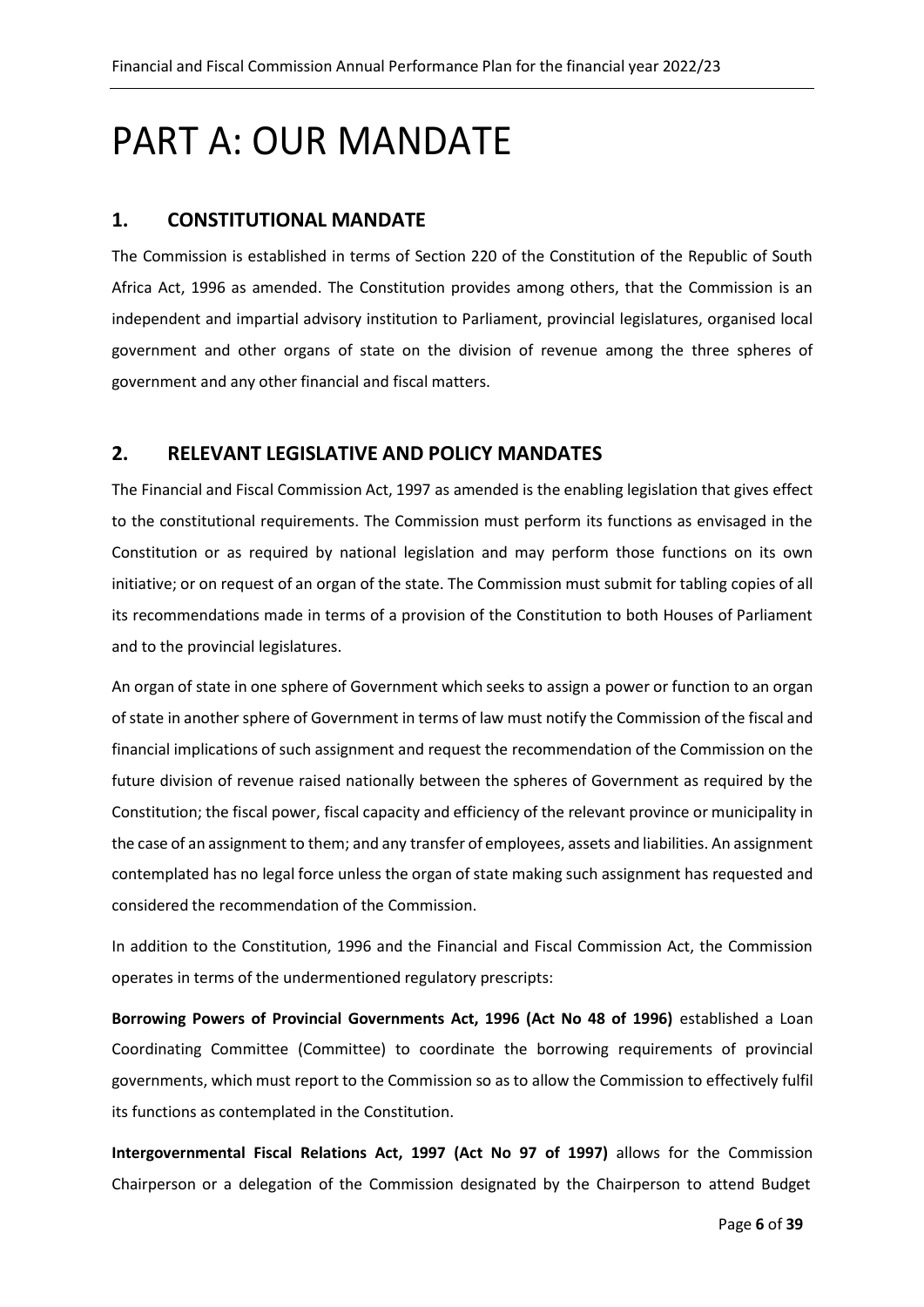Council. After receiving any recommendations of the Commission in terms of but before the Division of Revenue Bill is introduced in the National Assembly, the Minister must consult the Provincial Governments, either in the Budget Council or in another way; organised local government, either in the Budget Forum or in another way; and the Commission.

**Local Government: Municipal Finance Management Act, 2003 (Act No 56 of 2003)** (as amended) requires that draft national legislation which directly or indirectly amends the Act or providing for the enactment of subordinate legislation that may conflict with the Act, may be introduced in Parliament only after the Minister of Finance and the Commission have been consulted and responded to in writing.

**Local Government: Municipal Systems Act, 2000 (Act No 32 of 2000**) (as amended) requires that any assignment of functions or powers to municipalities must be preceded by request to the Commission to assess the financial and fiscal implications. Organised local government must, before embarking on any negotiations with parties in the bargaining council established for municipalities consult the Commission.

**Money Bills Amendment Procedure and Related Matters Act, 2009 (Act No 9 of 2009)** After the adoption of the fiscal framework, the Division of Revenue Bill must be referred to the committee on appropriations of the National Assembly for consideration and report. The committees on appropriations must consult with the Commission and allow the Minister of Finance the opportunity to respond to any amendments proposed at least three days prior to the submission of the report to the relevant House

**Municipal Fiscal Powers and Functions Act, 2007 (Act No 12 of 2007)** stipulates that the Minister of Finance must consult with the Commission prior to authorising a municipal tax and associated regulations.

**Provincial Tax Regulation Process Act, 2001 (Act No 53 of 2001)** If a province intends to impose a new provincial tax, the MEC for Finance in the province must submit particulars of the proposed provincial tax to the Minister of Finance. The Minister of Finance must submit a copy to the Commission for comment. The Minister of Finance is obliged to consider the comments of the Commission.

## **3. INSTITUTIONAL STRATEGY OVER THE FIVE-YEAR PLANNING PERIOD GUIDING THE ANNUAL PERFORMANCE PLAN**

The Commission strategy is focused on building itself to be an influential research institution and advisory body to policymakers on financial and fiscal matters addressing the triple challenges of poverty, inequality and unemployment in South Africa. As an independent Constitutional institution,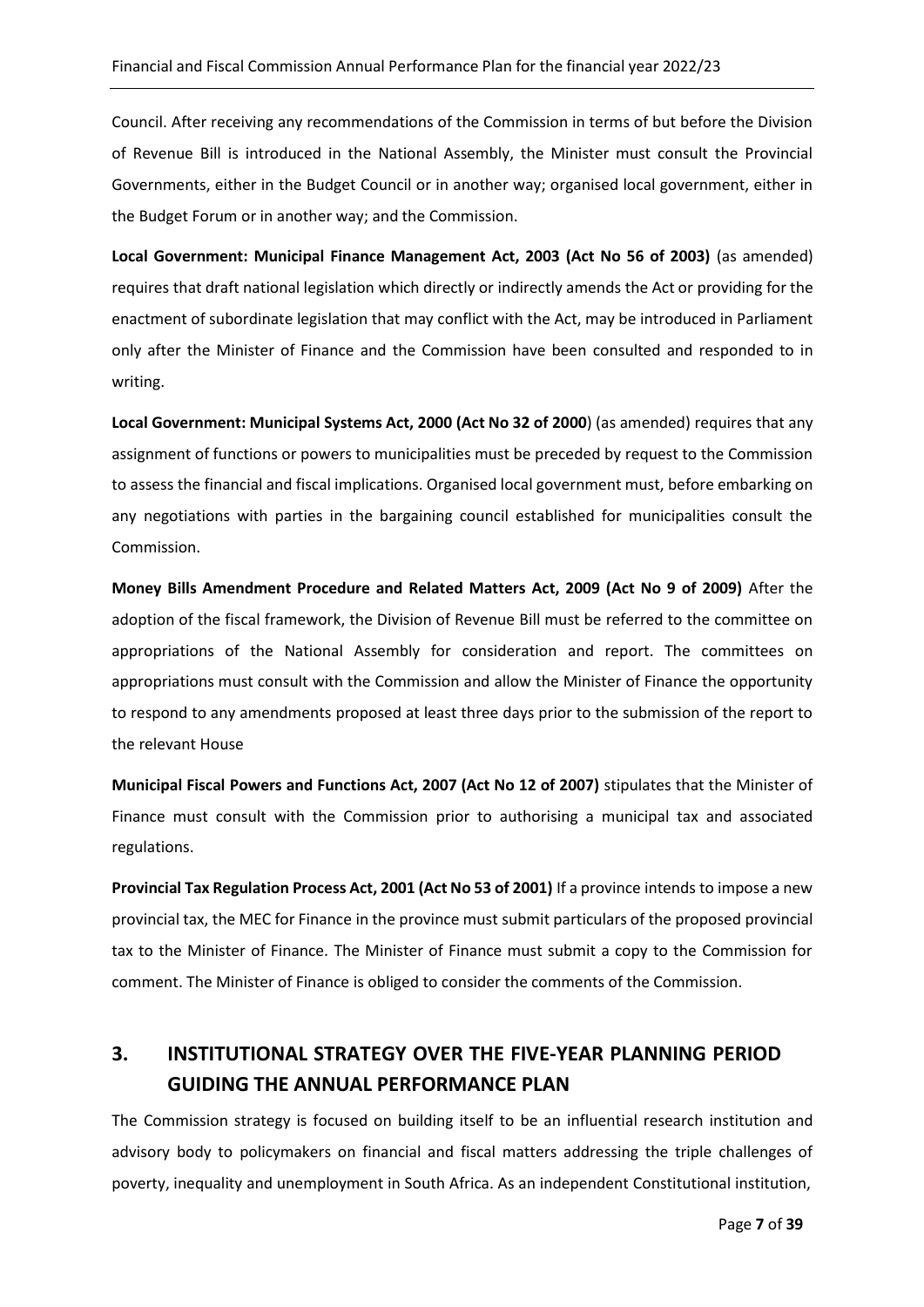the Commission's main focus and concern lie with the implications of government strategies and plans for economic growth and legislation determining the functionality, productivity and management of the financial and fiscal system. To that end, the Commission examines the extent to which economic and fiscal developments is complemented by effective financial and fiscal governance in realising the government's planned strategic outcomes. This includes conducting investigatory research on all public sector institutions (including the Commission itself) in making evidence-based recommendations to inform policymaking of the government. In implementing the strategy, the Commission is to use research and evidence to ensure the sustainability between the financial-fiscal nexus; that the fiscal policy, including the distribution across the three spheres of government is equitable, economical and productive. In terms of FFC as an institution, a strategic imperative is to be a leading example of the advice the Commission gives to advise other institutions in terms of organisational productivity and spending efficiency. Of which, refocusing its available resources to build institutional capacity, capability and productivity within the Commission is the objective.

### The Medium-Term Strategic Framework (MTSF) 2019-2024

The MTSF is a government strategic document that guides the 5-year implementation and monitoring of the NDP 2030 in terms of its stated outcomes. It identifies the priorities to be undertaken during the MTSF planning period 2019 to 2024, which are to place the country on a positive trajectory towards the achievement of the 2030 vision. The Commission mandate requires it to provide research and evidence on the division of revenue between the three spheres of government: national, provincial and local, to ensure that the allocation, reallocation and reprioritisation of resources is informed by these priorities.

The MTSF sets targets for implementation of the priorities and interventions for the 5-year period and states the outcomes and indicators to be monitored. The Seven Priorities for 2019-2024 derived from the Electoral Mandate and State of the Nation Address are as follows:

- Priority 1: Building a capable, ethical and developmental state
- Priority 2: Economic transformation and job creation
- Priority 3: Education, skills and health
- Priority 4: Consolidating the social wage through reliable and quality services
- Priority 5: Spatial integration, human settlements and local government
- Priority 6: Social cohesion and safe communities
- Priority 7: A Better Africa and World

Further, government has undertaken to factor in the interests of Women, Youth and People with Disabilities during the implementation of the MTSF. All the priorities are important for the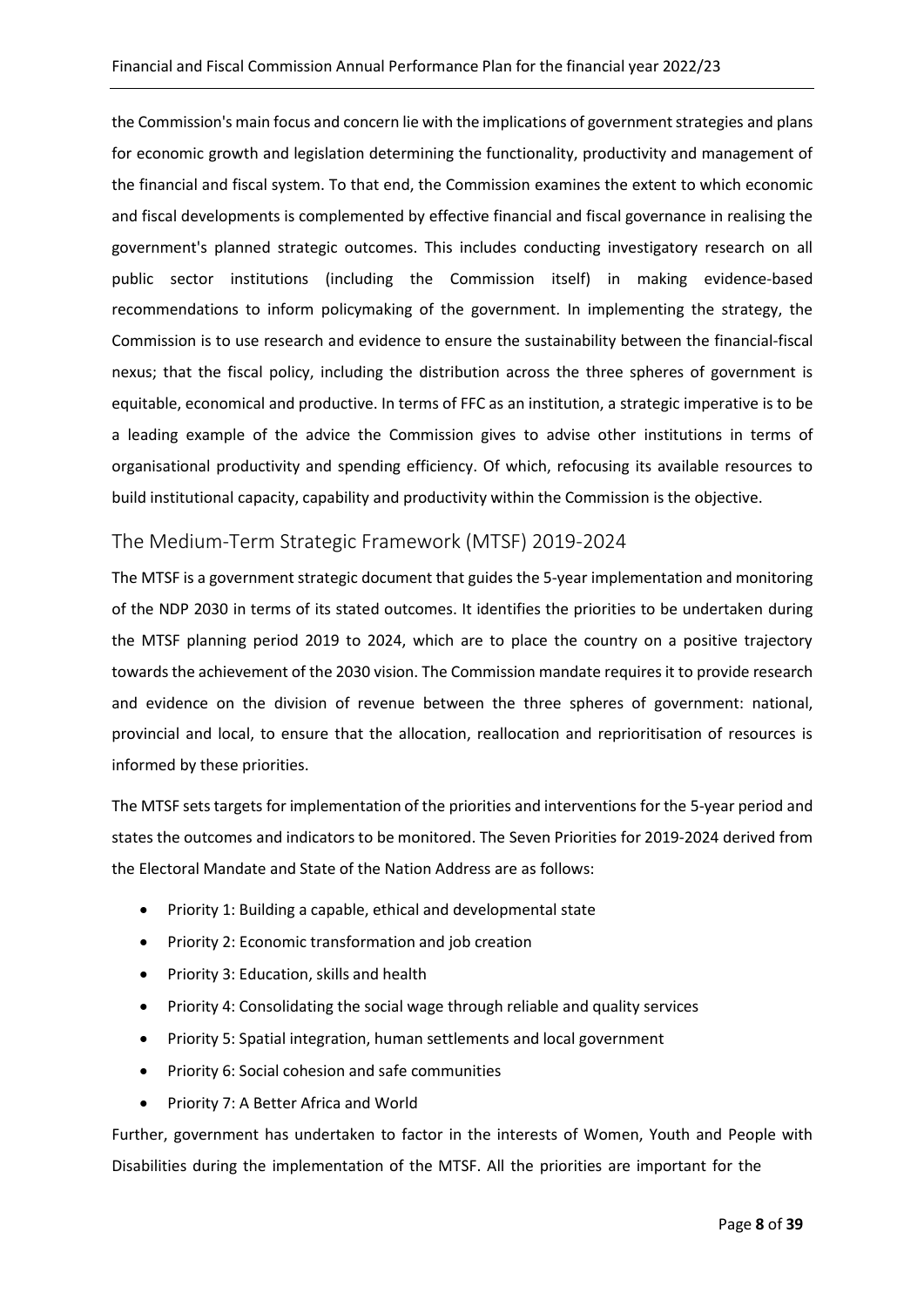Commission, which is tasked with providing evidence and research to inform fiscal policy and allocations in supporting these priorities.

## **4. RELEVANT COURT RULINGS**

There are no relevant court rulings impacting on this plan.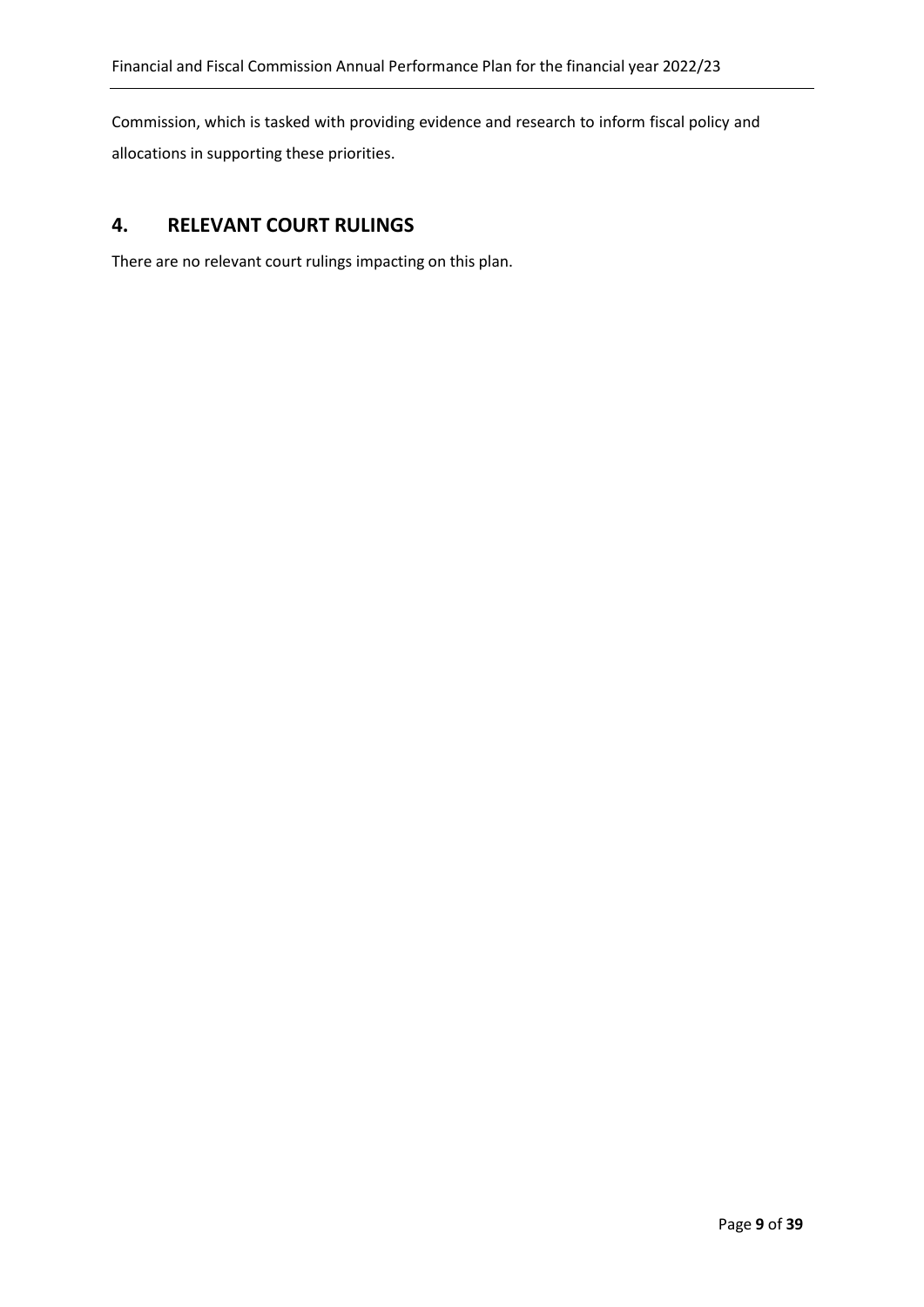## PART B: OUR STRATEGIC FOCUS

## **5. SITUATIONAL ANALYSIS**

The Commission is charged with conducting research and evidence-based policy research to inform and make recommendations to parliament and legislature on fiscal and financial matters. The Commission provides advice on fiscal management in terms of both raising and spending of public finances and the economic and equitable division of revenue amongst the three spheres of government.

It is incumbent upon the Commission to inform policymakers of all spheres on financial and fiscal matters through stakeholder engagements and partnerships. This includes:

- Parliament (including the National Assembly and National Council of Provinces) and the Provincial Legislatures to which the Commission provides statutorily mandated advice.
- Any other authorities determined by national legislation, e.g. government stakeholders within the fiscal and Intergovernmental Fiscal Relations (IGFR) system, Organised Local Government, Provincial Executives and Fiscal Institutions Advancing Democracy, to name a few.

The Commission is particularly concerned with the government'simpact on ensuring the sustainability of the financial-fiscal nexus to alleviate the long-standing socio-economic challenges of poverty, inequality and unemployment.

### 5.1 External Environment Analysis

The COVID-19 pandemic has exposed many weaknesses in South Africa's economy. Its impact had rippled throughout our financial and fiscal system, intensified the existing inequalities and condemned many people into deeper poverty and unemployment. Questions abound on the extent of the state's capabilities and obligations, including the efficacy of South Africa's macro-fiscal system in accommodating the pandemic-induced challenges, the progressive realisation of citizens' basic rights as enshrined in the Constitution as policies. Such questions arise because the COVID-19 pandemic has brought to bear the inadequacies in the government's oversight, productivity, and leadership. To the extent that access (both quantity and quality) to the most basic forms of services such as food and water had deteriorated, resulting in heightened socio-economic imbalances and conflicts.

Figure 1 presents the factor contributions of capital, labour and the estimated total factor productivity (TFP) to economic growth over time by deconstructing South Africa's economic development or growth decomposition. The focus is on the estimated TFP as a proxy for residual productivity factors such as technology, institutions, policy certainty and governance in the growth process.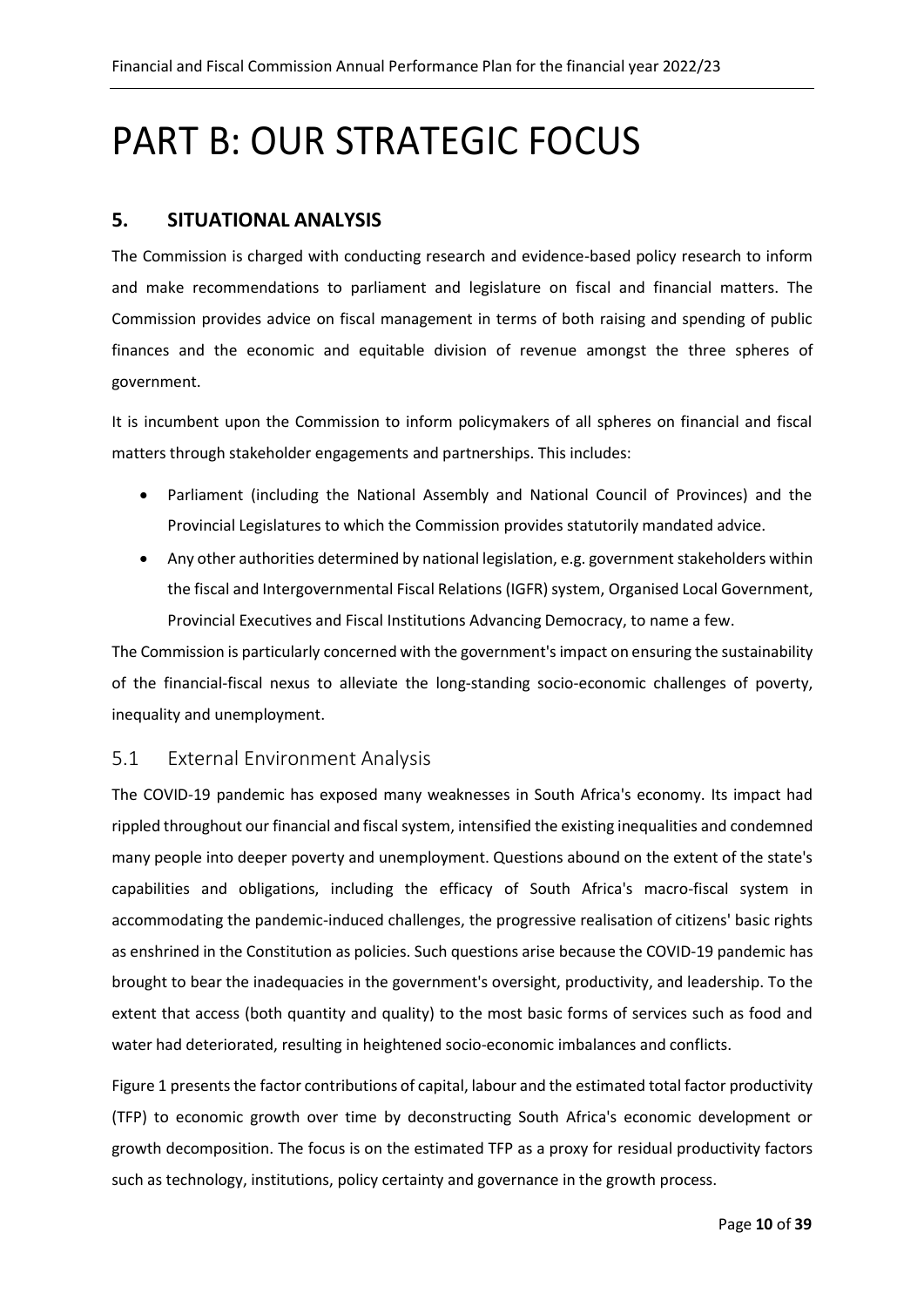According to the data, South Africa entered a prolonged period of structural decline before the onset of the COVID-19 crisis, especially around 2015 and 2016, represented by the decline in estimated TFP over that period. The onset of the COVID-19 pandemic drastically deepened the underlying structural vulnerabilities in TFP by roughly -7.5%, notwithstanding the collapse in labour productivity by -9.3% in the second quarter of 2020 (Q2-2020).

Due to the necessary nationwide lockdown to contain the spread of the virus, large-scale unemployment ensued as businesses halted their operations, causing people to lose their jobs and income. Restrictions on the movement of persons also limited people's ability to search for work, causing affected individuals to become economically inactive.



**Figure 1: Contributions to growth, Q1-2007 to Q4-2020 (in percentage, year-over-year)**

Source: Stats SA (2021) Gross Domestic Product and Commission's own calculations

The TFP recovered positively in the third and fourth quarters of 2020 due to lockdown restrictions easing after the first wave of COVID-19 infections. Such easing coincided with the reopening of industries and trade in a phased manner. However, the improvement in productivity did not reverse the decline in overall economic growth because labour, as a factor of production, continued to decline, and this outweighed the growth in TFP. Furthermore, capital's contribution to growth decelerated to almost 0% since the onset of COVID-19, which compromised growth in terms of the supply of capital stock. A possible reason for the subdued growth contribution of capital as a factor of production is that, despite the reopening of the economy, firms remain risk-averse in investing in machinery and infrastructure. Furthermore, financial markets may have also taken a conservative outlook on lending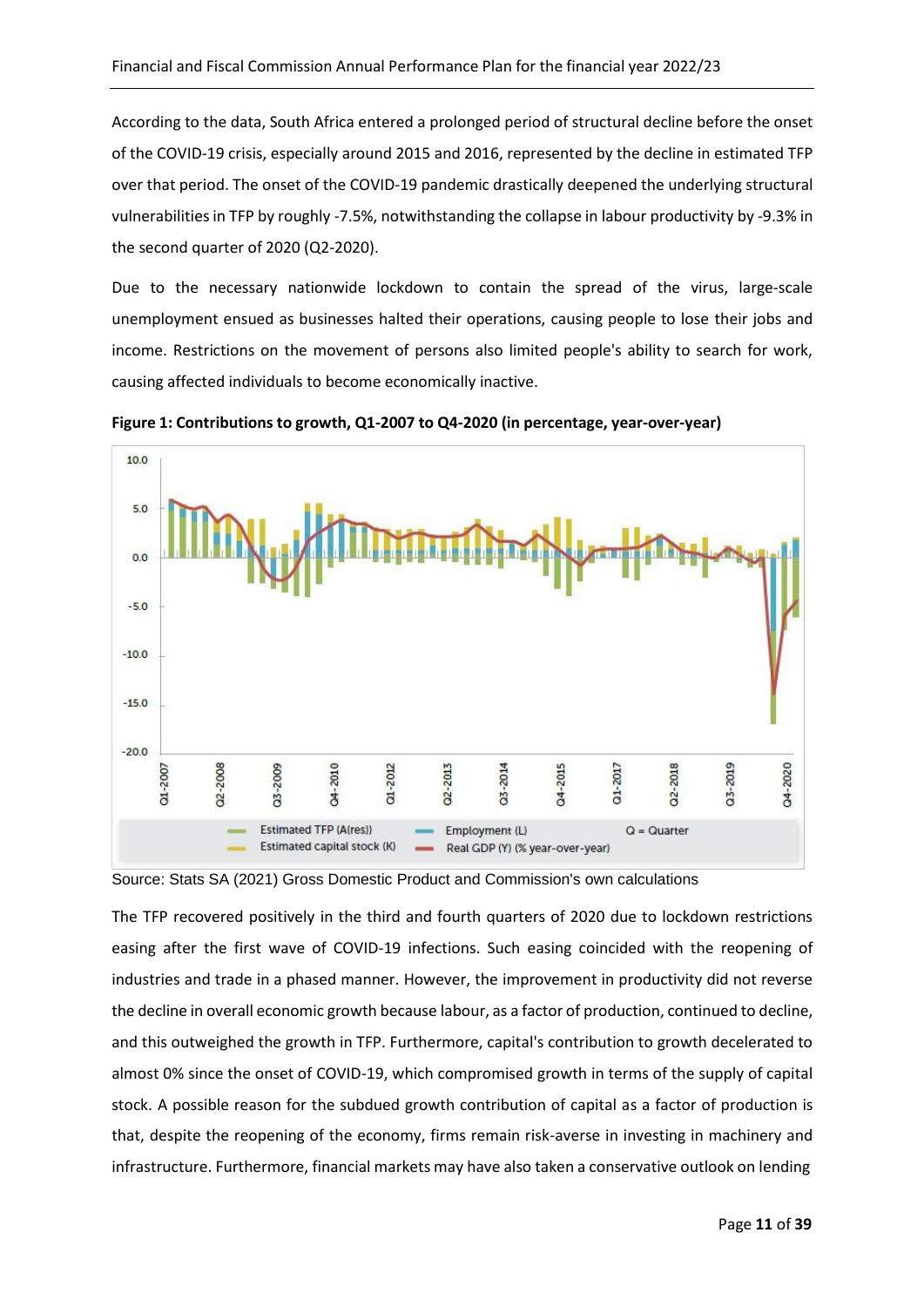liquidity to firms to accumulate the stock of physical capital. This would have undermined the growth trajectory.

Figure 2 shows the impact of the COVID-19-induced lockdown on the labour market. From the graph, mass unemployment is clearly the most noticeable impact of the pandemic. Following the restriction of people's movement in the second quarter of 2020 (Q2-2020), many job seekers were unable to look for employment and became economically inactive, resulting in the unemployment rate declining temporarily to 23.3%.<sup>1</sup>



**Figure 2: Quarter-to-quarter changes in unemployment (thousands)**

Source: Stats SA (2021) Quarterly Labour Force Survey and Commission's own calculations

The Commission believes that a comprehensive and evidence-based analysis of the socio-economic impact of the pandemic such as the one demonstrated above in terms of economic growth analysis is key to developing a set of informed recommendations for policymakers that would contribute to turning around the economy - towards an inclusive and sustainable growth trajectory.

<sup>1</sup>The decline in the unemployment rate, notwithstanding mass job losses during this period are due to the fact that the official unemployment rate in South Africa (which is according to the strict or narrow definition) does not include discouraged work seekers, but only those individuals who are unemployed and actively seeking work, i.e. economically active.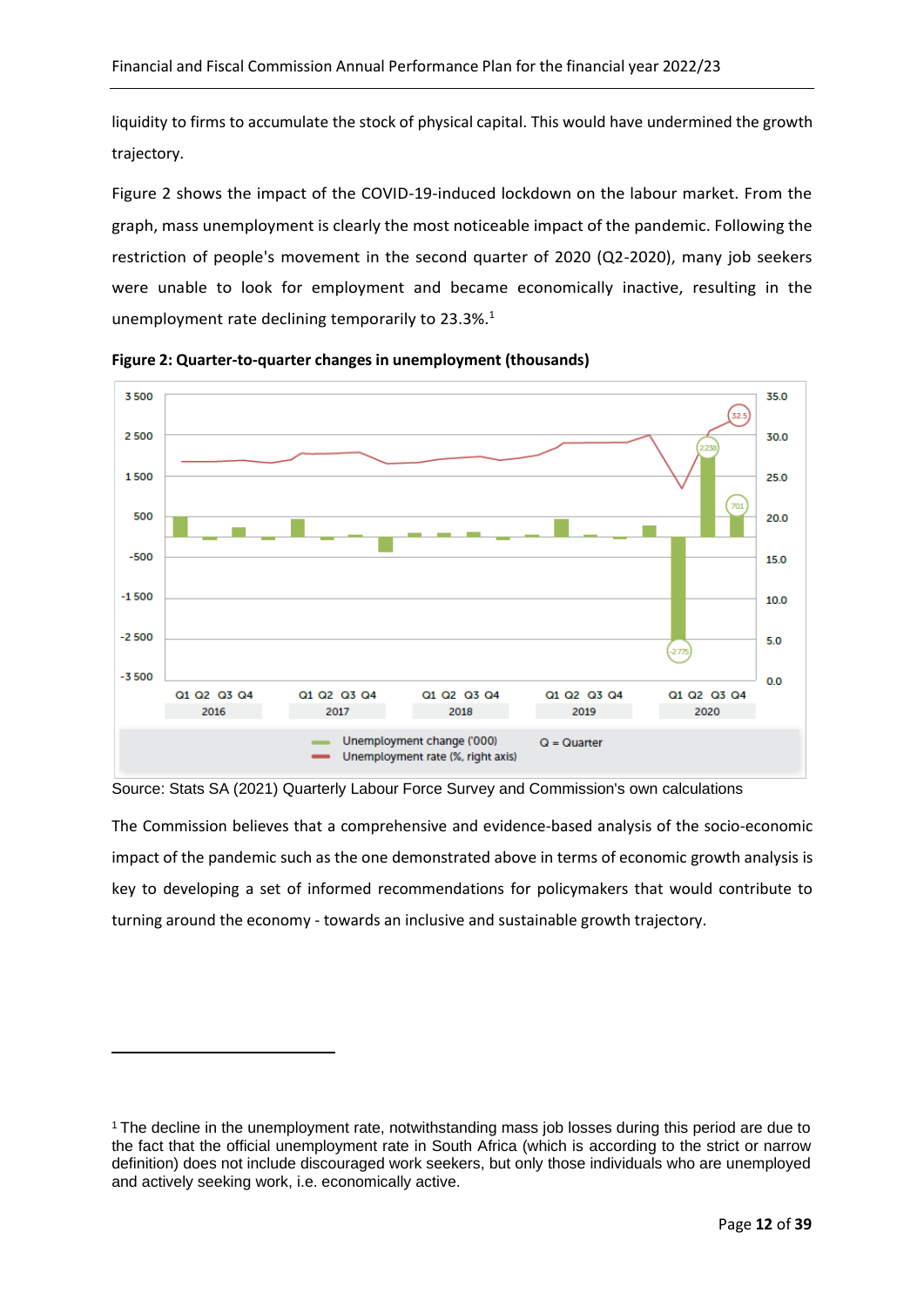## 5.2 Internal Environment Analysis

At the Commission strategic planning session, 25<sup>th</sup>-26<sup>th</sup> of November 2021, the Commission reviewed its institutional environment to embark on a new direction, placing research at the centre of its organisational culture as its core function and value. This means devoting most, if not all of its inputs and supports, financial and otherwise, to strengthen its research capacity and capabilities, to make the Commission an influential advisory body renowned for its research development and excellence.

After consulting with commission predecessors, stakeholders and multi-disciplinary research academics, management will execute institutional transformation through structural reform and financial appropriation. Arising out of the strategic planning session of the Commission, annual priority areas identified for this year for implementation are namely:

- I. Refocusing the organisational foundation towards research
- II. Reviewing institutional policies

III. Developing and strengthening financial appropriation in line with the Commission strategy The Commission is moving towards a more transparent, functional structure, with research at its core. The process is for the management to execute expeditiously migrating into the new operating model for a Commission that is for the purpose it states, capable, effective and enabling higher performance.





Furthermore, as part of the institutional strategy to lead by example on matters of financial management, the Commission has taken decisive action to address findings or matters of emphasis,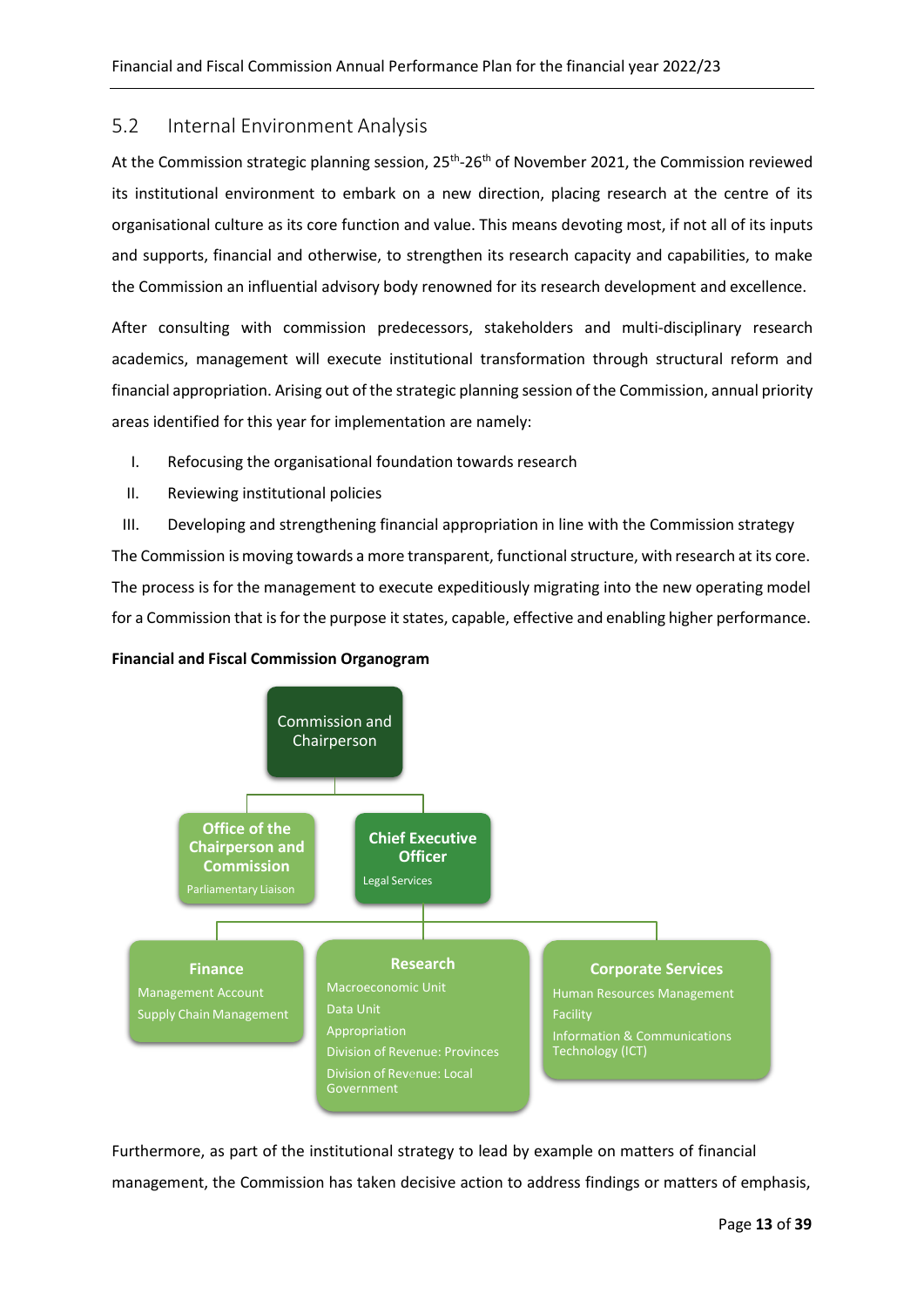raised by both the Internal Auditors and the Auditor General, by holding first-and-foremost its Accounting Officer accountable, as per the legislative prescripts of the Public Finance Management Act (PFMA). Steps initiated by the Commission, including further interventions being put in place, shows the Commission's determination to strive for an unqualified audit with no findings. Such steps involve management oversight review to increase the clarity and logical flow of processes, procedures, and protocol emanating from policy and provide adequate support and staffing to its core function. Timely and effective consequence management will continue to be enforced.

COVID-19 circumstances introduced an unexpected and instantaneous change in institutional work processes. To better support the Commission staff during this challenging time, consultations will be regularly conducted to direct working-remotely support initiatives and services. Further measures to attract and retain critical skills in the Commission will be taken in line with succession planning and career-pathing considerations.

Given the uncertainties of the ongoing pandemic, Information and Communication Technology (ICT) will be strengthened towards facilitating seamless working-remotely, overseen by the IT Steering Committee. This is part of the Commission strategy to modernise with time its ICT infrastructure, equipment, systems and solutions to better support the Commission operations.

The Commission currently has a staff complement of 24 individuals employed permanently on the establishment, one employee on a fixed-term contract and 11 research interns employed on a contractual basis.

|                               |          | Male         |              |       |              | Female          |        |       |              |  |
|-------------------------------|----------|--------------|--------------|-------|--------------|-----------------|--------|-------|--------------|--|
| <b>Employment Status</b>      | African  | Coloured     | Asian        | White | African      | <b>Coloured</b> | Indian | White | <b>Total</b> |  |
| Permanent<br><b>Employees</b> | 6        | $\mathbf{1}$ | $\mathbf{1}$ | 0     | 11           | 2               | 1      | 2     | 24           |  |
| <b>Fixed-term</b>             | 0        | 0            | 0            | 0     | $\mathbf{1}$ | 1               | 0      | 0     | 2            |  |
| <b>Interns</b>                | 3        | 0            | 0            | 0     | 3            | 2               | 1      | 2     | 11           |  |
| <b>Total</b>                  | 26<br>11 |              |              |       |              |                 | 37     |       |              |  |

**Strengthening the empowerment of Women, Youth and People with Disabilities**

Of the 37 employees in the FFC, the demographics reflect that 70.27% of the staff are female, the youth are represented primarily by the research interns, who account for 29.739%. No employee identify as disabled.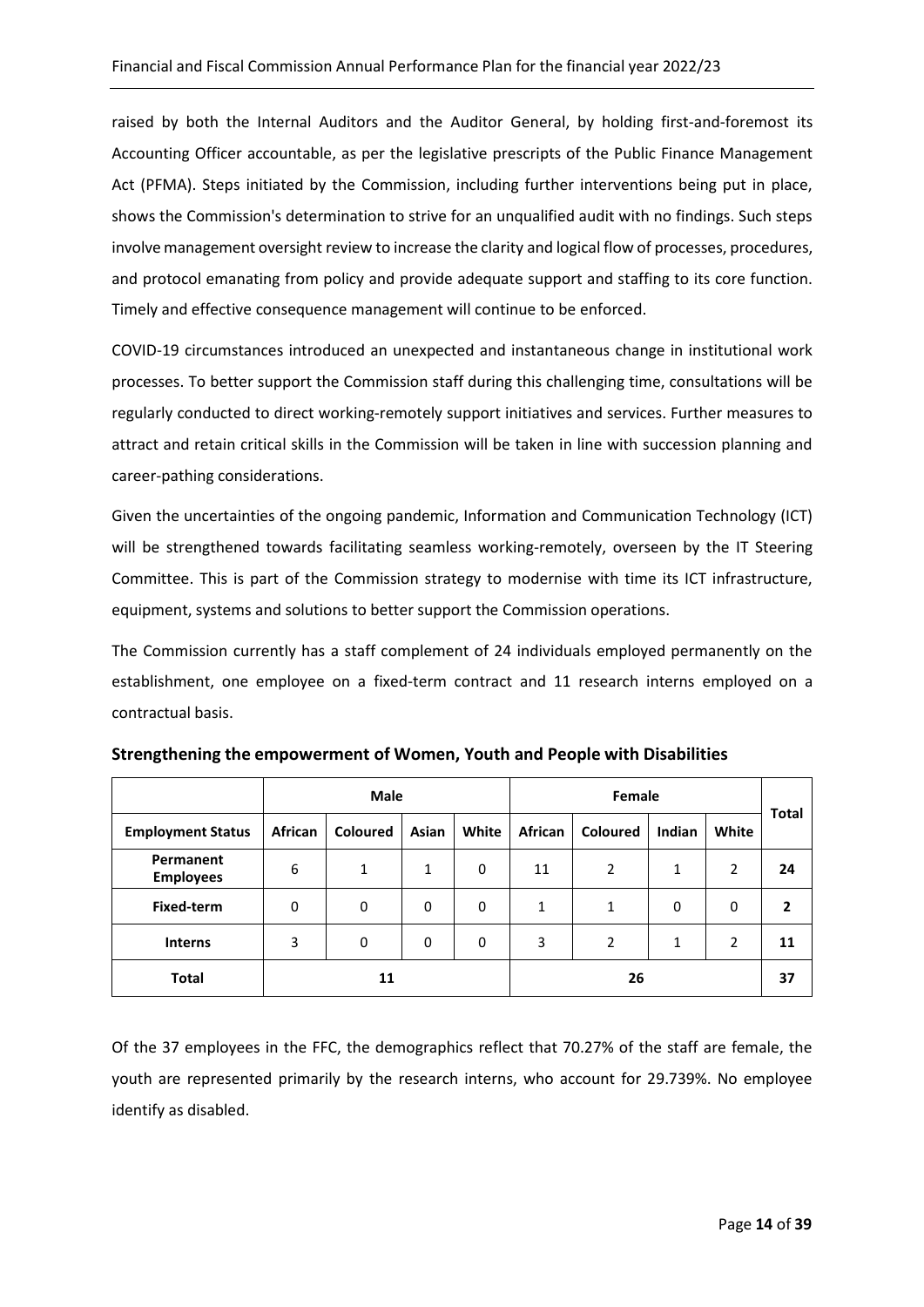#### **Status of compliance with the B-BBEE Act**

The Commission is aligned with the objectives of the BBBEE Act; this is evidenced by its application of the BBBEE codes of good practice in implementing preferential procurement in its supply chain management processes.

#### **Impact and outcomes**

The impact statement with outcomes of the Commission is:

"Strengthened financial and fiscal management" through research and making evidence-based recommendations to policymakers.

- $\triangleright$  Outcome 1: Strengthening the effectiveness of the internal capacity available to the Commission.
	- o Leading by example follow the advice we give to public sector institutions regarding spending efficacy, operational functionality and institutional efficiency.
	- o Refocusing its available resources to build research capacity, capability and productivity as its core mandate.
- $\triangleright$  Outcome 2: Strengthen co-operative governance through harmonising the fiscal system.
	- o Improving the fiscal system of South Africa through research and evidence-based policymaking recommendations.
	- o Monitoring and analysing the fiscal environment to inform the policymakers and the public.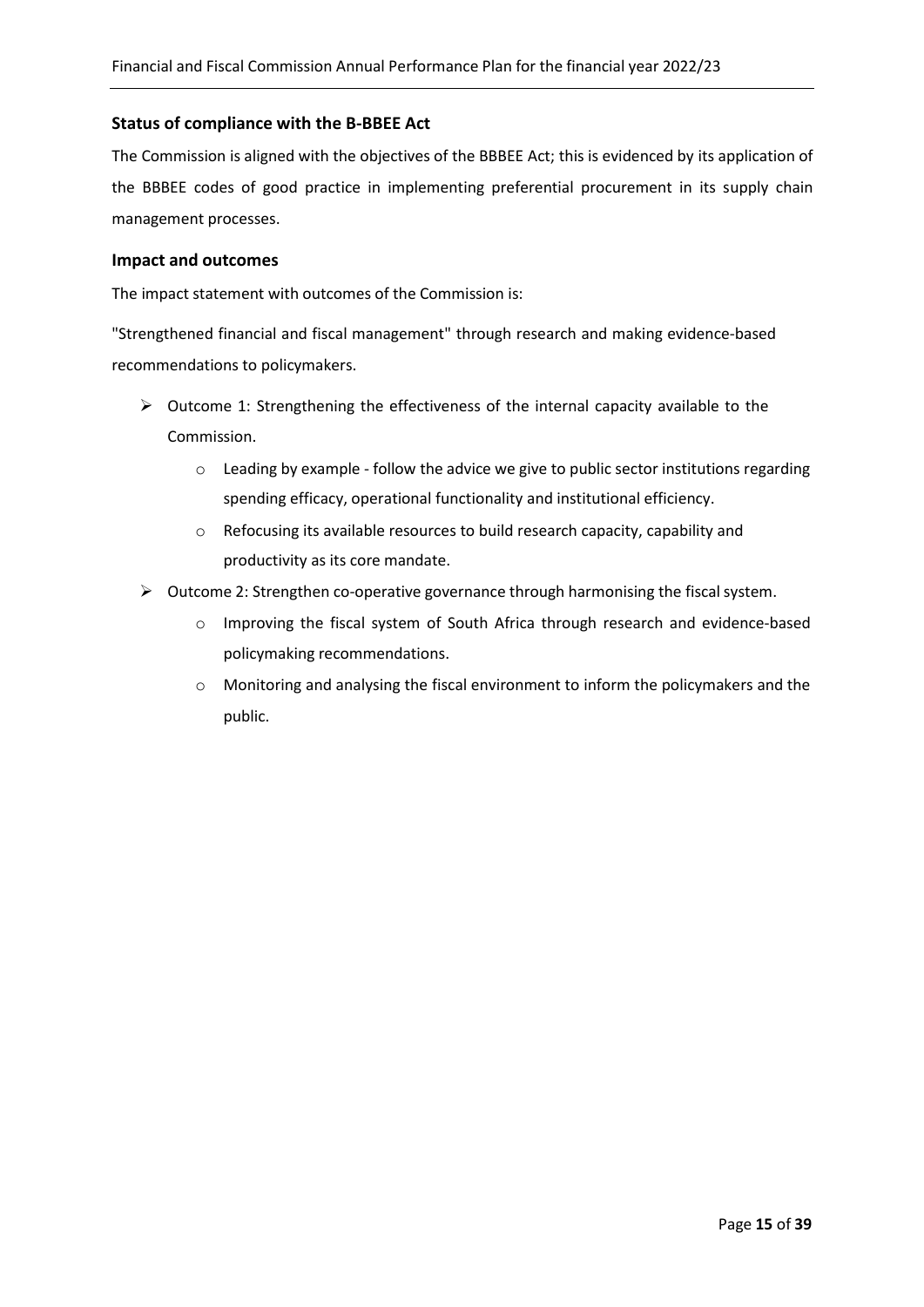## PART C: MEASURING OUR PERFORMANCE

## **6. PROGRAMME 1: ADMINISTRATION**

**Purpose:** Provide a proactive, responsive corporate environment with sound financial controls of Commission resources

### 6.1 Sub-Programmes:

### **Office of the Chairperson and Commission**

Chairperson and Commission provide strategic direction and leadership to the organisation and isresponsible for research matters and institutional outcomes. This sub-programme provides support and reports directly to the Chairperson and the Commission with administrative services deals with matters of commission affairs, parliamentary liaison, and advises the Commission regarding oversight over the management.

#### **Office of the CEO**

The Chief Executive Office supports the Chairperson and the Commission in providing strategic direction and leadership to the organisation. Advised by legal services to carry out its mandate effectively within the law, the Chief Executive Officer is responsible for the operational outputs and implementation and all responsibilities conferred by being the Commission's accounting officer. Its operational functions is comprised of the following support services:

#### **Finance**

The Finance division administers compliance with all relevant financial statutes and regulations, the most important of which is the Public Finance Management Act (PFMA). In ensuring compliance, the unit strives to attain a balance between achieving service excellence and maintaining administrative controls.

#### **Corporate Services**

The Corporate Services division delivers and oversees services aligned with the Commission's needs. It does so by proactively identifying all support requirements, monitoring and maintaining service levels and setting standards aligned with compliance and best practices, including reporting on service delivery pertaining to Human Resources Management, Facility and Information & Communications Technology (ICT).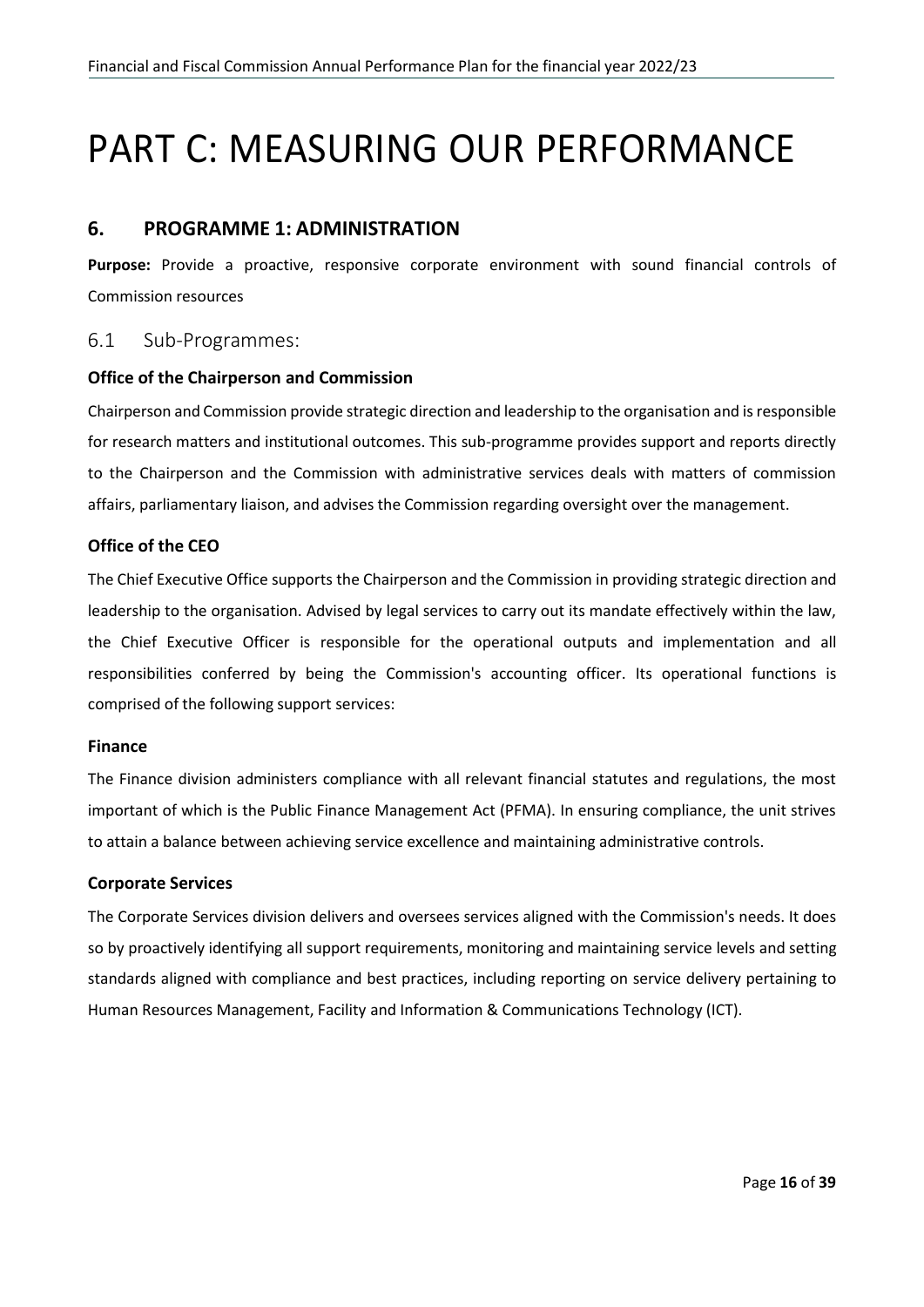|       |                                                                     |                                                                                                                               |                                                                                                                                                          |         |                              |          | <b>Annual Targets</b>                                                            |                                                                         |                                                                         |                                                                         |
|-------|---------------------------------------------------------------------|-------------------------------------------------------------------------------------------------------------------------------|----------------------------------------------------------------------------------------------------------------------------------------------------------|---------|------------------------------|----------|----------------------------------------------------------------------------------|-------------------------------------------------------------------------|-------------------------------------------------------------------------|-------------------------------------------------------------------------|
| No.   | Outcome                                                             | Outputs                                                                                                                       | <b>Output Indicators</b>                                                                                                                                 |         | Audited / Actual Performance |          | Estimated<br>Performance                                                         |                                                                         | <b>MTEF Period</b>                                                      |                                                                         |
|       |                                                                     |                                                                                                                               |                                                                                                                                                          | 2018/19 | 2019/20                      | 2020/21  | 2021/22                                                                          | 2022/23                                                                 | 2023/24                                                                 | 2024/25                                                                 |
| 1.1.1 | Strengthening<br>the<br>effectiveness                               | Human Resource<br>Management Reports in<br>line with the                                                                      | Percentage spend of<br>training and<br>development budget.                                                                                               | $\#$    | #                            | $\#$     | $\#$                                                                             | $>= 80%$                                                                | $>=85%$                                                                 | $>= 90%$                                                                |
| 1.1.2 | of the<br>internal<br>capacity<br>available to<br>the<br>Commission | implementation of the<br>employment equity<br>plan                                                                            | Number of quarterly<br>reports on the<br>implementation of the<br>employment equity<br>plan - gender, youth<br>and people with<br>disabilities produced. | $\#$    | #                            | $\sharp$ | $\#$                                                                             | $\overline{4}$                                                          | 4                                                                       | 4                                                                       |
| 1.2.1 |                                                                     | ICT reports on ICT<br>infrastructure,<br>equipment and service<br>delivery supporting<br>operations                           | Percentage of ICT<br>equipment, service and<br>infrastructure<br>standards as per the<br>ICT strategy met.                                               | $\#$    | $\#$                         | $\#$     | $\#$                                                                             | $>=95%$                                                                 | $>=95%$                                                                 | $>=95%$                                                                 |
| 1.2.2 |                                                                     |                                                                                                                               | Number of quarterly<br>ICT reports submitted.                                                                                                            | #       | #                            | #        | #                                                                                | 4                                                                       | 4                                                                       | 4                                                                       |
| 1.3.2 |                                                                     | Facility reports on<br>physical infrastructure<br>i.e. buildings, office<br>articles and equipment<br>required by operations. | Number of quarterly<br>facility reports<br>submitted.                                                                                                    | $\#$    | #                            | #        | #                                                                                | 4                                                                       | 4                                                                       | 4                                                                       |
| 1.4.1 |                                                                     | Audit Outcome                                                                                                                 | Audit Opinion obtained.                                                                                                                                  | $\#$    | $\#$                         | $\#$     | Unqualified<br>audit<br>opinion with<br>$>=30%$<br>fewer<br>findings<br>than the | Unqualified<br>audit<br>opinion<br>with<br>$>=30%$<br>fewer<br>findings | Unqualified<br>audit<br>opinion<br>with<br>$>=30%$<br>fewer<br>findings | Unqualified<br>audit<br>opinion<br>with<br>$>=30%$<br>fewer<br>findings |

## 6.2 Programme 1 - Outcomes, Outputs, Performance Indicators and Targets

Page **17** of **39**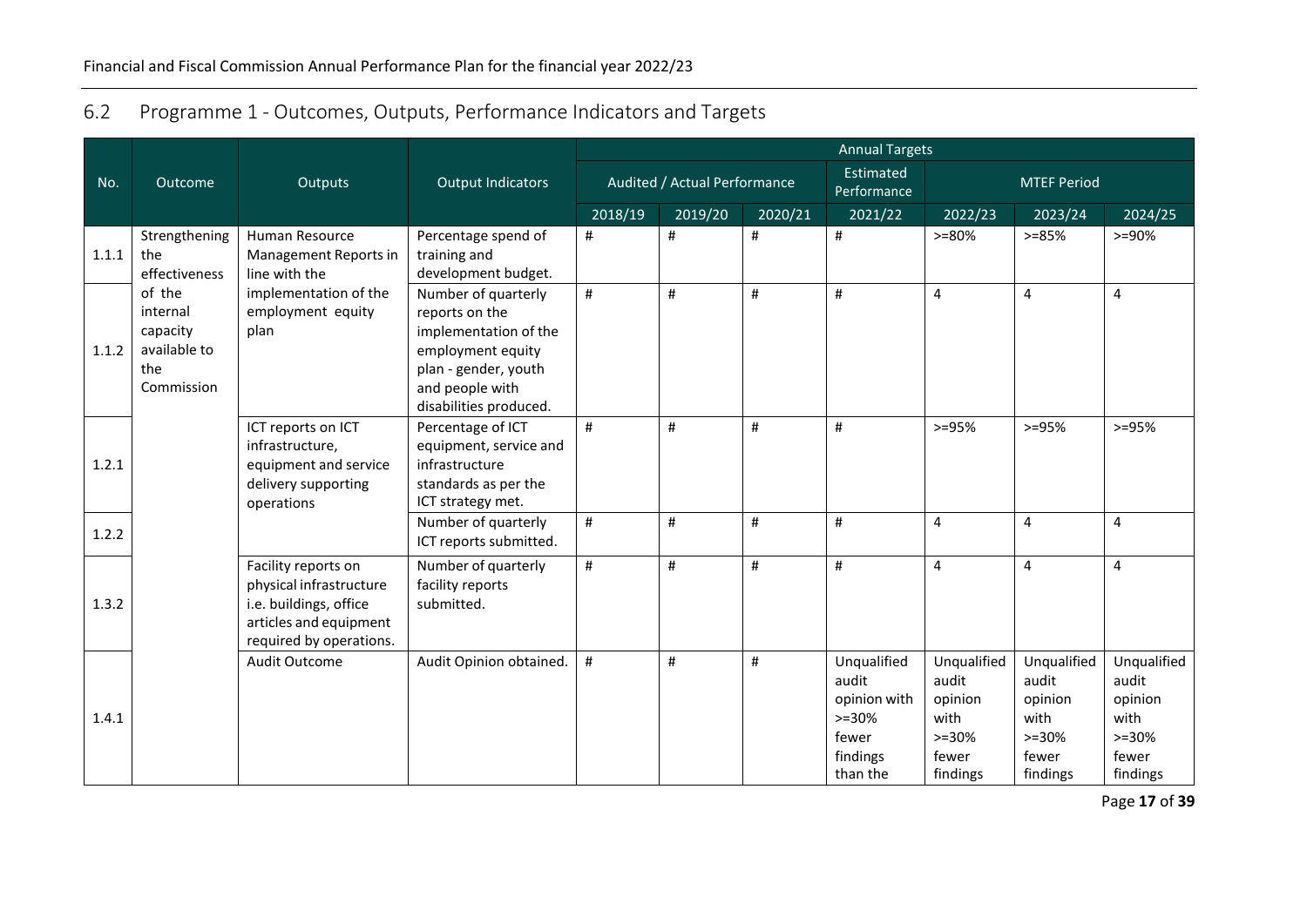|       |                                                                                        |                                                                                                       |     |     |                | previous<br>year. | than the<br>previous<br>year. | than the<br>previous<br>year. | than the<br>previous<br>year. |
|-------|----------------------------------------------------------------------------------------|-------------------------------------------------------------------------------------------------------|-----|-----|----------------|-------------------|-------------------------------|-------------------------------|-------------------------------|
| 1.4.2 | Payment of valid<br>invoices to<br>suppliers within 30<br>days.                        | Percentage of valid<br>invoices paid within 30<br>days.                                               | #   | #   | #              | #                 | 100%                          | 100%                          | 100%                          |
| 1.4.3 | Compliance reports<br>with key legislative<br>requirements to reduce<br>audit findings | Number of compliance<br>reports generated and<br>submitted to the Audit<br>and Risk Committee         | 4   | 4   | $\overline{4}$ | 4                 | $\overline{4}$                | 4                             | 4                             |
| 1.4.4 | Risk management<br>reports to reduce audit<br>findings                                 | Number of risk<br>management reports<br>generated and<br>submitted to the Audit<br>and Risk Committee | #   | #   | $\#$           | #                 | $\overline{4}$                | 4                             | 4                             |
| 1.4.5 | Procurement reports                                                                    | Percentage of<br>Procurement processes<br>completed in line with<br>the procurement plan              | n/a | 62% | 75%            | $> = 80\%$        | $>= 80%$                      | $>=85%$                       | $>= 90%$                      |
| 1.5.1 | Quarterly management<br>reports                                                        | Number of quarterly<br>reports as per s38-40 of<br>the PFMA                                           | 4   | 4   | 4              | 4                 | $\overline{4}$                | 4                             | 4                             |

Note: # - No historical information due to new output indicator.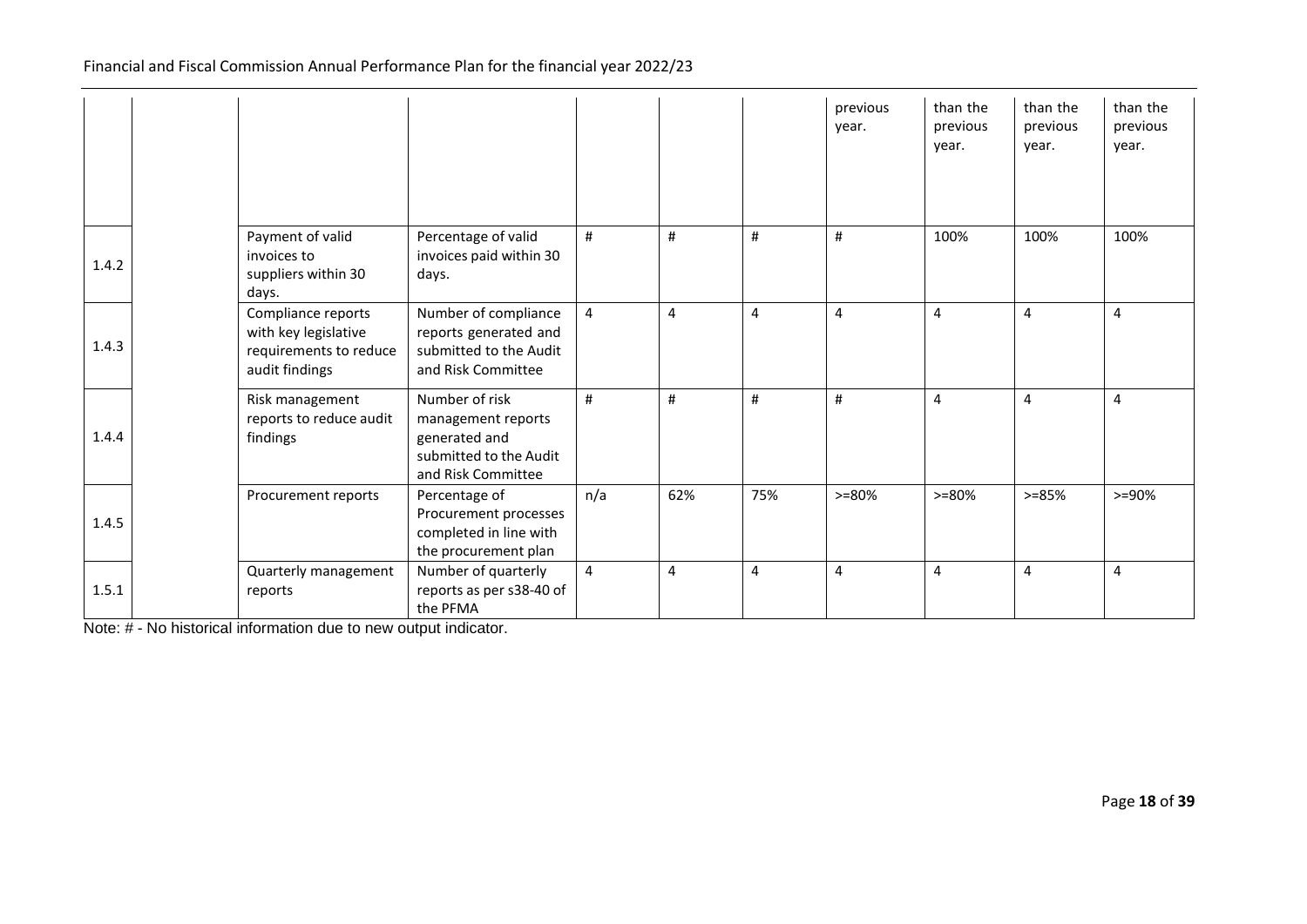## 6.3 Programme 1 - Indicators, Annual and Quarterly Targets

| No.   | Outcome                                                    | Outputs                                                                                                                    | <b>Output Indicators</b>                                                                                                                           |                                                                                                  |              | 2022/23                                                                                     |                      |              |
|-------|------------------------------------------------------------|----------------------------------------------------------------------------------------------------------------------------|----------------------------------------------------------------------------------------------------------------------------------------------------|--------------------------------------------------------------------------------------------------|--------------|---------------------------------------------------------------------------------------------|----------------------|--------------|
|       |                                                            |                                                                                                                            |                                                                                                                                                    | Annual<br><b>Target</b>                                                                          | Quarter 1    | Quarter 2                                                                                   | Quarter <sub>3</sub> | Quarter 4    |
| 1.1.1 | Strengthening the<br>effectiveness of                      | Human Resource<br>Management Reports in line                                                                               | Percentage spend of training<br>and development budget.                                                                                            | 80%                                                                                              | 0%           | 0%                                                                                          | 50%                  | 80%          |
| 1.1.2 | the internal<br>capacity available<br>to the<br>Commission | with the implementation of<br>the employment equity plan                                                                   | Number of quarterly reports<br>on the implementation of<br>the employment equity plan<br>- gender, youth and people<br>with disabilities produced. | $\overline{4}$                                                                                   | $\mathbf{1}$ | $\mathbf{1}$                                                                                | $\mathbf{1}$         | $\mathbf{1}$ |
| 1.2.1 |                                                            | ICT reports on ICT<br>infrastructure, equipment and<br>service delivery supporting<br>operations                           | Percentage of ICT<br>equipment, service and<br>infrastructure standards as<br>per the ICT strategy met.                                            | $>=95%$                                                                                          | $>=95%$      | $>=95%$                                                                                     | $>=95%$              | $>=95%$      |
| 1.2.2 |                                                            |                                                                                                                            | Number of quarterly ICT<br>reports submitted.                                                                                                      | $\overline{4}$                                                                                   | $\mathbf{1}$ | $\mathbf{1}$                                                                                | $\mathbf{1}$         | $\mathbf{1}$ |
| 1.3.2 |                                                            | Facility reports on physical<br>infrastructure i.e. buildings,<br>office articles and equipment<br>required by operations. | Number of quarterly facility<br>reports submitted.                                                                                                 | $\overline{4}$                                                                                   | $\mathbf{1}$ | $\mathbf{1}$                                                                                | $\mathbf{1}$         | $\mathbf{1}$ |
| 1.4.1 |                                                            | Audit Outcome                                                                                                              | Audit Opinion obtained.                                                                                                                            | Unqualified<br>audit opinion<br>with $>=$ 30%<br>fewer<br>findings than<br>the previous<br>year. | n/a          | Unqualified<br>audit opinion<br>with 30%<br>fewer<br>findings than<br>the previous<br>year. | n/a                  | n/a          |
| 1.4.2 |                                                            | Payment of valid invoices to<br>suppliers within 30 days.                                                                  | Percentage of valid invoices<br>paid within 30 days.                                                                                               | 100%                                                                                             | 100%         | 100%                                                                                        | 100%                 | 100%         |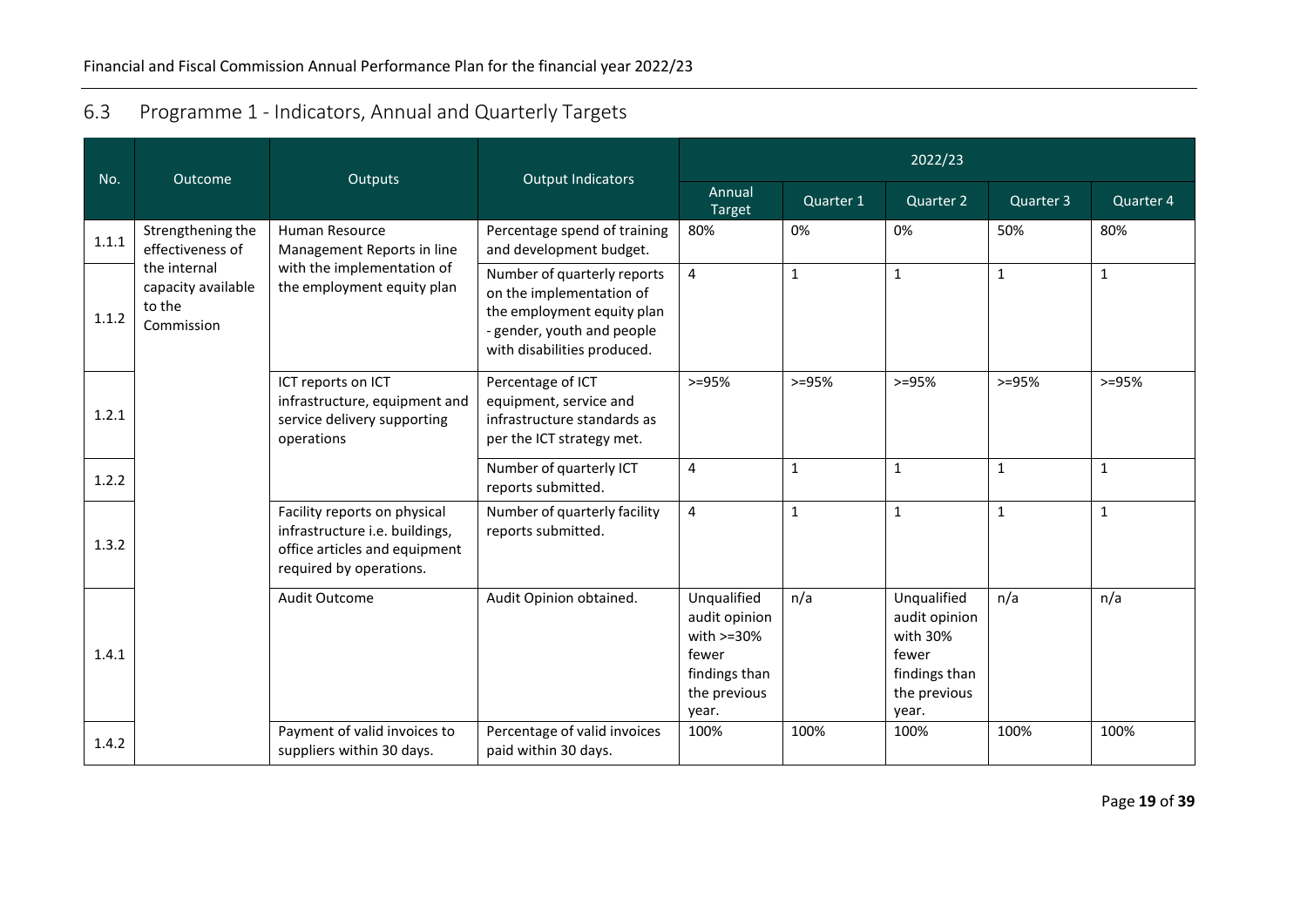Financial and Fiscal Commission Annual Performance Plan for the financial year 2022/23

| 1.4.3 | Compliance reports with key<br>legislative requirements to<br>reduce audit findings | Number of compliance<br>reports generated and<br>submitted to the Audit and<br><b>Risk Committee</b>      | 4        |     |     | $\mathbf{1}$ |     |
|-------|-------------------------------------------------------------------------------------|-----------------------------------------------------------------------------------------------------------|----------|-----|-----|--------------|-----|
| 1.4.4 | Risk management reports to<br>reduce audit findings                                 | Number of risk management<br>reports generated and<br>submitted to the Audit and<br><b>Risk Committee</b> | 4        |     |     |              |     |
| 1.4.5 | Procurement reports                                                                 | Percentage of Procurement<br>processes completed in line<br>with the procurement plan                     | $>= 80%$ | 80% | 80% | 80%          | 80% |
| 1.5.1 | Quarterly management<br>reports                                                     | Number of quarterly reports<br>as per s38-40 of the PFMA                                                  | 4        |     |     |              |     |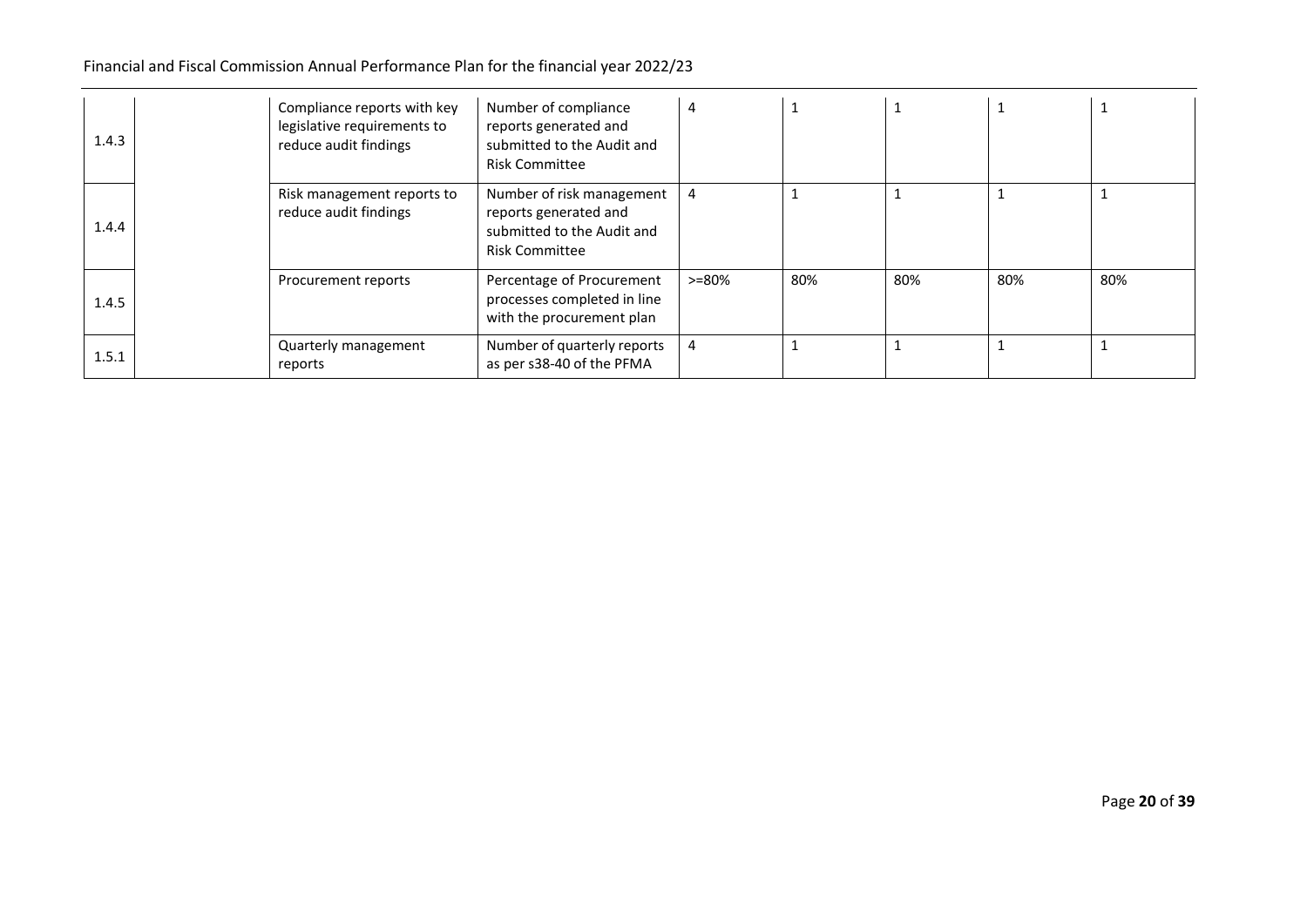#### **Explanation of planned performance over the medium term period**

The administration programme strives to provide integrated business solutions in the areas of business continuity in terms of support: facility, human resource management and information and communication technology. Under the leadership of the newly appointed Chairperson beginning in August 2021, the desired outcome for the administration programme is to: **"Strengthen the effectiveness of the internal capacity available to the Commission".** The programme aims to create a conducive corporate environment supporting research production and realising its constitutional mandate in advising the government. To that end, 2022 shall be a year of fundamental organisational optimisation through reprioritisation of Commission resources. In the same year, the Commission plans to substantially step up the reporting requirements for improved transparency and governance of the administration programme to ensure effective and efficient use of the of the Commission's scarce resources and addressing a substantial number of operational issues and findings.. The programme shall also be the central custodian accountable for the Commission's control environment, risk management, and compliance functions. The Finance team needs to deliver on its duty of ensuring sound financial controls of Commission resources and strive towards a "clean audit". Corporate Services must ensure that all manners of support services are available timeously, proactively, whether in the realm of human resource management, equipment functionality and efficiency of the information communication technology, online platform (i.e. FFC website) and physical infrastructure of facility and accommodation. Effective initiatives are undertaken towards enabling the Commission to attract, develop and retain the skills needed to deliver on its mandate.

The administration programme supports planning, operational implementation, reporting, and performance management to the Chairperson and the Commission in her role as the executive authority to lead the Commission research strategy and exercise oversight over the administration. Monitoring, evaluation and reporting on administrative performance delivery are in this APP embedded into the organisation's reporting cycles. Annual performance plan quarterly monitoring has been strengthened with structured and mandatory reporting, including new standards and quarterly reporting systems that integrate people's matters, finance, risk, audit findings and performance information.

Focus over the medium term will be placed on strengthening governance and accountability, emphasising further maturing institutional risk management, intensifying anti-corruption and ethics management. The programme shall continue striving towards transparency clean governance in all aspects of managing the administrative function of the Commission and strengthen true and honest, integrated performance reporting to the Commission and Chairperson – to whom the administration accounts. Additionally, the focus will be on implementing institutional overhaul, placing the research programme as its core customer service client, ensuring the research programme is fully capacitated for all manners of administrative tools and instruments, from finance to organisational planning, Information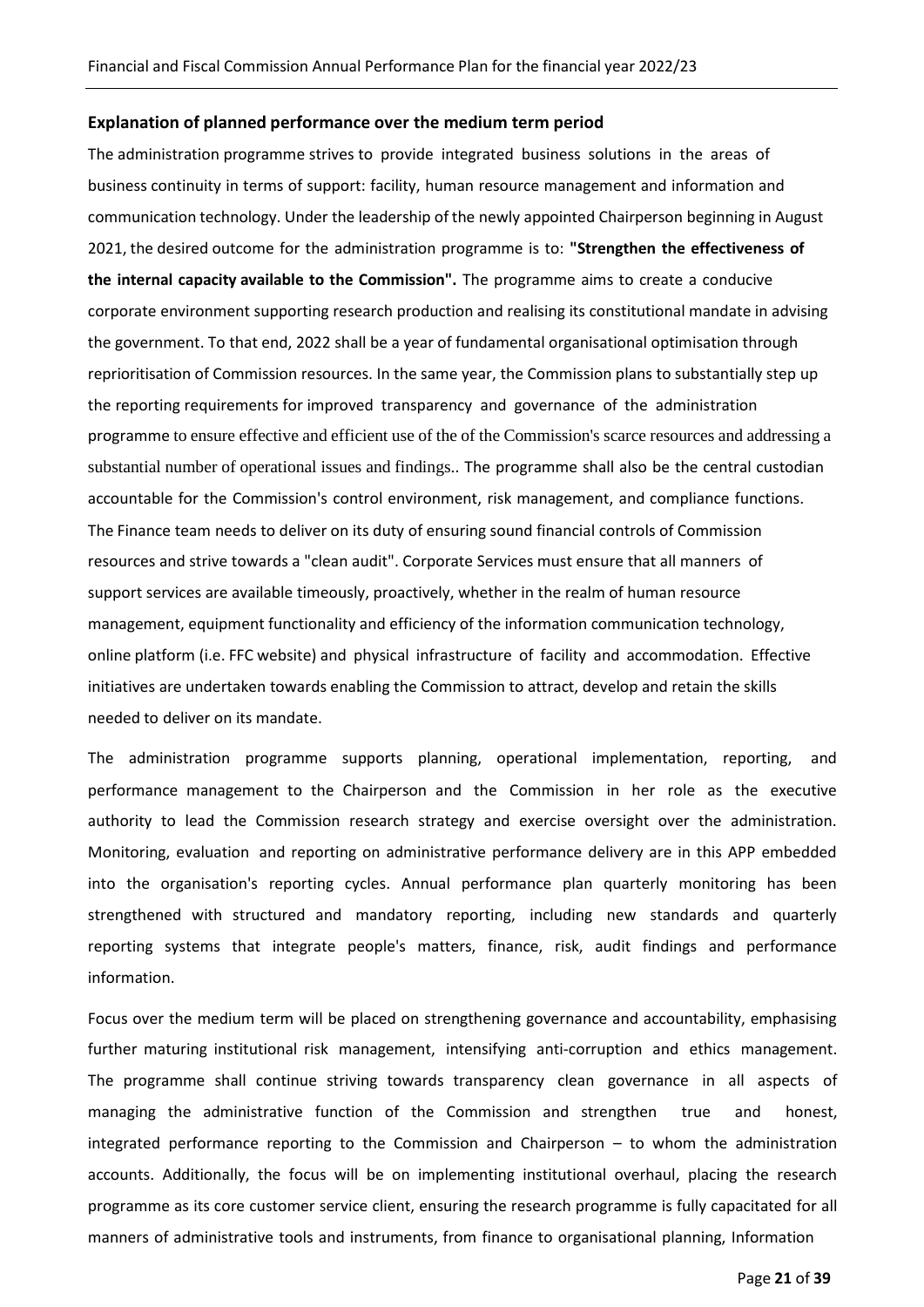Technology (IT) equipment, infrastructure and facility. The regular staff meetings and consultations that started in late 2021 between the administrative heads and the entire staff complement is a crucial step towards achieving the programme's desired outcome by harnessing a sense of shared ownership on the operating environment of the Commission. This includes the working environment, culture, policies, practices and procedures.

## 6.4 Programme 1 - Resource Considerations

#### **6.4.1 Expenditure trends and estimates**

#### **Administration expenditure trends and estimates by subprogramme and economic classification**

| Auditedoutcome                 |         |                 | <b>Approved</b><br>budget | Average<br>growth<br>rate<br>$(\%)$ | Expen-<br>diture/<br>total:<br>Average<br>(%) |        | Medium-term estimate | Average<br>growth<br>rate<br>(%) | Expen-<br>diture/<br>total:<br>Average<br>(%) |                   |        |
|--------------------------------|---------|-----------------|---------------------------|-------------------------------------|-----------------------------------------------|--------|----------------------|----------------------------------|-----------------------------------------------|-------------------|--------|
| R thousand                     | 2018/19 | 2019/20         | 2020/21                   | 2021/22                             | 2018/19-2021/22                               |        | 2022/23              |                                  | 2023/24 2024/25                               | 2021/22 - 2024/25 |        |
| Administration                 | 31 528  | 36 379          | 55 795                    | 43 328                              | 11.2%                                         | 90.8%  | 47 300               | 47 485                           | 49 152                                        | 4.3%              | 100.0% |
| <b>Economic classification</b> | 31 528  | 36 379          | 55 795                    | 43 328                              | 11.2%                                         | 90.8%  | 47 300               | 47 485                           | 49 152                                        | 4.3%              | 100.0% |
| Compensation of employees      | 19 447  | 20 942          | 21 315                    | 17 177                              | $-20.7%$                                      | 51.1%  | 17 708               | 17<br>777                        | 18 648                                        | 2.8%              | 38.1%  |
| Goods and services             | 11 875  | 15 4 36         | 32 108                    | 25 741                              | 19.1%                                         | 47.5%  | 29 376               | 29 4 9 2                         | 30 276                                        | 5.6%              | 61.3%  |
| Depreciation                   | 206     | $\qquad \qquad$ | 2 3 7 2                   | 410                                 | 25.8%                                         | 1.4%   | 216                  | 216                              | 228                                           | $-17.8%$          | 0.6%   |
| <b>Total expenses</b>          | 31 528  | 36 379          | 55 795                    | 43 3 28                             | $-4.6%$                                       | 100.0% | 47 300               | 47 485                           | 49 152                                        | 4.3%              | 100.0% |

### **6.4.2 Personnel information**

#### **Administration personnel numbers and cost by salary level**

|              |                                          | Post status estimated<br>for 31 March 2022<br>Number and cost of personnel posts filled/planned for on funded establishment |                |           |       |                       |                          |                       |                 |           |                       |                  |           |                                  |                  |           |           | <b>Number</b>             |                                   |
|--------------|------------------------------------------|-----------------------------------------------------------------------------------------------------------------------------|----------------|-----------|-------|-----------------------|--------------------------|-----------------------|-----------------|-----------|-----------------------|------------------|-----------|----------------------------------|------------------|-----------|-----------|---------------------------|-----------------------------------|
|              | Number of Number<br>posts on<br>approved | οf<br>funded                                                                                                                |                | Actual    |       |                       | <b>Revised estimates</b> |                       |                 |           |                       |                  |           | Medium-term expenditure estimate |                  |           |           | Average<br>growth<br>rate | Salary<br>level/total:<br>Average |
|              | establishment                            | posts                                                                                                                       |                | 2020/21   |       |                       | 2021/22                  |                       |                 | 2022/23   |                       |                  | 2023/24   |                                  |                  | 2024/25   |           | $(\%)$                    | (%)                               |
|              | <b>Financial and Fiscal Commission</b>   |                                                                                                                             | Number Cost    |           |       | Unit cost Number Cost |                          | Unit cost Number Cost |                 |           | Unit cost Number Cost |                  |           | Unit cost Number Cost            |                  |           | Unit cost |                           | 2021/22 - 2024/25                 |
| Salary level | 25                                       | 25                                                                                                                          |                | 18 21 315 | 1 184 |                       | 21 17 177                | 818                   |                 | 25 17 821 | 713                   |                  | 25 17 891 | 716                              |                  | 25 18 785 | 751       | 3.0%                      | 100.0%                            |
| $1 - 6$      | 5                                        |                                                                                                                             | 3              | 648       | 216   | 3                     | 701                      | 234                   | 5               | 736       | 147                   | 5                | 646       | 129                              | 5                | 678       | 136       | 3.0%                      | 19.4%                             |
| $7 - 10$     | 9                                        |                                                                                                                             | 8              | 4717      | 590   | 8                     | 4 6 6 9                  | 584                   | 10 <sup>°</sup> | 4 8 5 6   | 540                   | 10 <sup>10</sup> | 4856      | 540                              | 10 <sup>10</sup> | 5 0 9 8   | 566       | 3.0%                      | 38.1%                             |
| $11 - 12$    | 4                                        |                                                                                                                             | 4              | 7917      | 1979  |                       | 4 3 0 6 5                | 766                   |                 | 4 3 187   | 797                   |                  | 4 3 187   | 797                              | 4                | 3 3 4 7   | 837       | 3.0%                      | 16.3%                             |
| $13 - 16$    | 6                                        |                                                                                                                             | $\overline{2}$ | 7 3 7 6   | 3688  | 5                     | 7875                     | 575                   |                 | 5 7 1 4 2 | 428                   |                  | 5 7 1 4 2 | 428                              | 5                | 499       | 500       | 0.4%                      | 21.9%                             |
| $17 - 22$    |                                          |                                                                                                                             |                | 656       | 656   |                       | 868                      | 868                   |                 | 1 901     | 1 901                 |                  | 2 0 6 0   | 2 0 6 0                          |                  | 2 1 6 3   | 2 1 6 3   | 35.6%                     | 4.4%                              |

### 7.5 Key risks

| Outcome                                   | <b>Key Risk</b>                                               | <b>Risk Mitigation</b>                                                                                                        |
|-------------------------------------------|---------------------------------------------------------------|-------------------------------------------------------------------------------------------------------------------------------|
| Strengthening the<br>effectiveness of the | Attraction and retention<br>of skilled and competent<br>staff | Training and development of staff<br>$\bullet$<br>Review and realignment of HR policies and<br>$\bullet$<br>change management |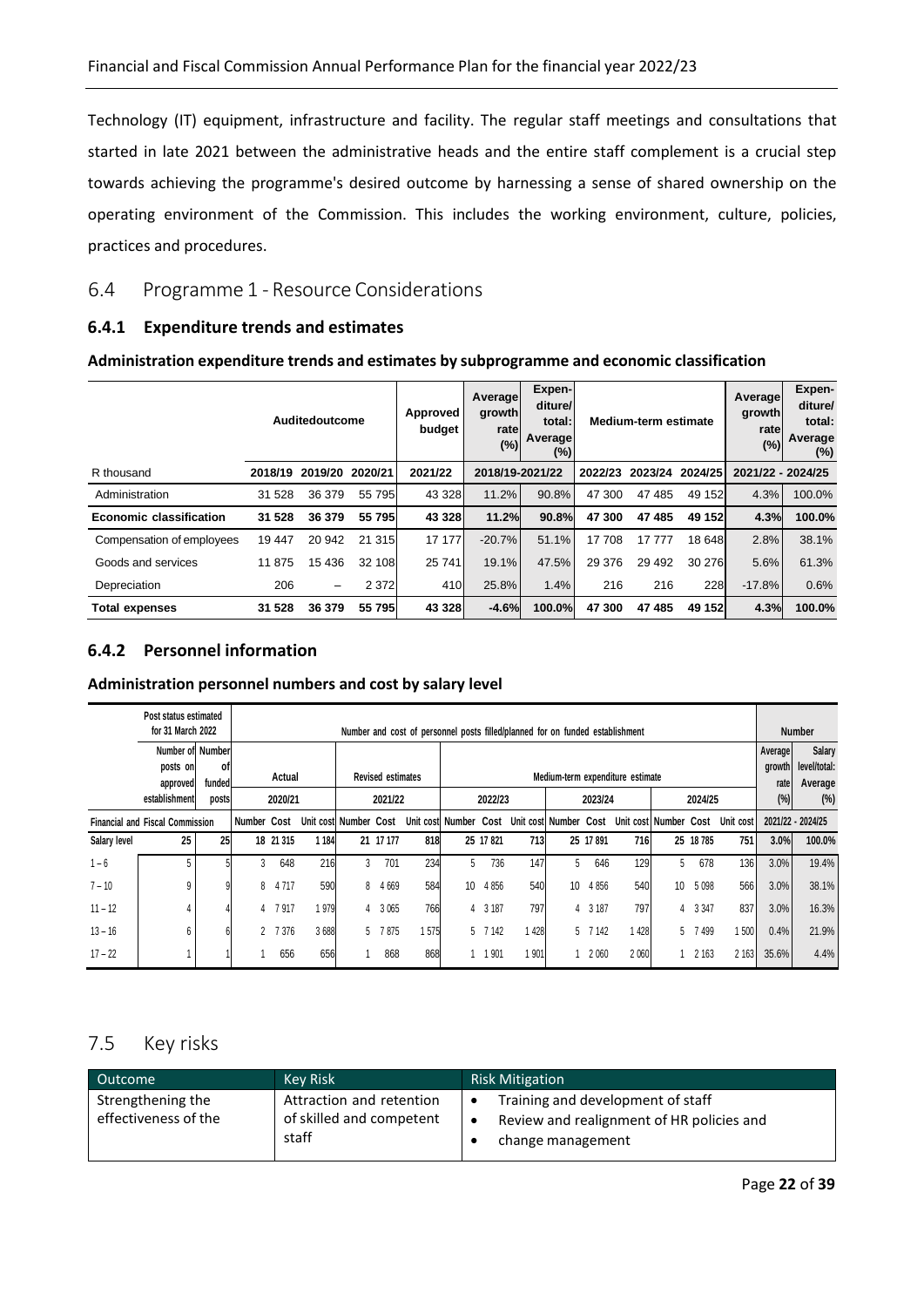| Outcome                                          | <b>Key Risk</b>                                   | <b>Risk Mitigation</b>                                                                                                                                                                                                                                                                                                                                                       |
|--------------------------------------------------|---------------------------------------------------|------------------------------------------------------------------------------------------------------------------------------------------------------------------------------------------------------------------------------------------------------------------------------------------------------------------------------------------------------------------------------|
| internal capacity available<br>to the Commission |                                                   | Recruitment to fill vacancies with skilled and<br>$\bullet$<br>competent staff and retain competent staff                                                                                                                                                                                                                                                                    |
|                                                  | Project Management<br>Deficiencies                | Procurement services stabilised and conducted<br>$\bullet$<br>according to institutional needs<br>Compliant SCM policies and procedures<br>$\bullet$<br>Key projects when embarked on will be included in<br>$\bullet$<br>the APP with defined timelines<br>Timeous contracting with service providers,<br>$\bullet$<br>particularly to ensure timeous research deliverables |
|                                                  | Declining resources<br>allocated to Commission    | Implement prudent cost-cutting measures to<br>$\bullet$<br>eliminate potential wastage of financial resources<br>Develop and adopt a strategy of collaboration/<br>$\bullet$<br>fund-raising to augment the FFC's budget                                                                                                                                                     |
|                                                  | Non-compliance with key<br>legislative prescripts | Implement a compliance universe framework<br>$\bullet$<br>Perform quarterly compliance reviews<br>$\bullet$<br>Put measures in place for areas of non-compliance<br>$\bullet$                                                                                                                                                                                                |
|                                                  | Inadequate Disaster<br>Recovery planning          | In line with Business Continuity, develop and<br>$\bullet$<br>implement Disaster Recovery plans<br>IT Steering Committee overseeing IT plan<br>$\bullet$<br>implementation for impact on daily operations<br>IT Governance Framework set in place<br>$\bullet$                                                                                                               |

## **7. PROGRAMME 2: RESEARCH PROGRAMME**

**Purpose:** Provide research and evidence-based recommendations to advise and inform policymakers on financial and fiscal matters.

This programme is the core function of the Commission and the very meaning of the Commission's existence as enshrined in the Consitution. The research Programme is responsible for conducting research to make evidence-based recommendations to inform and advise policymakers on financial and fiscal matters across all spheres of government.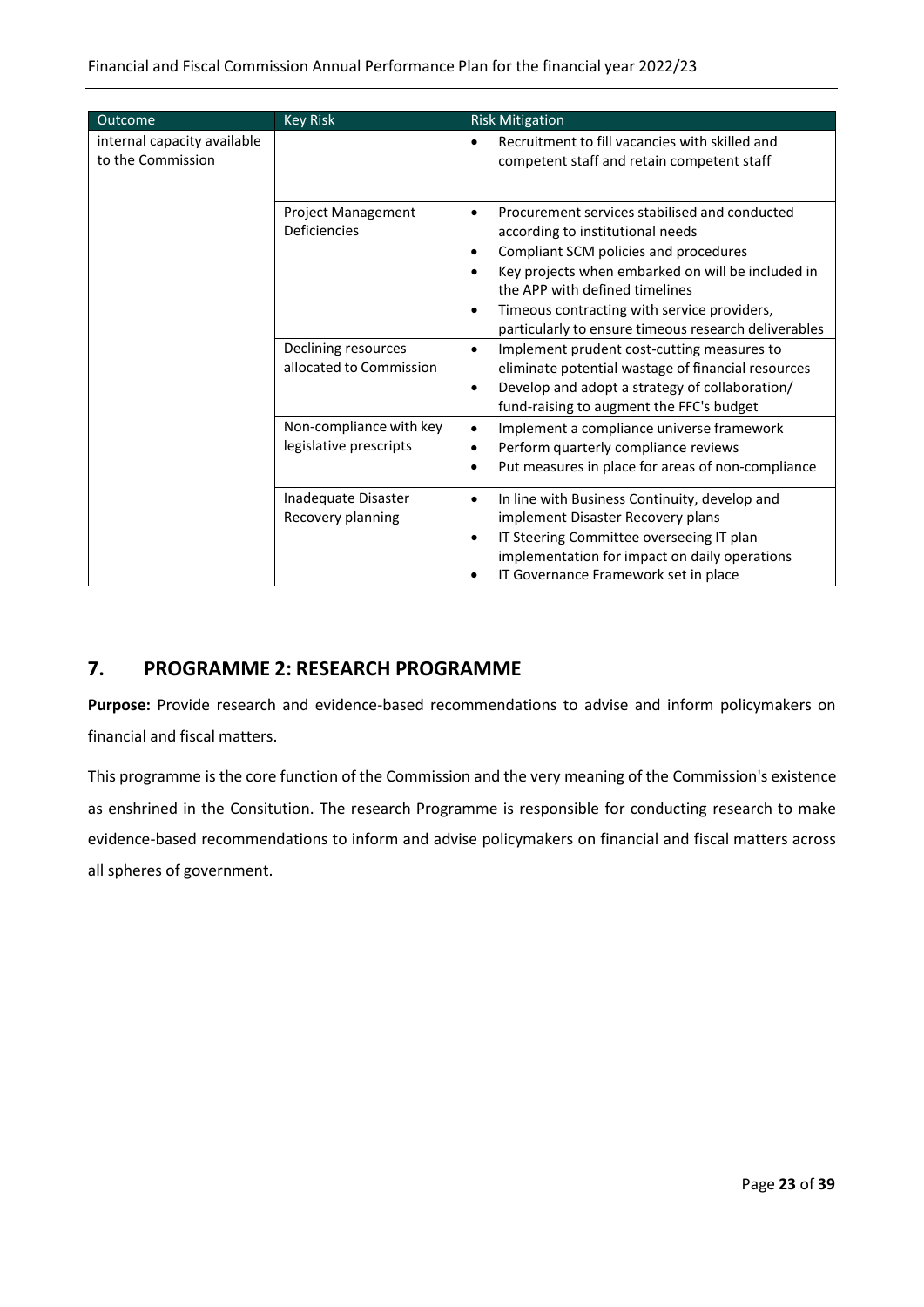|       |                                                   |                                                                      |                                                                                                                                            | <b>Annual Targets</b> |                              |                |                          |                    |              |              |  |
|-------|---------------------------------------------------|----------------------------------------------------------------------|--------------------------------------------------------------------------------------------------------------------------------------------|-----------------------|------------------------------|----------------|--------------------------|--------------------|--------------|--------------|--|
| No.   | Outcome                                           | Outputs                                                              | <b>Output Indicators</b>                                                                                                                   |                       | Audited / Actual Performance |                | Estimated<br>Performance | <b>MTEF Period</b> |              |              |  |
|       |                                                   |                                                                      |                                                                                                                                            | 2018/19               | 2019/20                      | 2020/21        | 2021/2022                | 2022/23            | 2023/24      | 2024/25      |  |
| 2.1.1 | Strengthen co-<br>operative<br>governance through | Annual submissions,<br>budget submissions,<br>policy briefs,         | Annual Submission for the<br>Division of Revenue with<br>Recommendations tabled.                                                           | $\mathbf{1}$          | 1                            | $\mathbf{1}$   | 1                        | $\mathbf{1}$       | 1            | 1            |  |
| 2.1.2 | harmonising the<br>fiscal system                  | technical reports and<br>research on financial<br>and fiscal matters | Submission on the Medium<br><b>Term Budget Policy</b><br>Statement submitted.                                                              | $\mathbf{1}$          | $\mathbf 1$                  | $\mathbf{1}$   | $\mathbf{1}$             | $\mathbf{1}$       | $\mathbf{1}$ | $\mathbf{1}$ |  |
| 2.1.3 |                                                   |                                                                      | Submission on the Division<br>of Revenue Bill submitted.                                                                                   | $\mathbf{1}$          | $\mathbf{1}$                 | $\mathbf 1$    | $\mathbf{1}$             | $\mathbf{1}$       | $\mathbf{1}$ | $\mathbf{1}$ |  |
| 2.1.4 |                                                   |                                                                      | Submission on the<br><b>Appropriation Bill</b><br>submitted.                                                                               | $\mathbf{1}$          | $\mathbf 1$                  | $\mathbf{1}$   | $\mathbf{1}$             | $\mathbf{1}$       | $\mathbf{1}$ | $\mathbf{1}$ |  |
| 2.1.5 |                                                   |                                                                      | Number of Policy Briefs<br>published.                                                                                                      | 5                     | 8                            | $\overline{4}$ | 10                       | $>=10$             | $>=10$       | $>=10$       |  |
| 2.1.6 |                                                   |                                                                      | Number of Technical<br>Research Report published.                                                                                          | $\mathbf{1}$          | $\mathbf 1$                  | $\mathbf 1$    | $\mathbf{1}$             | $\mathbf{1}$       | $\mathbf{1}$ | $\mathbf{1}$ |  |
| 2.1.7 |                                                   |                                                                      | Percentage of technical<br>research report chapters<br>gone through peer-review<br>with feedback.                                          | $\#$                  | $\#$                         | $\#$           | $\sharp$                 | $>= 80%$           | $>= 80%$     | $>= 80%$     |  |
| 2.2.1 |                                                   | Stakeholder<br>engagements<br>conducted                              | The number of sent invites<br>from Parliamentary<br>Committees, stakeholder<br>meetings and forums<br>responded to with FFC<br>submission. | $\mathbf{1}$          | 17                           | 46             | 25                       | $>=20$             | $>=20$       | $>=20$       |  |

## 7.1 Programme 2 - Outcomes, Outputs, Performance Indicators and Targets

Note: # - No historical information due to new output indicator.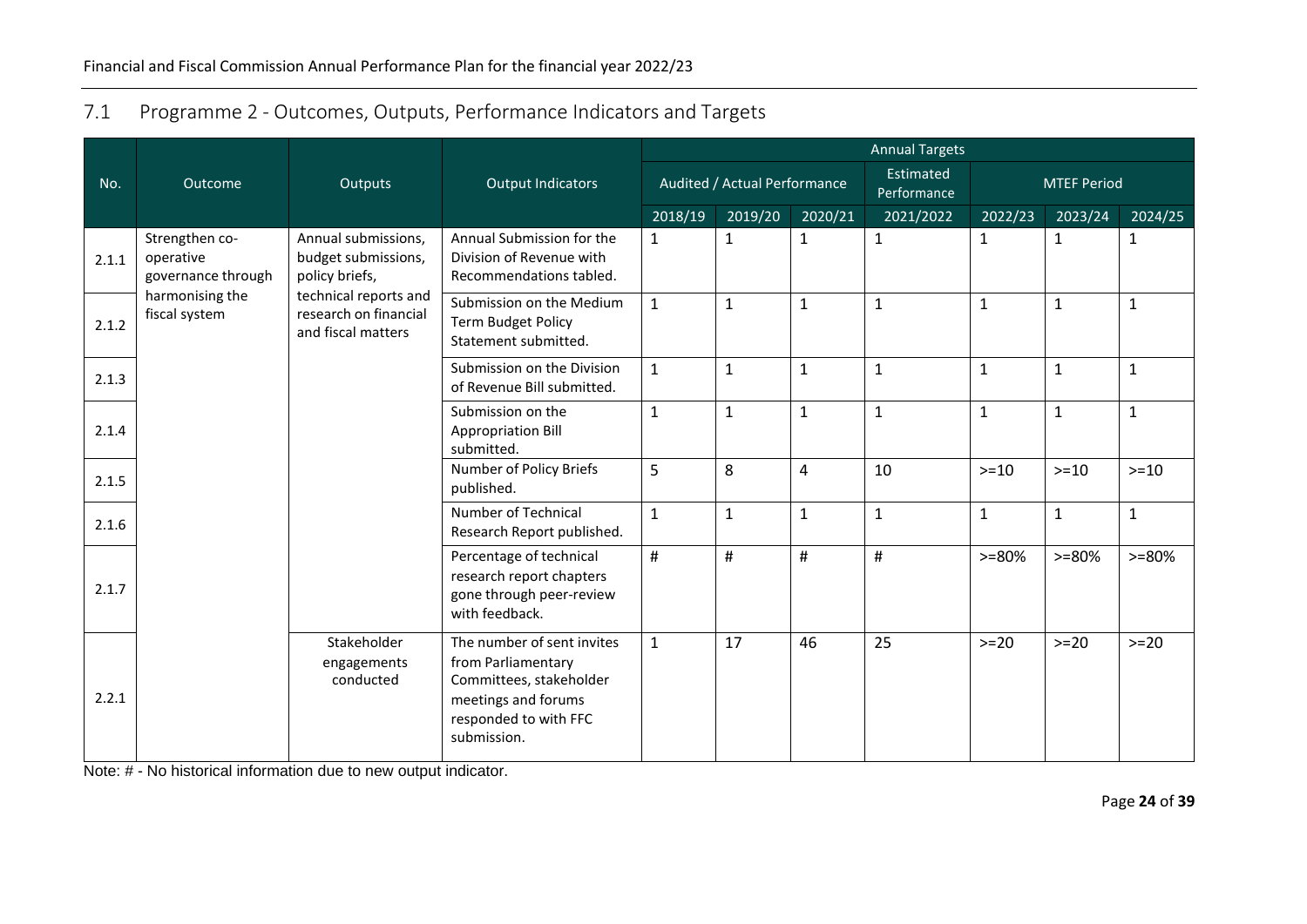## 7.2 Programme 2 - Indicators, Annual and Quarterly Targets

|       |                                                               |                                                                        |                                                                                                                                         |                      |              | 2022/23   |              |           |
|-------|---------------------------------------------------------------|------------------------------------------------------------------------|-----------------------------------------------------------------------------------------------------------------------------------------|----------------------|--------------|-----------|--------------|-----------|
| No.   | Outcome                                                       | Outputs                                                                | <b>Output Indicators</b>                                                                                                                | <b>Annual Target</b> | Quarter 1    | Quarter 2 | Quarter 3    | Quarter 4 |
| 2.1.1 | Strengthen co-<br>operative governance<br>through harmonising | Annual submissions,<br>budget submissions,<br>policy briefs, technical | Annual Submission for the<br>Division of Revenue with<br>Recommendations tabled.                                                        | 1                    | 1            |           |              |           |
| 2.1.2 | the fiscal system                                             | reports and research on<br>financial and fiscal<br>matters             | Submission on the Medium-Term<br><b>Budget Policy Statement</b><br>submitted.                                                           | $\mathbf{1}$         |              |           | $\mathbf{1}$ |           |
| 2.1.3 |                                                               |                                                                        | Submission on the Division of<br>Revenue Bill submitted.                                                                                | $\mathbf{1}$         | $\mathbf{1}$ |           |              |           |
| 2.1.4 |                                                               |                                                                        | Submission on the Appropriation<br>Bill submitted.                                                                                      | $\mathbf{1}$         | $\mathbf{1}$ |           |              |           |
| 2.1.5 |                                                               |                                                                        | Number of Policy Briefs<br>published.                                                                                                   | $>=10$               | $>=10$       |           |              |           |
| 2.1.6 |                                                               |                                                                        | Number of Technical Research<br>Report published.                                                                                       | $\mathbf{1}$         | $\mathbf{1}$ |           |              |           |
| 2.1.7 |                                                               |                                                                        | Percentage of technical research<br>report chapters gone through<br>peer-review with feedback.                                          | $>= 80%$             | $>=80%$      | $>=80%$   | $>=80%$      | $>=80%$   |
| 2.2.1 |                                                               | Stakeholder<br>engagements conducted                                   | The number of sent invites from<br>Parliamentary Committees,<br>stakeholder meetings and forums<br>responded to with FFC<br>submission. | $>=20$               |              | $>=5$     | $>=10$       | $>=5$     |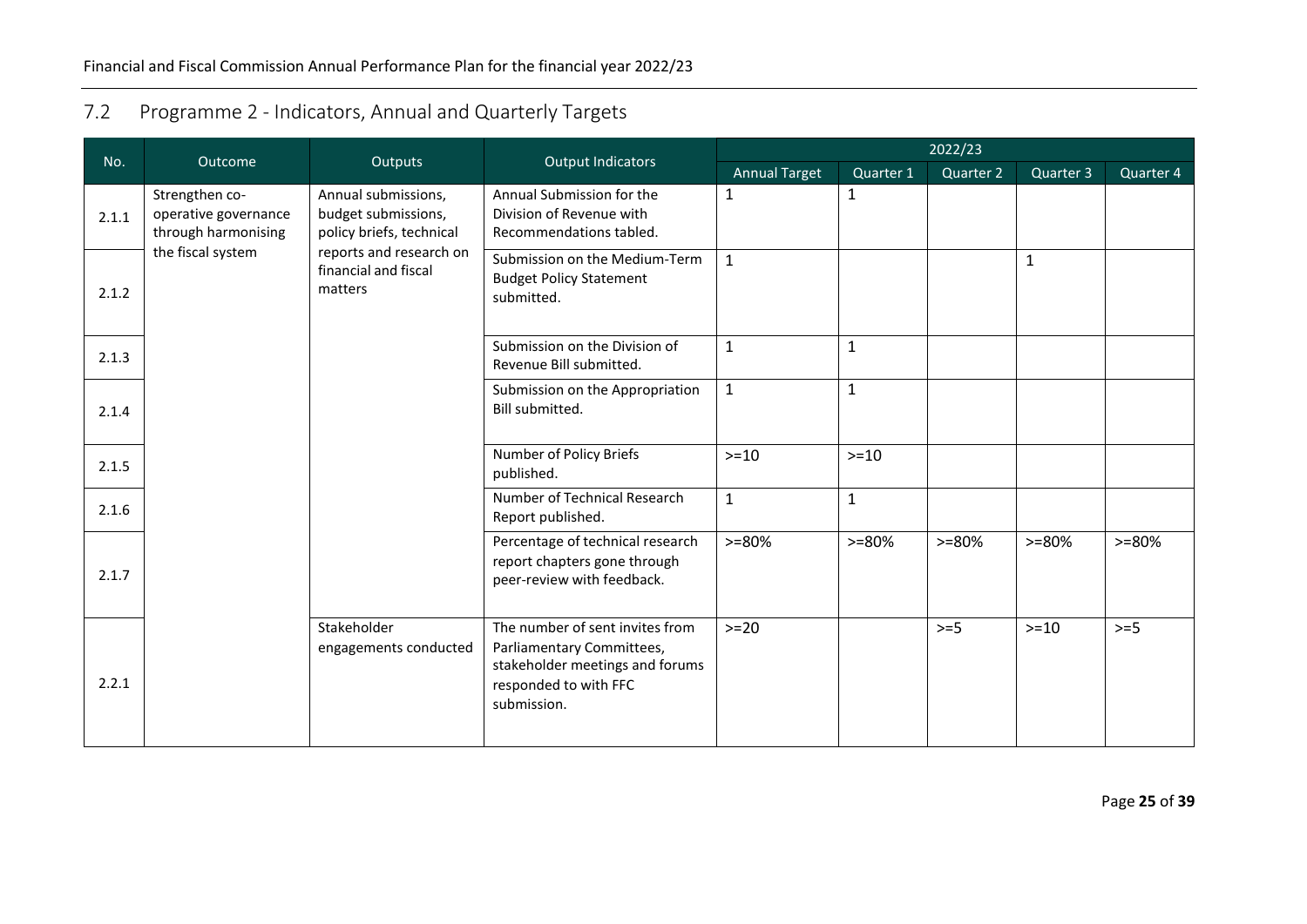#### **Explanation of planned performance over the medium term period**

To "strengthen co-operative governance through harmonising the fiscal system" throughout government, the programme plans to substantially expand its internal capacity to conduct quality research to make influential, palpable advice to meet with researched evidence, the stakeholders' expectations and needs for advice on financial and fiscal matters. To that end, the programme will conduct research on appropriate Commission research as per the research strategy, prepare research and discussion documents, hold research seminars and meetings with stakeholders such as legislatures financial and fiscal institutions. Key amongst its duties is to prepare formal submission documents to submit to parliament, provincial legislatures and any other authorities determined by national legislation.

The research programme also advises the Commission and Chairperson on the strategic approach to engagements with the stakeholders to optimise the Commission's influence. Through the subprogrammes of Macroeconomic unit, Data unit, Appropriation, Division of Revenue: Provinces and Division of Revenue: Local Government, the programme will continue to use researched evidence to influence evidence-based informed policymaking on the relevant policies and legislation. The programme will continue to produce regular research papers, policy briefs, a technical report with research chapters, budget submissions and annual submission research to inform parliament and legislatures on matters of the fiscus, financial and economic environment of South Africa.

A noteworthy addition to the programme's performance is the quality assurance mechanism of the research produced through a peer-review process by acquiring feedback from its stakeholders.

Over the medium term, the programme starting in 2022 envisages significant expansions in its research capacity and capability through recruitments, research succession planning, internal human capital, and capacity development and retention.

The overarching theme for the annual submission to be submitted during the financial year of the APP is **"Addressing socio-economic vulnerabilities through fiscal transparency and strategy"**. The Commission shall not shy away from facing the deep-rooted issues of corruption and unemployment as forms of worsening socio-economic vulnerabilities. In its budget submissions to parliamentary committee stakeholders, the programme will advise government on how to reorganise its institutional features through transparency and refocus (i.e. reprioritise) its resources to combat corruption and stimulate employment.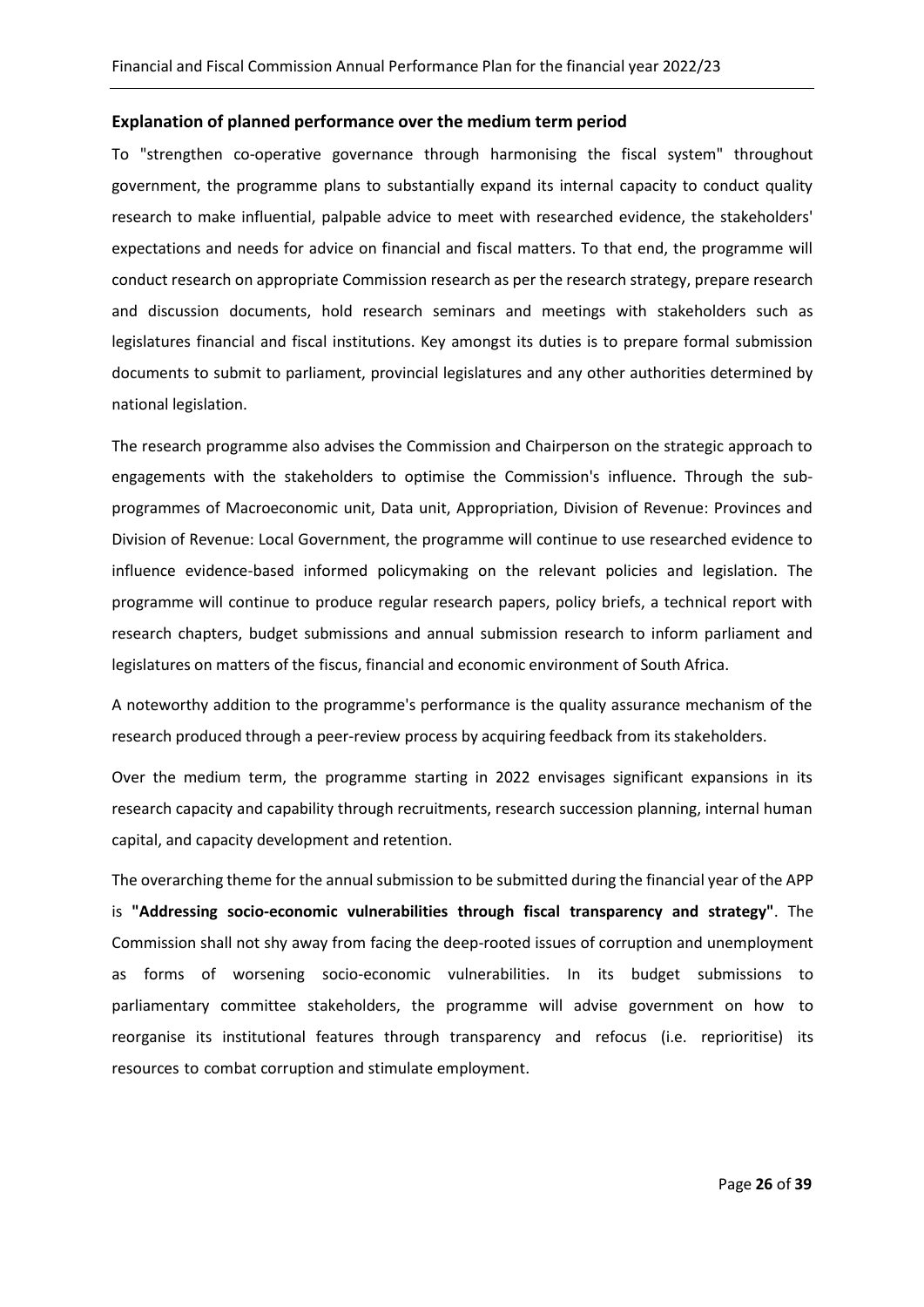## 7.3 Programme 2 - Resource Considerations

### **7.3.1 Expenditure trends and estimates**

#### **Research expenditure trends and estimates by subprogramme and economic classification**

|                           | Auditedoutcome |         |         | Approved<br>budget | Expen-<br>Average<br>diture/<br>growth<br>Medium-term estimate<br>total:<br>rate<br>Average<br>$(\%)$<br>$(\%)$ |        |         |         |                 | Average<br>growth<br>rate<br>(%) | Expen-<br>diture/<br>total:<br>Average<br>$(\%)$ |
|---------------------------|----------------|---------|---------|--------------------|-----------------------------------------------------------------------------------------------------------------|--------|---------|---------|-----------------|----------------------------------|--------------------------------------------------|
| R thousand                | 2018/19        | 2019/20 | 2020/21 | 2021/22            | 2018/19-2021/22                                                                                                 |        | 2022/23 |         | 2023/24 2024/25 | 2021/22 - 2024/25                |                                                  |
| Research                  | 18 305         | 20752   | 10788   | 20 30 2            | 3.5%                                                                                                            | 84.2%  | 16 643  | 16708   | 18 250          | 3.5%                             | 100.0%                                           |
| Economic classification   | 18 305         | 20752   | 10788   | 20 30 2            | 3.5%                                                                                                            | 84.2%  | 16 643  | 16708   | 18 250          | 3.5%                             | 100.0%                                           |
| Compensation of employees | 14 953         | 14 2 64 | 9831    | 12872              | $-27.9%$                                                                                                        | 73.1%  | 13453   | 13505   | 14 181          | 3.3%                             | 75.7%                                            |
| Goods and services        | 3 1 4 6        | 6488    | 957     | 7430               | $-21.3%$                                                                                                        | 26.8%  | 3 1 9 0 | 3 2 0 2 | 4 0 6 9         | $-18.2%$                         | 24.3%                                            |
| Depreciation              | 206            |         | -       | $\qquad \qquad -$  | $-100.0\%$                                                                                                      | 0.1%   |         |         |                 | -                                |                                                  |
| <b>Total expenses</b>     | 18 305         | 20752   | 10788   | 20 30 2            | $-25.9%$                                                                                                        | 100.0% | 16 643  | 16708   | 18 250          | 3.5%                             | 100.0%                                           |

### **7.3.2 Personnel information**

### **Research personnel numbers and cost by salary level**

|              | Post status estimated                  |        |        |           |                       |    |                          |                                                                               |    |           |                       |    |           |                                  |    |           |                                 |                |                         |
|--------------|----------------------------------------|--------|--------|-----------|-----------------------|----|--------------------------|-------------------------------------------------------------------------------|----|-----------|-----------------------|----|-----------|----------------------------------|----|-----------|---------------------------------|----------------|-------------------------|
|              | for 31 March 2022                      |        |        |           |                       |    |                          | Number and cost of personnel posts filled/planned for on funded establishment |    |           |                       |    |           |                                  |    |           |                                 |                | <b>Number</b>           |
|              | Number of Number                       |        |        |           |                       |    |                          |                                                                               |    |           |                       |    |           |                                  |    |           |                                 | Average        | <b>Salary</b>           |
|              | posts on<br>approved                   | funded |        | Actual    |                       |    | <b>Revised estimates</b> |                                                                               |    |           |                       |    |           | Medium-term expenditure estimate |    |           |                                 | growth<br>rate | level/total:<br>Average |
|              | establishment                          | posts  |        | 2020/21   |                       |    | 2021/22                  |                                                                               |    | 2022/23   |                       |    | 2023/24   |                                  |    | 2024/25   |                                 | $(\%)$         | (%)                     |
|              | <b>Financial and Fiscal Commission</b> |        | Number | Cost      | Unit cost Number Cost |    |                          | Unit cost Number Cost                                                         |    |           | Unit cost Number Cost |    |           |                                  |    |           | Unit cost Number Cost Unit cost |                | 2021/22 - 2024/25       |
| Salary level | 23                                     | 23     |        | 23 15 825 | 688                   |    | 23 12 872                | 560                                                                           |    | 23 13 453 | 585                   |    | 23 13 505 | 587                              |    | 23 14 181 | 617                             | 3.0%           | 100.0%                  |
| $1 - 6$      |                                        | 11     | 11     | 3 0 6 1   | 278                   | 11 | 2968                     | 270                                                                           | 11 | 3087      | 281                   | 11 | 3087      | 281                              | 11 | 3 2 4 2   | 295                             | 3.0%           | 47.8%                   |
| $7 - 10$     | -                                      |        |        |           |                       |    |                          |                                                                               |    |           |                       |    |           |                                  |    |           |                                 |                |                         |
| $11 - 12$    |                                        |        | 6      | 5684      | 947                   | 6  | 4 1 4 6                  | 742                                                                           | 6  | 4575      | 763                   |    | 6 4 6 27  | 771                              | 6  | 4958      | 826                             | 6.1%           | 26.1%                   |
| $13 - 16$    |                                        |        | ĥ      | 7 0 8 0   | 1 1 8 0               | 6  | 5757                     | 960                                                                           | 6  | 5791      | 965                   | 6  | 5791      | 965                              | 6  | 5981      | 997                             | 1.3%           | 26.1%                   |
| $17 - 22$    |                                        |        |        |           |                       |    |                          |                                                                               |    |           |                       |    |           |                                  |    |           |                                 |                |                         |

## 7.4 Key risks

| Outcome                                                                           | Key Risk                                                                                                        | <b>Risk Mitigation</b>                                                                                                                                                                                                    |
|-----------------------------------------------------------------------------------|-----------------------------------------------------------------------------------------------------------------|---------------------------------------------------------------------------------------------------------------------------------------------------------------------------------------------------------------------------|
| Strengthen co-operative<br>governance through<br>harmonising the fiscal<br>system | Recommendations lacking<br>strategic positioning and<br>empirical substance                                     | More quantitative, relative to qualitative,<br>٠<br>focused approaches to research<br>Work more closely with Parliament and<br>$\bullet$<br>other stakeholders to inform policymakers<br>on financial and fiscal matters. |
|                                                                                   | Organisational design not<br>geared to fulfil the<br>mandate of Commission<br>Lack of administrative<br>support | A restructured and repurposed Commission<br>٠<br>organogram to focus on the core business of<br>research.                                                                                                                 |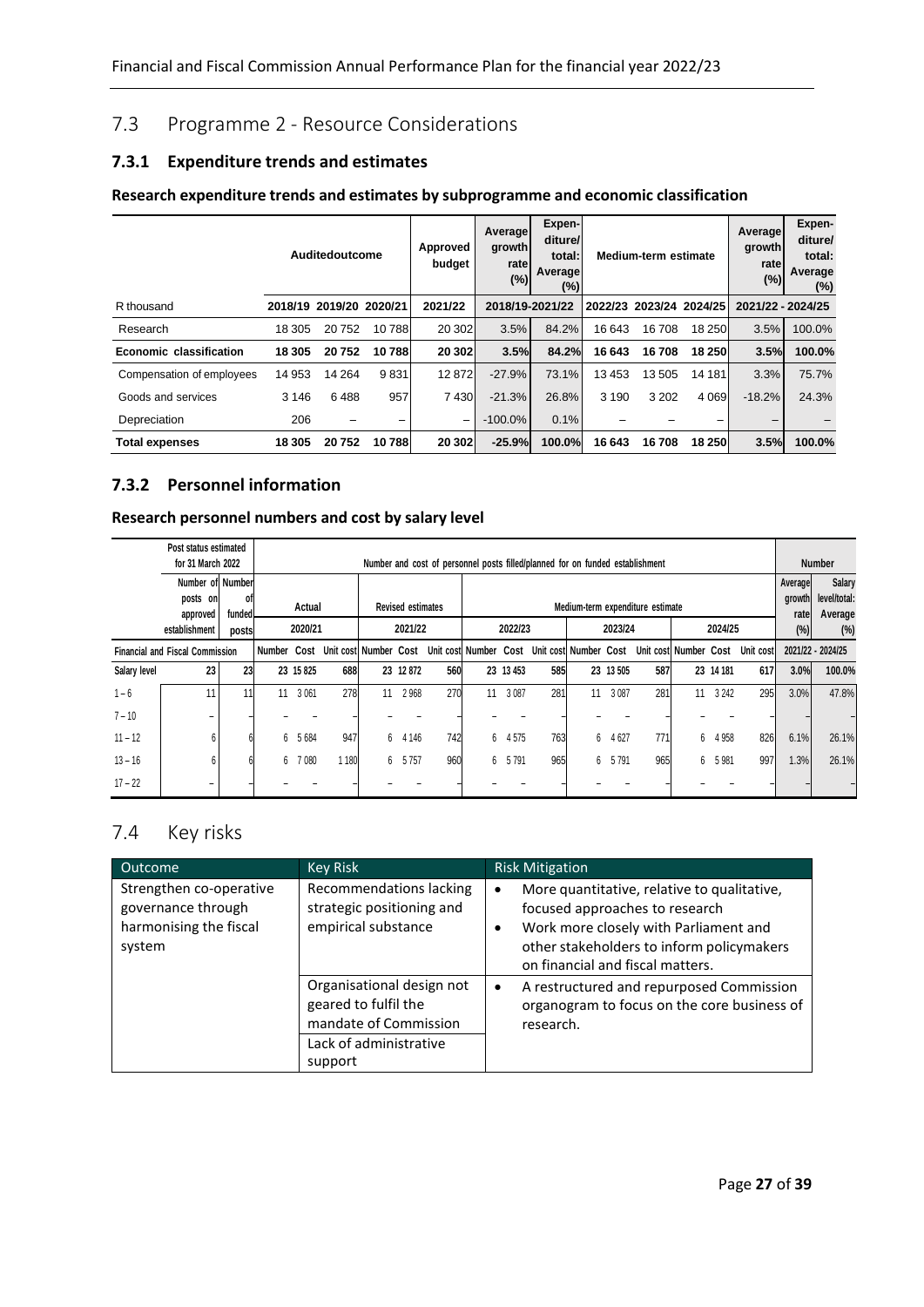## PART D: TECHNICAL INDICATOR DESCRIPTIONS

## PROGRAMME 1: ADMINISTRATION

| <b>Output Indicator</b>                                  | No. 1.1.1                                                                                                               |
|----------------------------------------------------------|-------------------------------------------------------------------------------------------------------------------------|
| <b>Indicator Title</b>                                   | Percentage spend of training and development budget.                                                                    |
| Definition                                               | This indicator measures the expenditure on training and development<br>against the budgeted amount in a financial year. |
| Source of data                                           | <b>Audited Financial Statements</b>                                                                                     |
| Method of Calculation /<br>Assessment                    | (Training and development spend / Training and development budget) x<br>100                                             |
| Means of verification                                    | <b>Audited Financial Statements</b>                                                                                     |
| Assumptions                                              | The Commission will budget for training and development of its staff                                                    |
| Disaggregation of<br>Beneficiaries (where<br>applicable) | • Target for Women: N/A<br>• Target for Youth: N/A<br>• Target for People with Disabilities: N/A                        |
| Spatial Transformation (where<br>applicable)             | • Reflect on contribution to spatial transformation priorities: N/A<br>• Reflect on the spatial impact area: N/A        |
| <b>Calculation Type</b>                                  | Non-cumulative                                                                                                          |
| <b>Reporting Cycle</b>                                   | Quarterly                                                                                                               |
| Desired performance                                      | >=80% of the budgeted amount of training and development spent                                                          |
| <b>Indicator Responsibility</b>                          | Head: Corporate Services                                                                                                |

| <b>Output Indicator</b>                                  | No. 1.1.2                                                                                                                                                |
|----------------------------------------------------------|----------------------------------------------------------------------------------------------------------------------------------------------------------|
| <b>Indicator Title</b>                                   | Number of quarterly reports on the implementation of the employment<br>equity plan - gender, youth and people with disabilities produced.                |
| Definition                                               | This indicator monitors the implementation of the employment equity<br>plan on gender, youth and people with disabilities mainstreaming.                 |
| Source of data                                           | Progress reports that records actual performance against planned<br>performance.                                                                         |
| Method of Calculation /<br>Assessment                    | Simple count of quarterly reports on the implementation of the<br>employment equity plan on gender, youth and people with disabilities<br>mainstreaming. |
| Means of verification                                    | <b>Quarterly Reports</b>                                                                                                                                 |
| Assumptions                                              | The Commission will have an action plan on gender mainstreaming                                                                                          |
| Disaggregation of<br>Beneficiaries (where<br>applicable) | • Target for Women: N/A<br>• Target for Youth: N/A<br>• Target for People with Disabilities: N/A                                                         |
| Spatial Transformation (where<br>applicable)             | • Reflect on contribution to spatial transformation priorities: N/A<br>• Reflect on the spatial impact area: N/A                                         |
| <b>Calculation Type</b>                                  | Cumulative (year-end)                                                                                                                                    |
| <b>Reporting Cycle</b>                                   | Quarterly                                                                                                                                                |
| Desired performance                                      | Four (4) quarterly reports on the implementation of the employment<br>equity plan on gender, youth and people with disabilities mainstreaming.           |
| <b>Indicator Responsibility</b>                          | Head: Corporate Services                                                                                                                                 |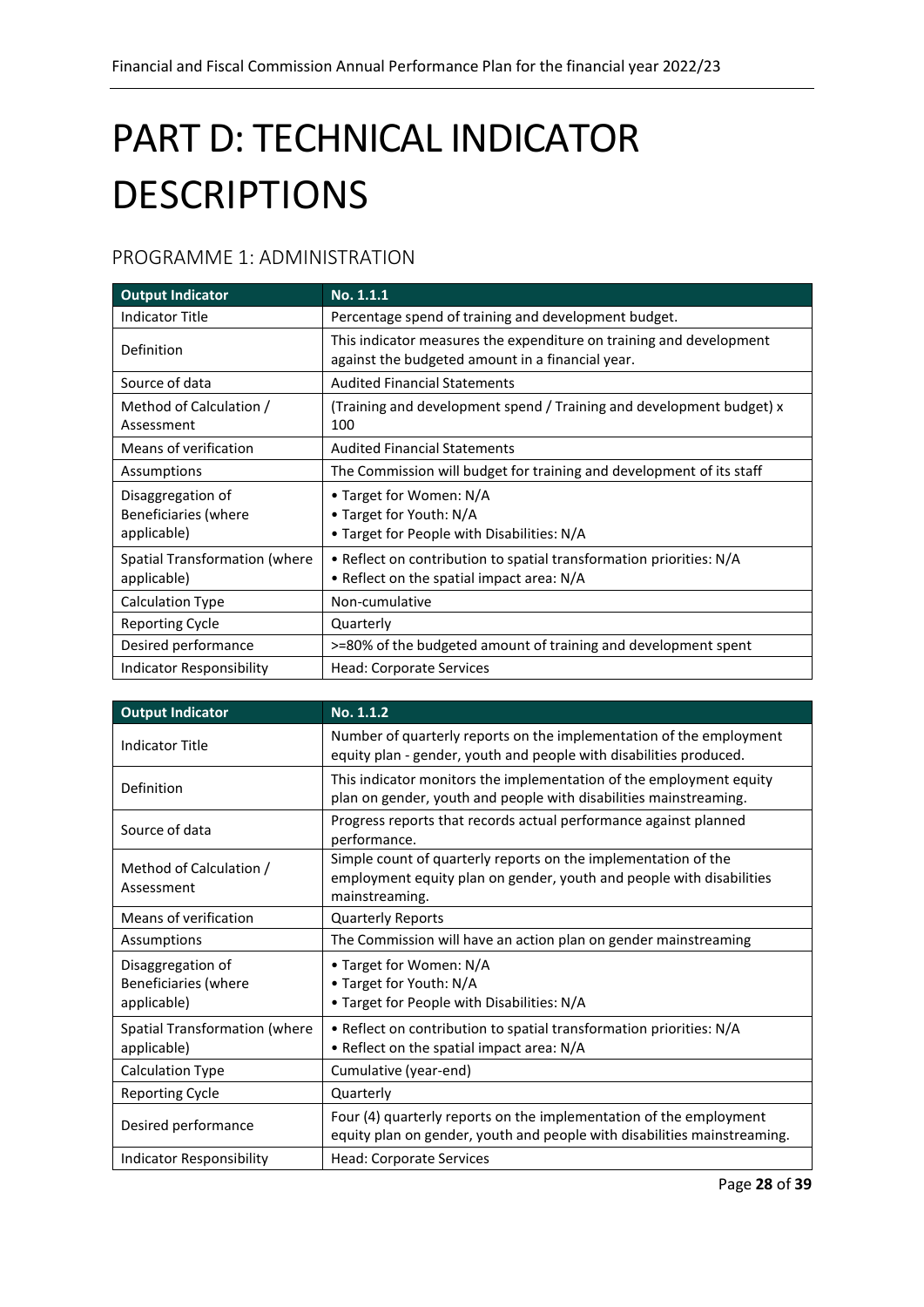| <b>Output Indicator</b>                                  | No. 1.2.1                                                                                                                                                          |
|----------------------------------------------------------|--------------------------------------------------------------------------------------------------------------------------------------------------------------------|
| <b>Indicator Title</b>                                   | Percentage of ICT equipment, service and infrastructure standards as per<br>the ICT strategy met.                                                                  |
| Definition                                               | This indicator measures the ICT equipment, service and infrastructure<br>standards met against the strategy                                                        |
| Source of data                                           | ICT reports that assess the progress of user-required ICT equipment,<br>service and infrastructure standards met against the strategy.                             |
| Method of Calculation /<br>Assessment                    | (Number of user-required ICT Service Standards met + ICT Environment<br>Infrastructure standards met) / Total number of ICT standards as per the<br>strategy x 100 |
| Means of verification                                    | Progress report that records actual performance against planned<br>performance.                                                                                    |
| Assumptions                                              | The Commission will have a user-guided ICT strategy and that the service<br>level agreements is finalised.                                                         |
| Disaggregation of<br>Beneficiaries (where<br>applicable) | • Target for Women: N/A<br>• Target for Youth: N/A<br>• Target for People with Disabilities: N/A                                                                   |
| <b>Spatial Transformation</b><br>(where applicable)      | . Reflect on contribution to spatial transformation priorities: N/A<br>• Reflect on the spatial impact area: N/A                                                   |
| <b>Calculation Type</b>                                  | Non-cumulative                                                                                                                                                     |
| <b>Reporting Cycle</b>                                   | Quarterly                                                                                                                                                          |
| Desired performance                                      | >=95% of ICT equipment, service and infrastructure standards met as per<br>the strategy.                                                                           |
| Indicator Responsibility                                 | Head: Corporate Services                                                                                                                                           |

| <b>Output Indicator</b>                                  | No. 1.2.2                                                                                                               |
|----------------------------------------------------------|-------------------------------------------------------------------------------------------------------------------------|
| <b>Indicator Title</b>                                   | Number of quarterly ICT reports submitted.                                                                              |
| Definition                                               | This indicator monitors the implementation of the ICT service and<br>infrastructure guided by the strategy              |
| Source of data                                           | Progress reports that records actual performance against planned<br>performance.                                        |
| Method of Calculation /<br>Assessment                    | Simple count of quarterly reports on the implementation of the ICT service<br>and infrastructure guided by the strategy |
| Means of verification                                    | <b>Quarterly Reports</b>                                                                                                |
| Assumptions                                              | The Commission will have a user-guided ICT strategy                                                                     |
| Disaggregation of<br>Beneficiaries (where<br>applicable) | • Target for Women: N/A<br>• Target for Youth: N/A<br>• Target for People with Disabilities: N/A                        |
| <b>Spatial Transformation</b><br>(where applicable)      | • Reflect on contribution to spatial transformation priorities: N/A<br>• Reflect on the spatial impact area: N/A        |
| <b>Calculation Type</b>                                  | Cumulative (year-end)                                                                                                   |
| <b>Reporting Cycle</b>                                   | Quarterly                                                                                                               |
| Desired performance                                      | Four (4) quarterly reports on the implementation of the ICT service and<br>infrastructure guided by the strategy        |
| Indicator Responsibility                                 | Head: Corporate Services                                                                                                |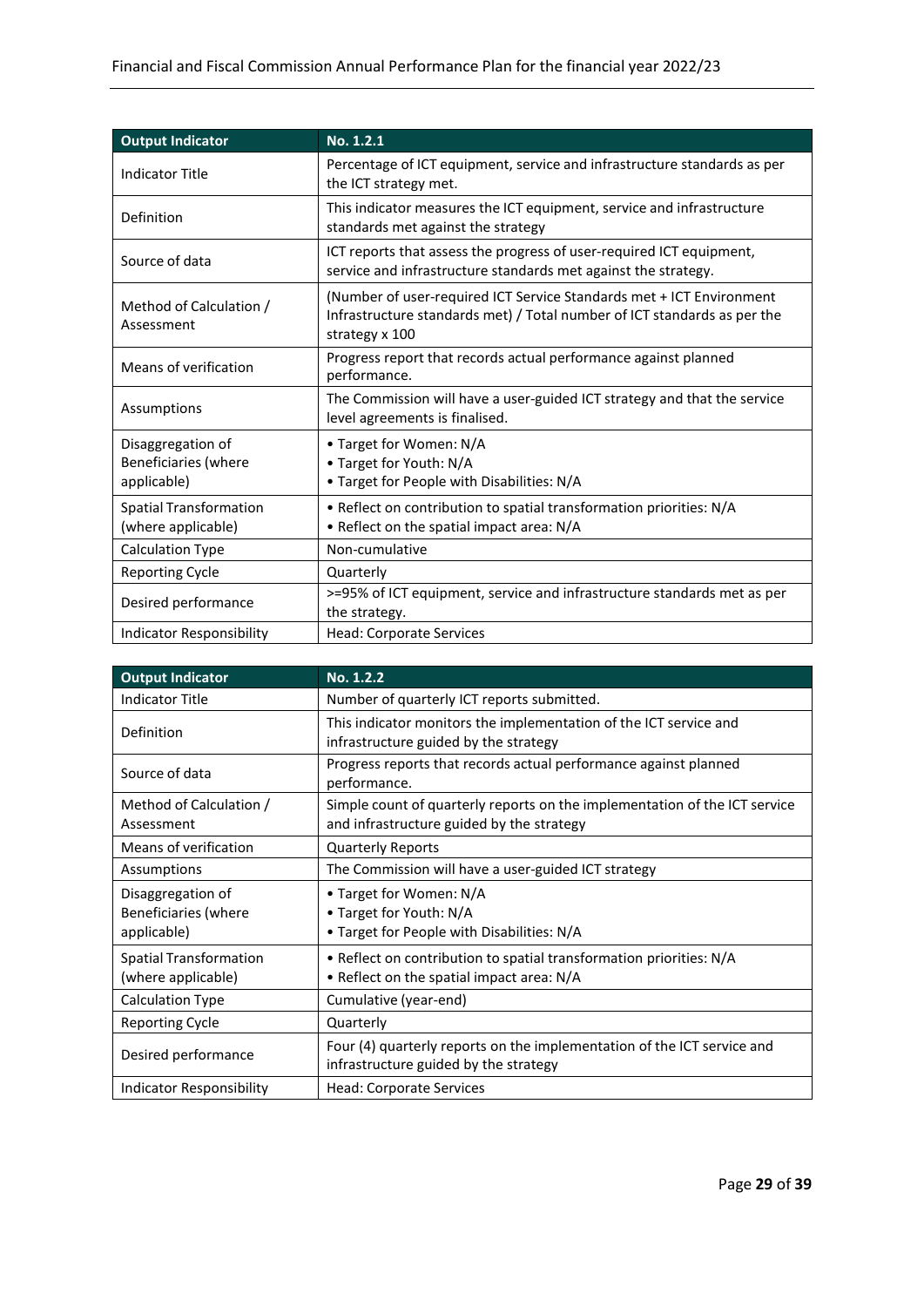| <b>Output Indicator</b>                                  | No. 1.3.2                                                                                                                                                 |
|----------------------------------------------------------|-----------------------------------------------------------------------------------------------------------------------------------------------------------|
| <b>Indicator Title</b>                                   | Number of quarterly facility reports submitted.                                                                                                           |
| Definition                                               | This indicator monitors the implementation of facility management and<br>strategy in terms of physical assets and building accommodation.                 |
| Source of data                                           | Progress reports that records actual performance against planned<br>performance.                                                                          |
| Method of Calculation /<br>Assessment                    | Simple count of quarterly reports on the implementation of facility<br>management and strategy in terms of physical assets and building<br>accommodation. |
| Means of verification                                    | <b>Quarterly Reports</b>                                                                                                                                  |
| Assumptions                                              | The Commission will have developed a user-guided facility management and<br>strategy                                                                      |
| Disaggregation of<br>Beneficiaries (where<br>applicable) | • Target for Women: N/A<br>• Target for Youth: N/A<br>• Target for People with Disabilities: N/A                                                          |
| <b>Spatial Transformation</b><br>(where applicable)      | • Reflect on contribution to spatial transformation priorities: N/A<br>• Reflect on the spatial impact area: N/A                                          |
| <b>Calculation Type</b>                                  | Cumulative (year-end)                                                                                                                                     |
| <b>Reporting Cycle</b>                                   | Quarterly                                                                                                                                                 |
| Desired performance                                      | Four (4) quarterly reports on the implementation of facility management and<br>strategy in terms of physical assets and building accommodation.           |
| Indicator Responsibility                                 | Head: Corporate Services                                                                                                                                  |

| <b>Output Indicator</b>                                  | No. 1.4.1                                                                                                                                                                                                                                                                                                                                     |
|----------------------------------------------------------|-----------------------------------------------------------------------------------------------------------------------------------------------------------------------------------------------------------------------------------------------------------------------------------------------------------------------------------------------|
| <b>Indicator Title</b>                                   | Audit Opinion obtained.                                                                                                                                                                                                                                                                                                                       |
| Definition                                               | This is an opinion expressed by the external auditors on the financial<br>statements of the departments at financial year-end and the reported<br>performance information that financial year.                                                                                                                                                |
| Source of data                                           | <b>Audited Annual Report</b>                                                                                                                                                                                                                                                                                                                  |
| Method of Calculation /<br>Assessment                    | 1. The opinion expressed by the external auditors on the financial statements<br>and the reported performance information is unqualified.<br>2. Calculate the percentage reduction:<br>(No. of findings in the previous financial year - No. of findings in current<br>financial year) / No. of findings in the previous financial year x 100 |
| Means of verification                                    | <b>Audited Annual Report</b>                                                                                                                                                                                                                                                                                                                  |
| Assumptions                                              | The Commission's financial statements and non-financial performance will be<br>audited                                                                                                                                                                                                                                                        |
| Disaggregation of<br>Beneficiaries (where<br>applicable) | • Target for Women: N/A<br>• Target for Youth: N/A<br>• Target for People with Disabilities: N/A                                                                                                                                                                                                                                              |
| <b>Spatial Transformation</b><br>(where applicable)      | . Reflect on contribution to spatial transformation priorities: N/A<br>• Reflect on the spatial impact area: N/A                                                                                                                                                                                                                              |
| <b>Calculation Type</b>                                  | Non-cumulative                                                                                                                                                                                                                                                                                                                                |
| <b>Reporting Cycle</b>                                   | Annually                                                                                                                                                                                                                                                                                                                                      |
| Desired performance                                      | Unqualified audit opinion with 30% fewer findings on financial and non-<br>financial performance than the previous financial year.                                                                                                                                                                                                            |
| Indicator Responsibility                                 | <b>Chief Financial Officer</b>                                                                                                                                                                                                                                                                                                                |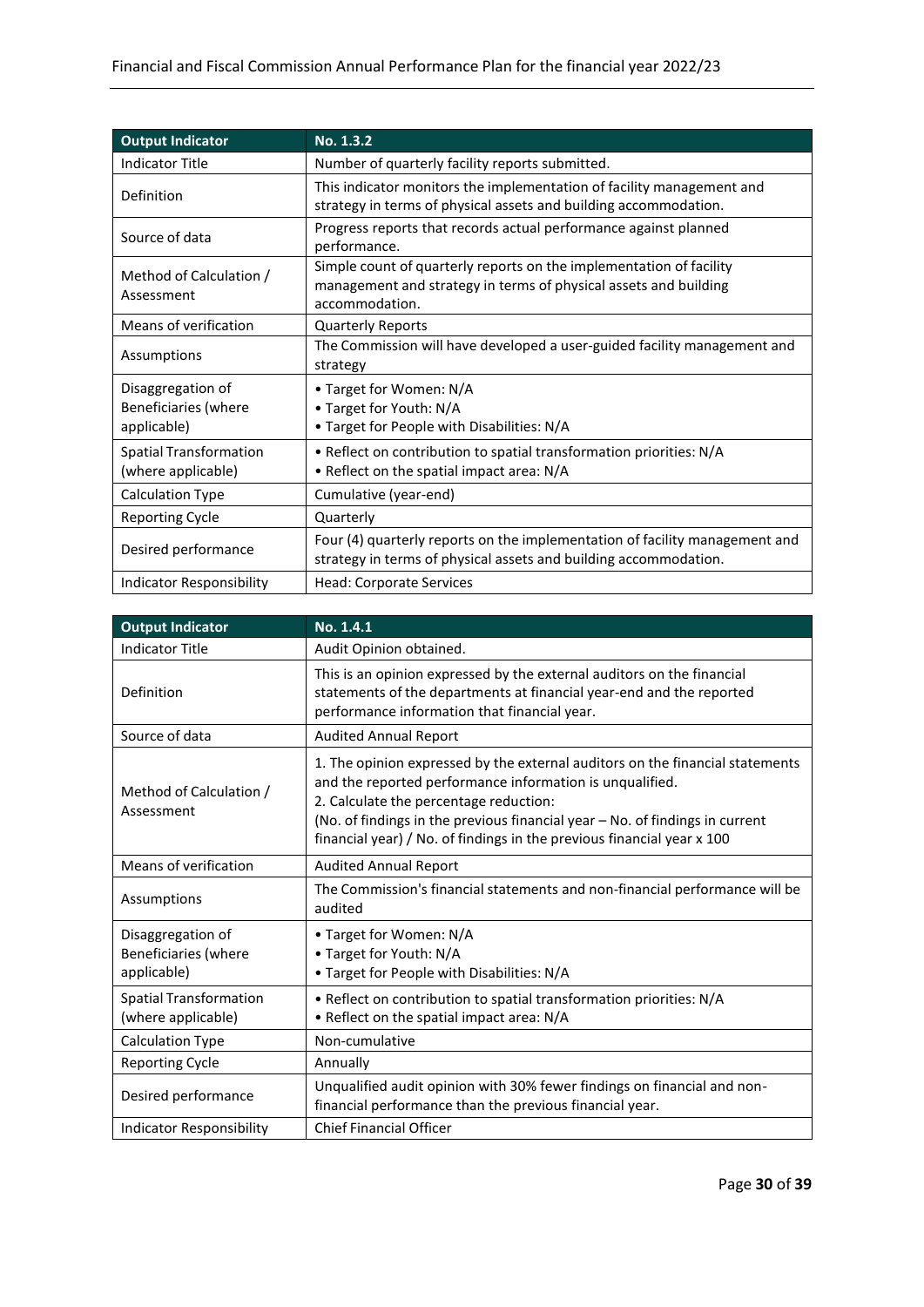| <b>Output Indicator</b>                                  | No. 1.4.2                                                                                                                                                           |
|----------------------------------------------------------|---------------------------------------------------------------------------------------------------------------------------------------------------------------------|
| <b>Indicator Title</b>                                   | Percentage of valid invoices paid within 30 days.                                                                                                                   |
| Definition                                               | This indicator measures the percentage of valid invoices authorised and<br>paid within 30 days as per Section 38(1)(f) of the PFMA and Treasury<br>Regulation 8.2.3 |
| Source of data                                           | Payment reports and contract register                                                                                                                               |
| Method of Calculation /<br>Assessment                    | (No. of valid invoices authorised and paid / No. of valid invoices) x 100                                                                                           |
| Means of verification                                    | Payment reports and contract register                                                                                                                               |
| Assumptions                                              | The Commission has a system of transactions able to discern the validity of<br>the invoices and make payment thereof.                                               |
| Disaggregation of<br>Beneficiaries (where<br>applicable) | • Target for Women: N/A<br>• Target for Youth: N/A<br>• Target for People with Disabilities: N/A                                                                    |
| <b>Spatial Transformation</b><br>(where applicable)      | • Reflect on contribution to spatial transformation priorities: N/A<br>• Reflect on the spatial impact area: N/A                                                    |
| <b>Calculation Type</b>                                  | Non-cumulative                                                                                                                                                      |
| <b>Reporting Cycle</b>                                   | Annually                                                                                                                                                            |
| Desired performance                                      | 100% of valid invoices paid within 30 days.                                                                                                                         |
| Indicator Responsibility                                 | <b>Chief Financial Officer</b>                                                                                                                                      |

| <b>Output Indicator</b>                                  | No. 1.4.3                                                                                                                                                                     |
|----------------------------------------------------------|-------------------------------------------------------------------------------------------------------------------------------------------------------------------------------|
| <b>Indicator Title</b>                                   | Number of compliance reports generated and submitted to the Audit and<br><b>Risk Committee</b>                                                                                |
| Definition                                               | This indicator monitors and reports the status of compliance in line with the<br>legislation to the Audit and Risk Committee for risk management, control,<br>and governance. |
| Source of data                                           | Progress reports that reports the status of compliance in line with the<br>legislation                                                                                        |
| Method of Calculation /<br>Assessment                    | Simple count of quarterly reports that reports the status of compliance in<br>line with the legislation                                                                       |
| Means of verification                                    | <b>Quarterly Reports</b>                                                                                                                                                      |
| Assumptions                                              | The Commission will have identified all applicable legislation for compliance                                                                                                 |
| Disaggregation of<br>Beneficiaries (where<br>applicable) | • Target for Women: N/A<br>• Target for Youth: N/A<br>• Target for People with Disabilities: N/A                                                                              |
| <b>Spatial Transformation</b><br>(where applicable)      | • Reflect on contribution to spatial transformation priorities: N/A<br>• Reflect on the spatial impact area: N/A                                                              |
| <b>Calculation Type</b>                                  | Cumulative (year-end)                                                                                                                                                         |
| <b>Reporting Cycle</b>                                   | Quarterly                                                                                                                                                                     |
| Desired performance                                      | Four (4) quarterly reports on the Commission operation's status of<br>compliance                                                                                              |
| Indicator Responsibility                                 | <b>Chief Financial Officer</b>                                                                                                                                                |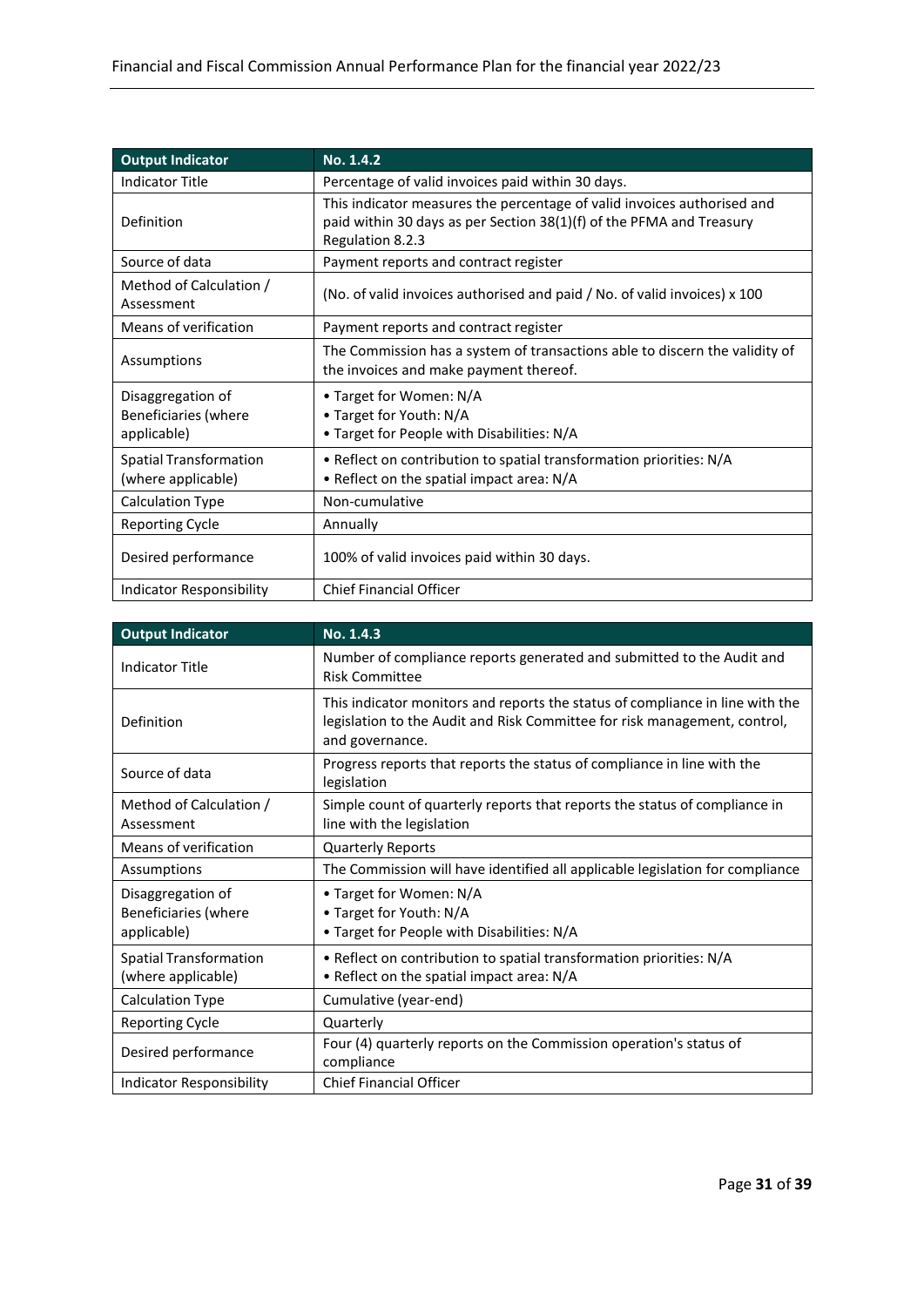| <b>Output Indicator</b>                                  | No. 1.4.4                                                                                                                                                     |
|----------------------------------------------------------|---------------------------------------------------------------------------------------------------------------------------------------------------------------|
| <b>Indicator Title</b>                                   | Number of risk management reports generated and submitted to the Audit<br>and Risk Committee                                                                  |
| Definition                                               | This indicator monitors and reports the developments in the risk universe<br>to the Audit and Risk Committee for risk management, control, and<br>governance. |
| Source of data                                           | Progress reports that monitor and report on risk management                                                                                                   |
| Method of Calculation /<br>Assessment                    | A simple count of quarterly risk management reports                                                                                                           |
| Means of verification                                    | <b>Quarterly Reports</b>                                                                                                                                      |
| Assumptions                                              | The Commission will have a risk register                                                                                                                      |
| Disaggregation of<br>Beneficiaries (where<br>applicable) | • Target for Women: N/A<br>• Target for Youth: N/A<br>• Target for People with Disabilities: N/A                                                              |
| <b>Spatial Transformation</b><br>(where applicable)      | • Reflect on contribution to spatial transformation priorities: N/A<br>• Reflect on the spatial impact area: N/A                                              |
| <b>Calculation Type</b>                                  | Cumulative (year-end)                                                                                                                                         |
| <b>Reporting Cycle</b>                                   | Quarterly                                                                                                                                                     |
| Desired performance                                      | Four (4) quarterly reports on risk management                                                                                                                 |
| Indicator Responsibility                                 | <b>Chief Financial Officer</b>                                                                                                                                |

| <b>Output Indicator</b>                                         | No. 1.4.5                                                                                                        |  |
|-----------------------------------------------------------------|------------------------------------------------------------------------------------------------------------------|--|
| <b>Indicator Title</b>                                          | Percentage of Procurement processes completed in line with the<br>procurement plan                               |  |
| Definition                                                      | This indicator monitors the procurement process completed in line with<br>the procurement plan.                  |  |
| Source of data                                                  | Procurement plan and contract register                                                                           |  |
| Method of Calculation /<br>Assessment                           | (No. of procurement requests processed / No. of procurement items as per<br>the procurement plan) x 100          |  |
| Means of verification                                           | Ratio based on number of procurement requests processed and<br>procurement items in the procurement plan         |  |
| Assumptions                                                     | The Commission will have a procurement plan                                                                      |  |
| Disaggregation of<br><b>Beneficiaries</b> (where<br>applicable) | • Target for Women: N/A<br>• Target for Youth: N/A<br>• Target for People with Disabilities: N/A                 |  |
| <b>Spatial Transformation</b><br>(where applicable)             | • Reflect on contribution to spatial transformation priorities: N/A<br>• Reflect on the spatial impact area: N/A |  |
| <b>Calculation Type</b>                                         | Non-cumulative                                                                                                   |  |
| <b>Reporting Cycle</b>                                          | Quarterly                                                                                                        |  |
| Desired performance                                             | >=80% procurement processes completed in line with the procurement<br>plan                                       |  |
| Indicator Responsibility                                        | <b>Chief Financial Officer</b>                                                                                   |  |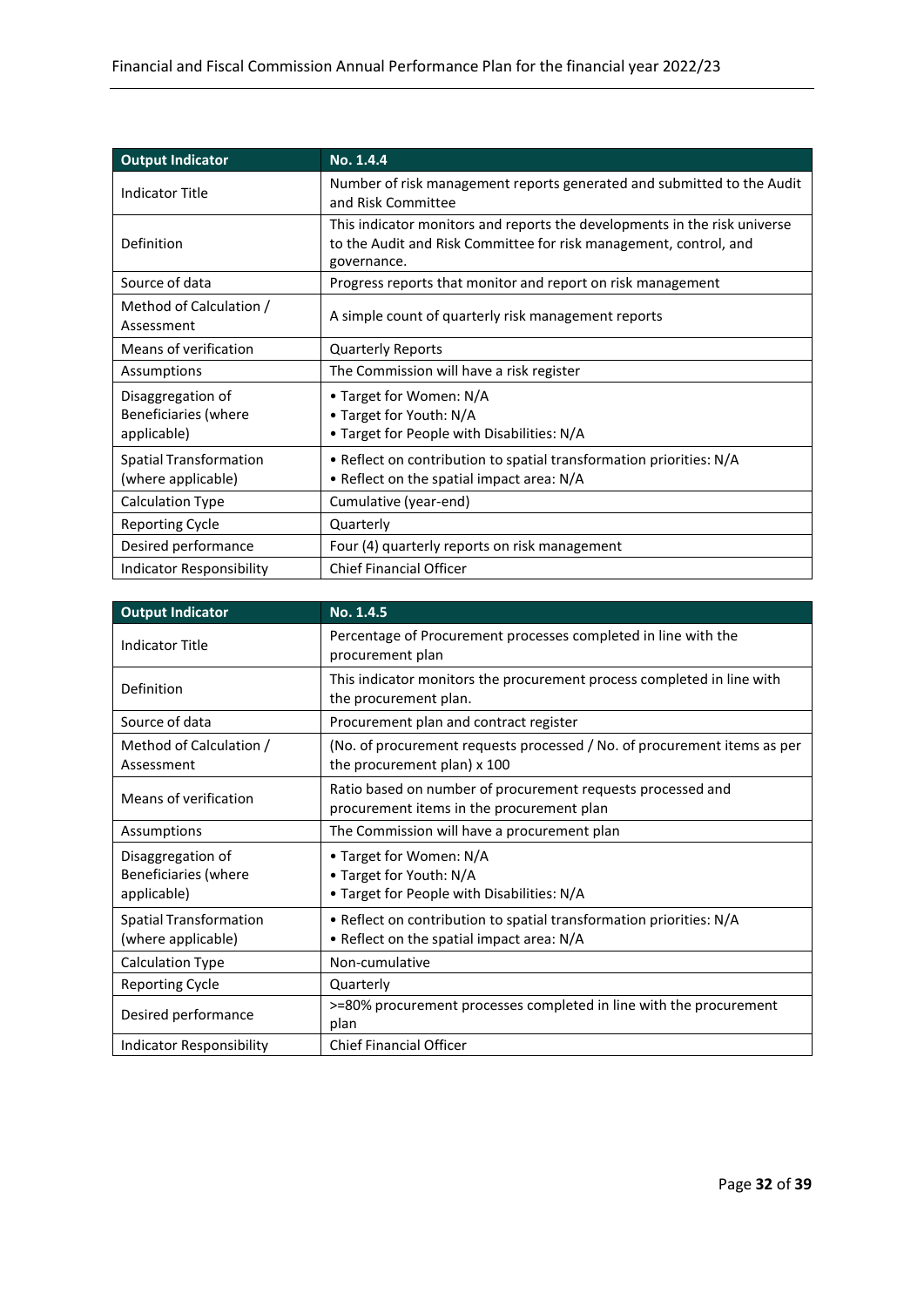| <b>Output Indicator</b>                               | No. 1.5.1                                                                                                                    |  |
|-------------------------------------------------------|------------------------------------------------------------------------------------------------------------------------------|--|
| <b>Indicator Title</b>                                | Number of quarterly reports as per s38-40 of the PFMA                                                                        |  |
| Definition                                            | This indicator ensures the accountability of the accounting officer in<br>terms of s38-40 of the PFMA.                       |  |
| Source of data                                        | <b>Quarterly Reports</b>                                                                                                     |  |
| Method of Calculation /<br>Assessment                 | A simple count of quarterly management reports                                                                               |  |
| Means of verification                                 | <b>Quarterly Reports</b>                                                                                                     |  |
| Assumptions                                           | That the reports from the Head: Corporate Services and Chief Financial<br>Officer needed to compile the report is available. |  |
| Disaggregation of Beneficiaries<br>(where applicable) | • Target for Women: N/A<br>• Target for Youth: N/A<br>• Target for People with Disabilities: N/A                             |  |
| Spatial Transformation (where<br>applicable)          | • Reflect on contribution to spatial transformation priorities: N/A<br>• Reflect on the spatial impact area: N/A             |  |
| <b>Calculation Type</b>                               | Cumulative (year-end)                                                                                                        |  |
| <b>Reporting Cycle</b>                                | Quarterly                                                                                                                    |  |
| Desired performance                                   | 4 quarterly reports                                                                                                          |  |
| Indicator Responsibility                              | <b>Chief Financial Officer</b><br>Head: Corporate Services                                                                   |  |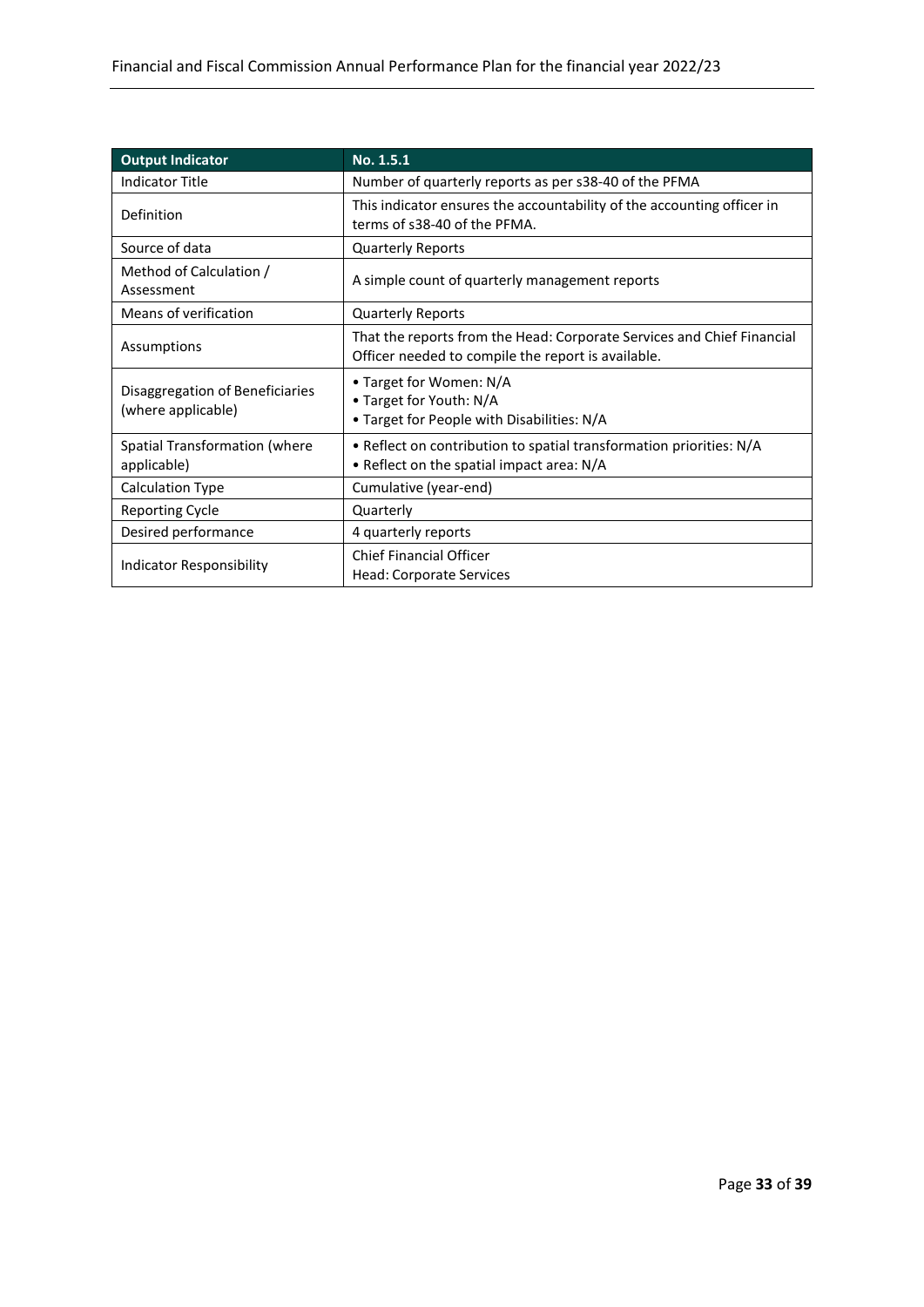## PROGRAMME 2: RESEARCH PROGRAMME

| <b>Output Indicator</b>                               | No. 2.1.1                                                                                                                                  |  |
|-------------------------------------------------------|--------------------------------------------------------------------------------------------------------------------------------------------|--|
| <b>Indicator Title</b>                                | Annual Submission for the Division of Revenue with Recommendations<br>tabled.                                                              |  |
| Definition                                            | This refers to the statutory requirement of the Commission approved<br>Annual Submission for the Division of Revenue with recommendations. |  |
| Source of data                                        | Office of the Chairperson and Commission records.                                                                                          |  |
| Method of Calculation /<br>Assessment                 | Simple count of the Annual Submission tabled                                                                                               |  |
| Means of verification                                 | Electronic proof of the Annual Submission                                                                                                  |  |
| Assumptions                                           | That there are sufficient resources and supports available                                                                                 |  |
| Disaggregation of Beneficiaries<br>(where applicable) | • Target for Women: N/A<br>• Target for Youth: N/A<br>• Target for People with Disabilities: N/A                                           |  |
| Spatial Transformation (where<br>applicable)          | • Reflect on contribution to spatial transformation priorities: N/A<br>• Reflect on the spatial impact area: N/A                           |  |
| <b>Calculation Type</b>                               | Cumulative (year-end).                                                                                                                     |  |
| <b>Reporting Cycle</b>                                | Annually                                                                                                                                   |  |
| Desired performance                                   | One (1) Annual Submission for the Division of Revenue                                                                                      |  |
| Indicator Responsibility                              | Head: Research                                                                                                                             |  |

| <b>Output Indicator</b>                                                                                                                         | No. 2.1.2                                                                                                            |  |
|-------------------------------------------------------------------------------------------------------------------------------------------------|----------------------------------------------------------------------------------------------------------------------|--|
| <b>Indicator Title</b>                                                                                                                          | Submission on the Medium Term Budget Policy Statement submitted.                                                     |  |
| Definition                                                                                                                                      | This refers to the statutory requirement of the Commission approved<br>submission on the MTBPS with recommendations. |  |
| Source of data                                                                                                                                  | Office of the Chairperson and Commission records.                                                                    |  |
| Method of Calculation /<br>Assessment                                                                                                           | A simple count of the submission on the MTBPS submitted                                                              |  |
| Means of verification                                                                                                                           | Electronic proof of the submission on the MTBPS                                                                      |  |
| That the MTBPS is tabled timeously by the Minister of Finance and that<br>Assumptions<br>there are sufficient resources and supports available. |                                                                                                                      |  |
| Disaggregation of Beneficiaries<br>(where applicable)                                                                                           | • Target for Women: N/A<br>• Target for Youth: N/A<br>• Target for People with Disabilities: N/A                     |  |
| Spatial Transformation (where<br>applicable)                                                                                                    | • Reflect on contribution to spatial transformation priorities: N/A<br>• Reflect on the spatial impact area: N/A     |  |
| <b>Calculation Type</b>                                                                                                                         | Cumulative (year-end).                                                                                               |  |
| <b>Reporting Cycle</b>                                                                                                                          | Annually                                                                                                             |  |
| Desired performance                                                                                                                             | One (1) submission on the MTBPS                                                                                      |  |
| Indicator Responsibility                                                                                                                        | Head: Research                                                                                                       |  |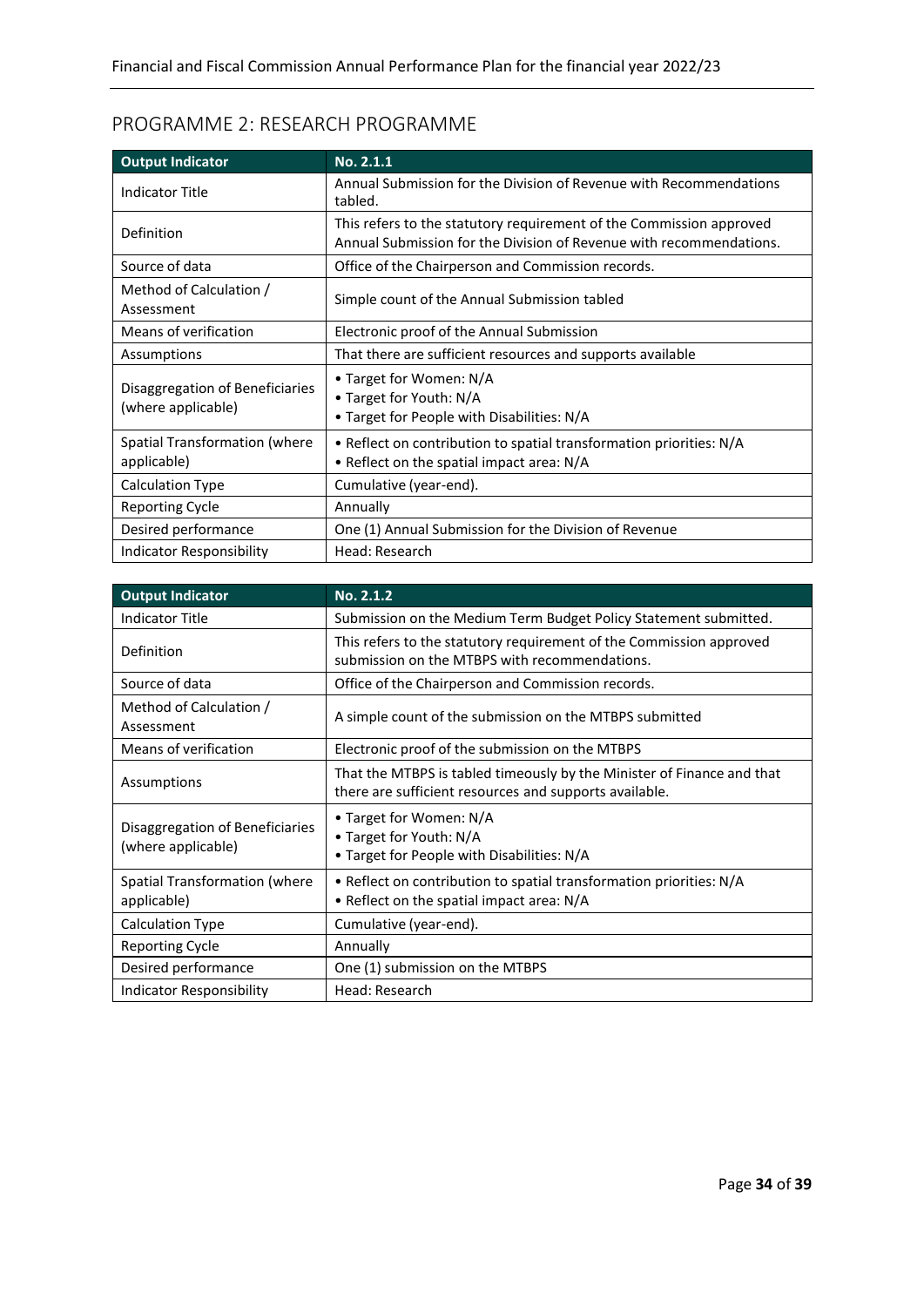| <b>Output Indicator</b>                               | 2.1.3                                                                                                                                              |
|-------------------------------------------------------|----------------------------------------------------------------------------------------------------------------------------------------------------|
| <b>Indicator Title</b>                                | Submission on the Division of Revenue Bill submitted.                                                                                              |
| Definition                                            | This refers to the statutory requirement of the Commission approved<br>submission on the Division of Revenue Bill with recommendations.            |
| Source of data                                        | Office of the Chairperson and Commission records.                                                                                                  |
| Method of Calculation /<br>Assessment                 | A simple count of the submission on the Division of Revenue Bill                                                                                   |
| Means of verification                                 | Electronic proof of the submission on the Division of Revenue Bill                                                                                 |
| Assumptions                                           | That the Division of Revenue Bill is tabled by the Minister of Finance<br>timeously and that there are sufficient resources and supports available |
| Disaggregation of Beneficiaries<br>(where applicable) | • Target for Women: N/A<br>• Target for Youth: N/A<br>• Target for People with Disabilities: N/A                                                   |
| Spatial Transformation (where<br>applicable)          | • Reflect on contribution to spatial transformation priorities: N/A<br>• Reflect on the spatial impact area: $N/A$                                 |
| <b>Calculation Type</b>                               | Cumulative (year-end).                                                                                                                             |
| <b>Reporting Cycle</b>                                | Annually                                                                                                                                           |
| Desired performance                                   | One (1) submission on the Division of Revenue Bill                                                                                                 |
| Indicator Responsibility                              | Head: Research                                                                                                                                     |

| <b>Output Indicator</b>                               | 2.1.4                                                                                                                                        |  |
|-------------------------------------------------------|----------------------------------------------------------------------------------------------------------------------------------------------|--|
| <b>Indicator Title</b>                                | Submission on the Appropriation Bill submitted.                                                                                              |  |
| Definition                                            | This refers to the statutory requirement of the Commission approved<br>submission on the Appropriation Bill with recommendations.            |  |
| Source of data                                        | Office of the Chairperson and Commission records.                                                                                            |  |
| Method of Calculation /<br>Assessment                 | A simple count of the submission on the Appropriation Bill                                                                                   |  |
| Means of verification                                 | Electronic proof of the submission on the Appropriation Bill                                                                                 |  |
| Assumptions                                           | That the Appropriation Bill is tabled by the Minister of Finance timeously<br>and that there are sufficient resources and supports available |  |
| Disaggregation of Beneficiaries<br>(where applicable) | • Target for Women: N/A<br>• Target for Youth: N/A<br>• Target for People with Disabilities: N/A                                             |  |
| Spatial Transformation (where<br>applicable)          | • Reflect on contribution to spatial transformation priorities: N/A<br>• Reflect on the spatial impact area: N/A                             |  |
| <b>Calculation Type</b>                               | Cumulative (year-end).                                                                                                                       |  |
| <b>Reporting Cycle</b><br>Annually                    |                                                                                                                                              |  |
| Desired performance                                   | One (1) submission on the Appropriation Bill                                                                                                 |  |
| <b>Indicator Responsibility</b>                       | Head: Research                                                                                                                               |  |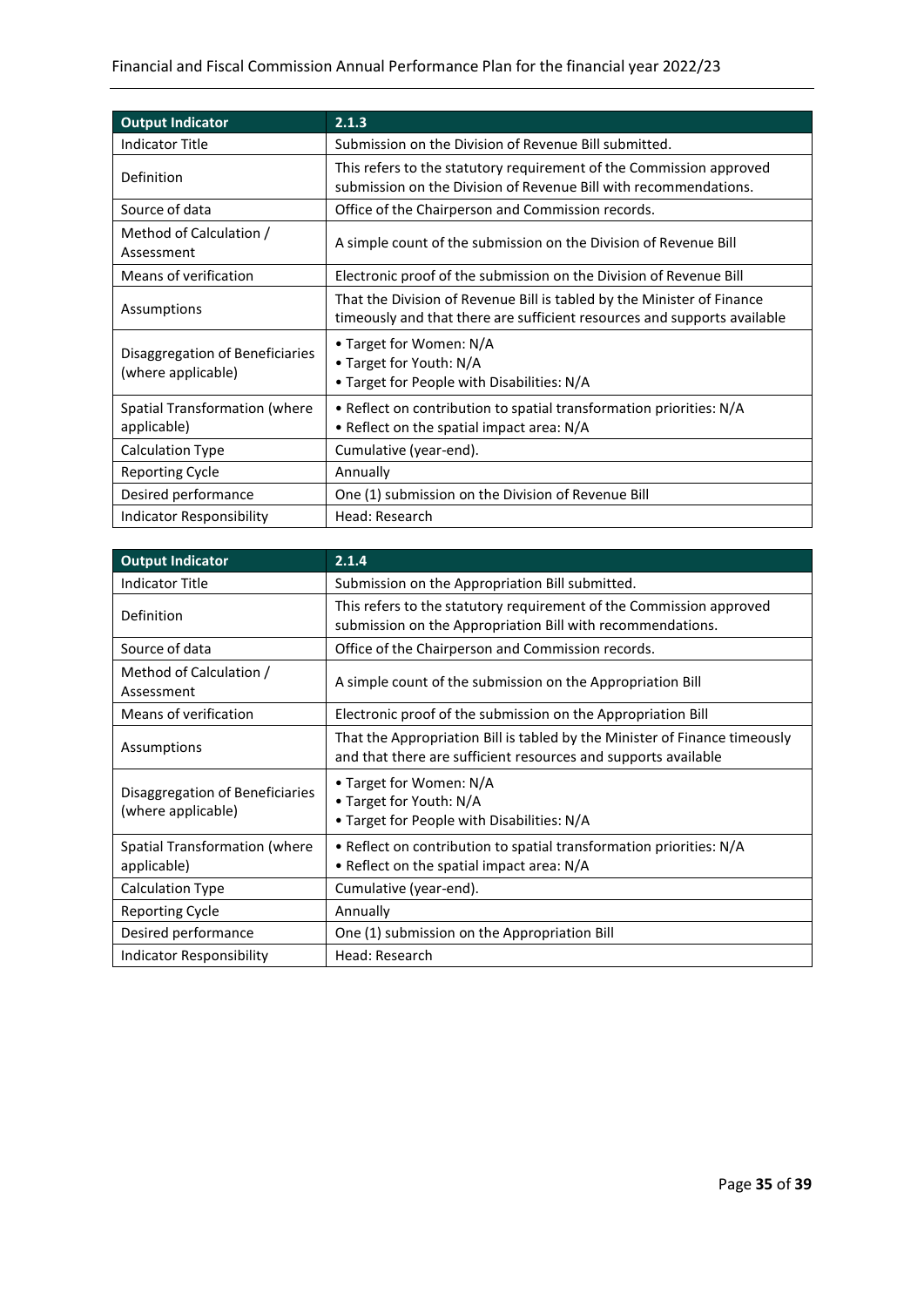| <b>Output Indicator</b>                               | 2.1.5                                                                                                                              |  |
|-------------------------------------------------------|------------------------------------------------------------------------------------------------------------------------------------|--|
| <b>Indicator Title</b>                                | Number of Policy Briefs published.                                                                                                 |  |
| Definition                                            | This refers to the policy briefs published on the Commission website                                                               |  |
| Source of data                                        | Commission website                                                                                                                 |  |
| Method of Calculation /<br>Assessment                 | Simple count of the policy briefs published                                                                                        |  |
| Means of verification                                 | Electronic documents accessible on the Commission website.                                                                         |  |
| Assumptions                                           | That there is a functioning Commission website and that are sufficient<br>resources and supports available to conduct the research |  |
| Disaggregation of Beneficiaries<br>(where applicable) | • Target for Women: N/A<br>• Target for Youth: N/A<br>• Target for People with Disabilities: N/A                                   |  |
| Spatial Transformation (where<br>applicable)          | • Reflect on contribution to spatial transformation priorities: N/A<br>• Reflect on the spatial impact area: N/A                   |  |
| <b>Calculation Type</b>                               | Cumulative (year-end).                                                                                                             |  |
| <b>Reporting Cycle</b>                                | Quarterly                                                                                                                          |  |
| Desired performance                                   | Ten (10) policy briefs published                                                                                                   |  |
| Indicator Responsibility                              | Head: Research                                                                                                                     |  |

| <b>Output Indicator</b>                                                                   | 2.1.6                                                                                                                              |  |
|-------------------------------------------------------------------------------------------|------------------------------------------------------------------------------------------------------------------------------------|--|
| <b>Indicator Title</b>                                                                    | Number of Technical Research Report published.                                                                                     |  |
| Definition                                                                                | This refers to the technical research report published on the<br>Commission website                                                |  |
| Source of data                                                                            | Commission website                                                                                                                 |  |
| Method of Calculation /<br>A simple count of the technical report published<br>Assessment |                                                                                                                                    |  |
| Means of verification                                                                     | Electronic document is accessible on the Commission website.                                                                       |  |
| Assumptions                                                                               | That there is a functioning Commission website and that are sufficient<br>resources and supports available to conduct the research |  |
| Disaggregation of Beneficiaries<br>(where applicable)                                     | • Target for Women: N/A<br>• Target for Youth: N/A<br>• Target for People with Disabilities: N/A                                   |  |
| Spatial Transformation (where<br>applicable)                                              | • Reflect on contribution to spatial transformation priorities: N/A<br>• Reflect on the spatial impact area: $N/A$                 |  |
| <b>Calculation Type</b>                                                                   | Cumulative (year-end).                                                                                                             |  |
| Reporting Cycle                                                                           | Annually                                                                                                                           |  |
| Desired performance                                                                       | One (1) technical research report published                                                                                        |  |
| Indicator Responsibility                                                                  | Head: Research                                                                                                                     |  |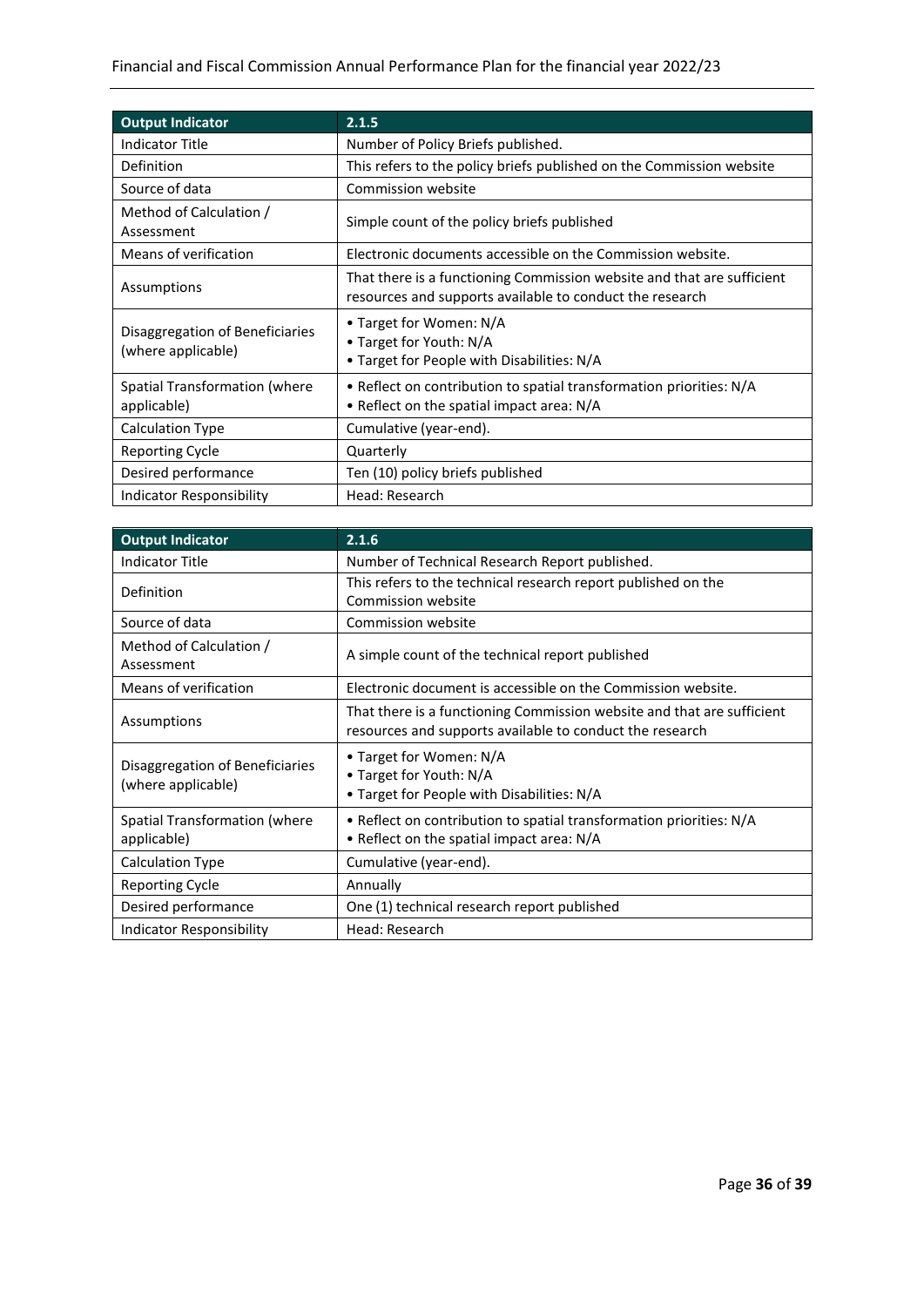| <b>Output Indicator</b>                                  | 2.1.7                                                                                                                                                  |
|----------------------------------------------------------|--------------------------------------------------------------------------------------------------------------------------------------------------------|
| <b>Indicator Title</b>                                   | Percentage of technical research report chapters gone through peer-review<br>with feedback.                                                            |
| Definition                                               | This refers to the technical research chapters sent for peer-review receiving<br>feedback.                                                             |
| Source of data                                           | Correction register with feedback by peer-reviewers on the chapters                                                                                    |
| Method of Calculation /<br>Assessment                    | (No. of technical research report chapters peer-reviewed by external<br>stakeholders / No. technical research report chapters within the report) x 100 |
| Means of verification                                    | Correction register with feedback by peer-reviewers on the chapters                                                                                    |
| Assumptions                                              | That there is the technical report with chapters and that an external peer-<br>reviewer is available.                                                  |
| Disaggregation of<br>Beneficiaries (where<br>applicable) | • Target for Women: N/A<br>• Target for Youth: N/A<br>• Target for People with Disabilities: N/A                                                       |
| <b>Spatial Transformation</b><br>(where applicable)      | • Reflect on contribution to spatial transformation priorities: N/A<br>• Reflect on the spatial impact area: N/A                                       |
| <b>Calculation Type</b>                                  | Non-cumulative                                                                                                                                         |
| <b>Reporting Cycle</b>                                   | Annually                                                                                                                                               |
| Desired performance                                      | >=80% of the technical research report chapters are peer-reviewed with<br>feedback.                                                                    |
| Indicator Responsibility                                 | Head: Research                                                                                                                                         |

| <b>Output Indicator</b> |                                                          | 2.2.1                                                                                                                                                                                                                                                    |  |  |
|-------------------------|----------------------------------------------------------|----------------------------------------------------------------------------------------------------------------------------------------------------------------------------------------------------------------------------------------------------------|--|--|
|                         | <b>Indicator Title</b>                                   | The number of sent invites from Parliamentary Committees, stakeholder<br>meetings and forums responded to with FFC submission.                                                                                                                           |  |  |
|                         | Definition                                               | This refers to the statutory requirement of the Commission to respond to sent<br>invites by Parliament, provincial legislatures and any other authorities<br>determined by national legislation, whereby the Commission responded with<br>contributions. |  |  |
|                         | Source of data                                           | Office of the Chairperson and Commission records.                                                                                                                                                                                                        |  |  |
|                         | Method of Calculation /<br>Assessment                    | A simple count of engagements attended to.                                                                                                                                                                                                               |  |  |
|                         | Means of verification                                    | Invite received and Commission approved presentation or briefing notes as<br>contributions for the engagement                                                                                                                                            |  |  |
|                         | Assumptions                                              | That invites are received timeously and there are sufficient resources and<br>supports available to respond to the invites.                                                                                                                              |  |  |
|                         | Disaggregation of<br>Beneficiaries (where<br>applicable) | • Target for Women: N/A<br>• Target for Youth: N/A<br>• Target for People with Disabilities: N/A                                                                                                                                                         |  |  |
|                         | <b>Spatial Transformation</b><br>(where applicable)      | • Reflect on contribution to spatial transformation priorities: N/A<br>• Reflect on the spatial impact area: N/A                                                                                                                                         |  |  |
|                         | <b>Calculation Type</b>                                  | Cumulative (year-end).                                                                                                                                                                                                                                   |  |  |
|                         | <b>Reporting Cycle</b>                                   | Quarterly                                                                                                                                                                                                                                                |  |  |
|                         | Desired performance                                      | >= 20 engagements                                                                                                                                                                                                                                        |  |  |
|                         | Indicator Responsibility                                 | Head: Research                                                                                                                                                                                                                                           |  |  |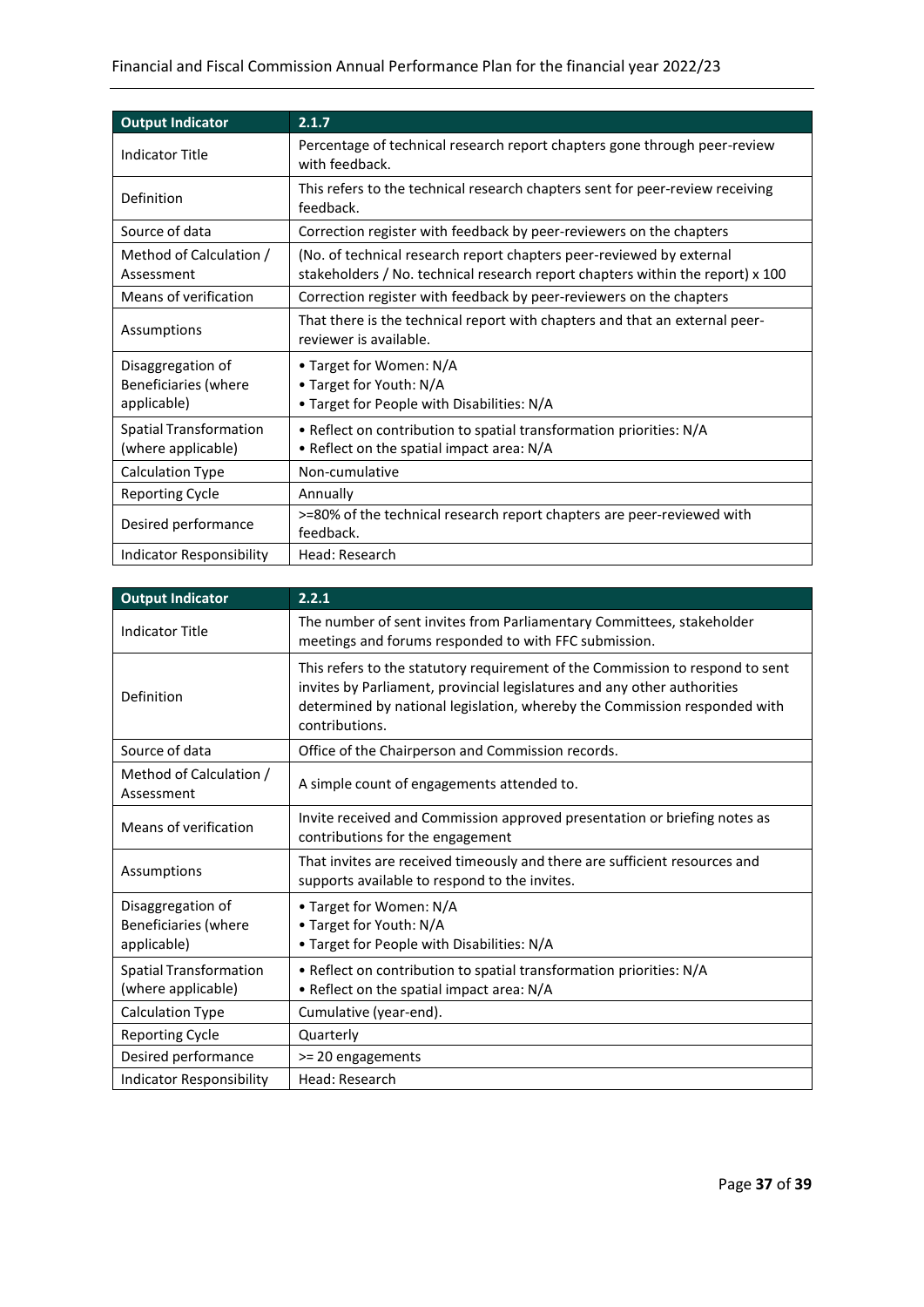## **ANNEXURE A: COMPARISON OF OUTPUT INDICATORS BETWEEN THE 2021/22 AND 2022/23 ANNUAL PERFORMANCE PLANS**

| 2021 APP Output                                                                                      | 2021 APP Performance<br><b>Indicator</b>                                 | 2022 APP Output                                                                                                                              | <b>2022 APP Performance</b><br><b>Indicator</b>                                                                                                          |
|------------------------------------------------------------------------------------------------------|--------------------------------------------------------------------------|----------------------------------------------------------------------------------------------------------------------------------------------|----------------------------------------------------------------------------------------------------------------------------------------------------------|
| A full complement of<br>competent staff,<br>managed to fulfil the                                    | Number of staff<br>attending professional<br>development                 | Human Resource<br>Management Reports in<br>line with the                                                                                     | Percentage spend of<br>training and<br>development budget                                                                                                |
| Commission mandate                                                                                   |                                                                          | implementation of the<br>employment equity plan                                                                                              | Number of quarterly<br>reports on the<br>implementation of the<br>employment equity plan<br>- gender, youth and<br>people with disabilities<br>produced. |
| n/a                                                                                                  |                                                                          | Number of quarterly reports on the implementation<br>of the employment equity plan - gender, youth and<br>people with disabilities produced. |                                                                                                                                                          |
| Corporate Services that<br>support the Commission<br>staff in executing on the<br>commission mandate | ICT downtime                                                             | ICT reports on ICT<br>infrastructure,<br>equipment and service<br>delivery supporting<br>operations                                          | Percentage of ICT<br>equipment, service and<br>infrastructure standards<br>as per the ICT strategy<br>met                                                |
|                                                                                                      | Procurement processes<br>completed                                       |                                                                                                                                              | Number of quarterly ICT<br>reports submitted.                                                                                                            |
| n/a                                                                                                  |                                                                          | Facility reports on<br>physical infrastructure<br>i.e. buildings, office<br>articles and equipment<br>required by operations.                | Number of quarterly<br>facility reports<br>submitted.                                                                                                    |
|                                                                                                      | n/a                                                                      | Audit Outcome                                                                                                                                | Audit Opinion obtained.                                                                                                                                  |
| n/a                                                                                                  |                                                                          | Payment of valid<br>invoices to<br>suppliers within 30 days.                                                                                 | Percentage of valid<br>invoices paid within 30<br>days.                                                                                                  |
| Compliance with key<br>legislative requirements<br>to reduce audit findings                          | Number of compliance<br>reports                                          | Compliance reports with<br>key legislative<br>requirements to reduce<br>audit findings                                                       | Number of compliance<br>reports generated and<br>submitted to the Audit<br>and Risk Committee                                                            |
| n/a                                                                                                  |                                                                          | Risk management<br>reports to reduce audit<br>findings                                                                                       | Number of risk<br>management reports<br>generated and<br>submitted to the Audit<br>and Risk Committee                                                    |
| n/a                                                                                                  |                                                                          | Procurement reports                                                                                                                          | Percentage of<br>Procurement processes<br>completed in line with<br>the procurement plan                                                                 |
| n/a                                                                                                  |                                                                          | Quarterly management<br>reports                                                                                                              | Number of quarterly<br>reports as per s38-40 of<br>the PFMA                                                                                              |
| Annual submissions,<br>policy briefs, technical<br>reports and Research                              | Annual Submission for<br>the Division of Revenue<br>with Recommendations | Annual submissions,<br>budget submissions,<br>policy briefs, technical<br>reports and research on                                            | Annual Submission for<br>the Division of Revenue<br>with Recommendations<br>tabled.                                                                      |